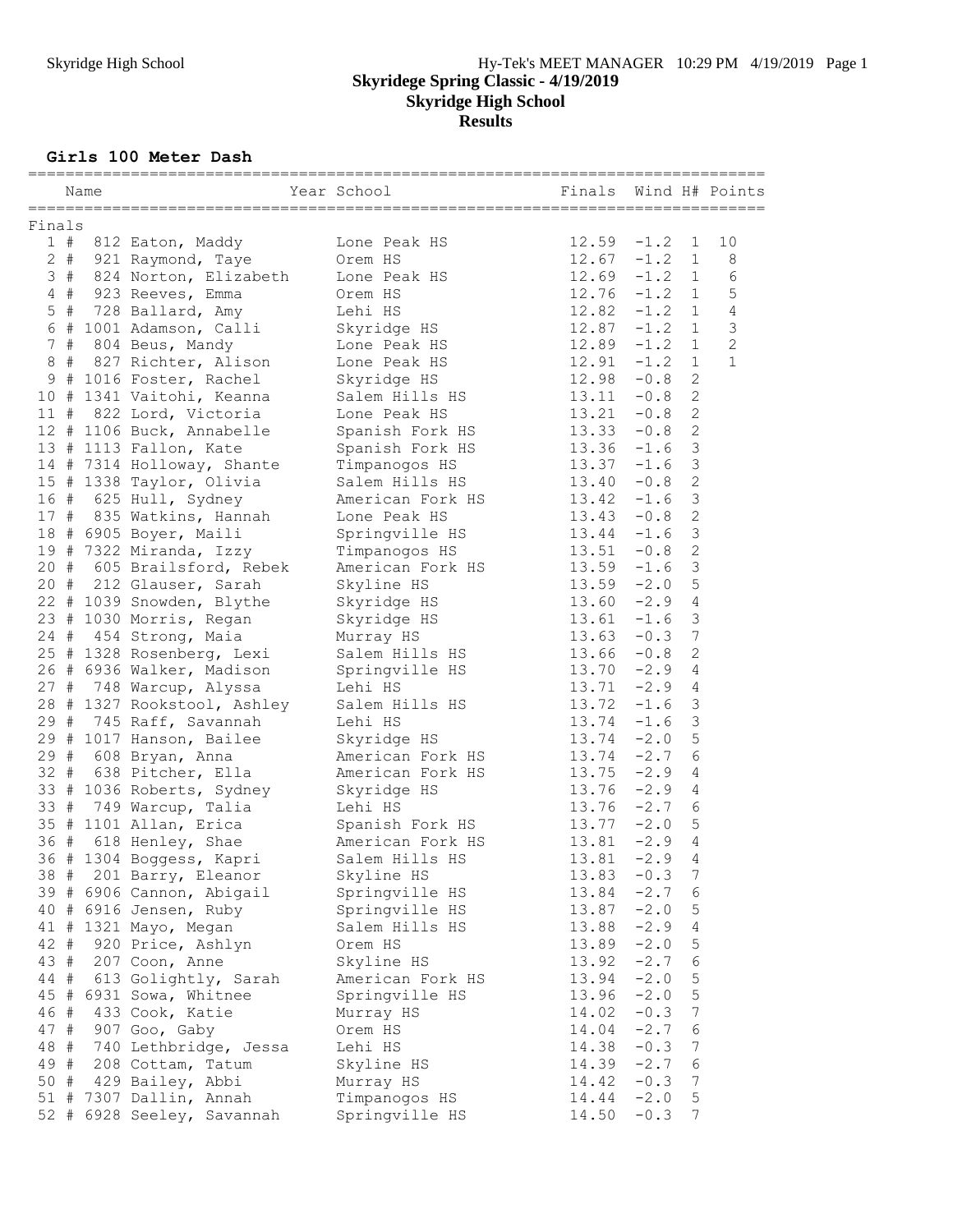#### **....Girls 100 Meter Dash**

|  | 53 # 909 Harmon, Lauren     | Orem HS         | $14.53 - 1.4$ 8 |  |
|--|-----------------------------|-----------------|-----------------|--|
|  | 54 # 742 Montaque, Julia    | Lehi HS         | $14.68 - 0.3$ 7 |  |
|  | 55 # 434 Diaz, Shawnti      | Murray HS       | $14.83 - 1.4$ 8 |  |
|  | 56 # 432 Cocetti, Grace     | Murray HS       | $15.14 -1.4$ 8  |  |
|  | 57 # 1123 Richardson, Allie | Spanish Fork HS | $15.61 -1.4$ 8  |  |
|  | 58 # 435 Gardner, Aspen     | Murray HS       | $15.74 - 1.4$ 8 |  |
|  | 59 # 7332 Ruales, Jasmine   | Timpanogos HS   | $15.81 - 1.4$ 8 |  |
|  | 60 # 7333 Santapau, Ailanni | Timpanogos HS   | $16.68 - 1.4$ 8 |  |
|  | 61 # 1125 Romney, Raegan    | Spanish Fork HS | $19.82 -1.4$ 8  |  |

#### **Girls 200 Meter Dash**

===============================================================================

|      | Name |                                     | Year School                      | Finals         |        |                  | Wind H# Points |
|------|------|-------------------------------------|----------------------------------|----------------|--------|------------------|----------------|
| 1#   |      | 827 Richter, Alison                 | Lone Peak HS                     | 25.65          | $+0.0$ | 1                | 10             |
|      |      | 2 # 824 Norton, Elizabeth           | Lone Peak HS                     | 25.68          | $+0.0$ | $\mathbf{1}$     | $8\,$          |
|      |      | 3 # 923 Reeves, Emma                | Orem HS                          | 25.82          | $+0.0$ | $\mathbf{1}$     | $\epsilon$     |
|      |      | 4 # 812 Eaton, Maddy                | Lone Peak HS                     | 25.83          | $+0.0$ | 1                | 5              |
|      |      | 5 # 921 Raymond, Taye 6 Orem HS     |                                  | 25.85          | $+0.0$ | $\mathbf 1$      | $\overline{4}$ |
|      |      | 6 # 804 Beus, Mandy                 |                                  | 26.03<br>26.17 | $+0.0$ | $\mathbf{1}$     | 3              |
|      |      | 7 # 1016 Foster, Rachel             | Lone Peak HS<br>Skyridge HS      |                | $+0.0$ | $\overline{2}$   | $\sqrt{2}$     |
|      |      | 8 # 1001 Adamson, Calli Skyridge HS |                                  | 26.38          | $+0.0$ | $\mathbf 1$      | $\mathbf{1}$   |
| 9#   |      | 919 Merrill, Lauren                 | Orem HS                          | 26.70          | $-0.7$ | 3                |                |
|      |      | 10 # 1110 Clements, Kimball         | Spanish Fork HS                  | 26.74          | $+0.0$ | $\overline{c}$   |                |
|      |      | 11 # 1106 Buck, Annabelle           | Spanish Fork HS                  | 26.95          | $-0.7$ | 3                |                |
|      |      | 12 # 814 Goff, Alexis               | Lone Peak HS                     | 27.09          | $+0.0$ | $\mathbf{2}$     |                |
|      |      | 13 # 1341 Vaitohi, Keanna           | Salem Hills HS                   | 27.20          | $+0.0$ | $\overline{c}$   |                |
|      |      | 14 # 7322 Miranda, Izzy             | Timpanogos HS                    | 27.25          | $+0.0$ | $\mathbf{2}$     |                |
|      |      | 15 # 931 Winward, Kimmie            | Orem HS                          | 27.34          | $+0.0$ | $\mathbf{2}$     |                |
|      |      | 16 # 1113 Fallon, Kate              | Spanish Fork HS 27.44            |                | $+0.0$ | $\overline{c}$   |                |
|      |      | 17 # 1018 Harper, Kimberley         | Skyridge HS                      | 27.52          | $-0.7$ | $\mathsf 3$      |                |
|      |      | 18 # 803 Belliston, Ashlyn          | Lone Peak HS                     | 27.58          | $-0.7$ | 3                |                |
|      |      | 19 # 7314 Holloway, Shante          | Timpanogos HS                    | 27.83          | $+0.0$ | $\overline{4}$   |                |
|      |      | 20 # 201 Barry, Eleanor             | Skyline HS                       | 28.04          | $+0.0$ | 7                |                |
|      |      | 21 # 6906 Cannon, Abigail           | Springville HS                   | 28.08          | $+0.0$ | 4                |                |
|      |      | 22 # 6932 Stoker, Brianna           | Springville HS<br>Springville HS | 28.23          | $+0.0$ | 6                |                |
|      |      | 23 # 6936 Walker, Madison           |                                  | 28.33          | $+0.0$ | 6                |                |
|      |      | 24 # 6931 Sowa, Whitnee             | Springville HS                   | 28.34          | $+0.0$ | 4                |                |
|      |      | 24 # 1332 Smith, Courtney           | Salem Hills HS                   | 28.34          | $+0.0$ | 4                |                |
|      |      | 26 # 1321 Mayo, Megan               | Salem Hills HS                   | 28.36          | $+0.0$ | 4                |                |
|      |      | 27 # 1026 Lomu, Claire              | Skyridge HS                      | 28.44          | $+0.0$ | 5                |                |
|      |      | 28 # 207 Coon, Anne                 | Skyline HS                       | 28.47          | $+0.0$ | 5                |                |
|      |      | 29 # 1030 Morris, Regan             | Skyridge HS                      | 28.54          | $-0.7$ | 3                |                |
|      |      | 30 # 613 Golightly, Sarah           | American Fork HS                 | 28.56          | $+0.0$ | 5                |                |
|      |      | 31 # 454 Strong, Maia               | Murray HS                        | 28.58          | $+0.0$ | $\sqrt{4}$       |                |
|      |      | 32 # 1304 Boggess, Kapri            | Salem Hills HS                   | 28.60          | $-0.7$ | 3                |                |
|      |      | 33 # 1007 Bevan, Janae              | Skyridge HS                      | 28.66          | $+0.0$ | $\boldsymbol{7}$ |                |
|      |      | 34 # 1301 Bigler, Malorie           | Salem Hills HS                   | 28.73          | $+0.0$ | 6                |                |
|      |      | 35 # 7307 Dallin, Annah             | Timpanogos HS                    | 28.76          | $+0.0$ | $\boldsymbol{7}$ |                |
|      |      | 36 # 7312 Harding, Dasha            | Timpanogos HS                    | 28.85          | $+0.0$ | 6                |                |
|      |      | 37 # 1330 Sanders, Haley            | Salem Hills HS                   | 28.93          | $+0.0$ | 6                |                |
|      |      | 38 # 433 Cook, Katie                | Murray HS                        | 28.95          | $+0.0$ | 6                |                |
|      |      | 39 # 1104 Blake, Lindsay            | Spanish Fork HS                  | 29.01          | $+0.0$ | $\boldsymbol{7}$ |                |
|      |      | 40 # 6916 Jensen, Ruby              | Springville HS                   | 29.03          | $+0.0$ | 5                |                |
| 41 # |      | 638 Pitcher, Ella                   | American Fork HS                 | 29.14          | $+0.0$ | 4                |                |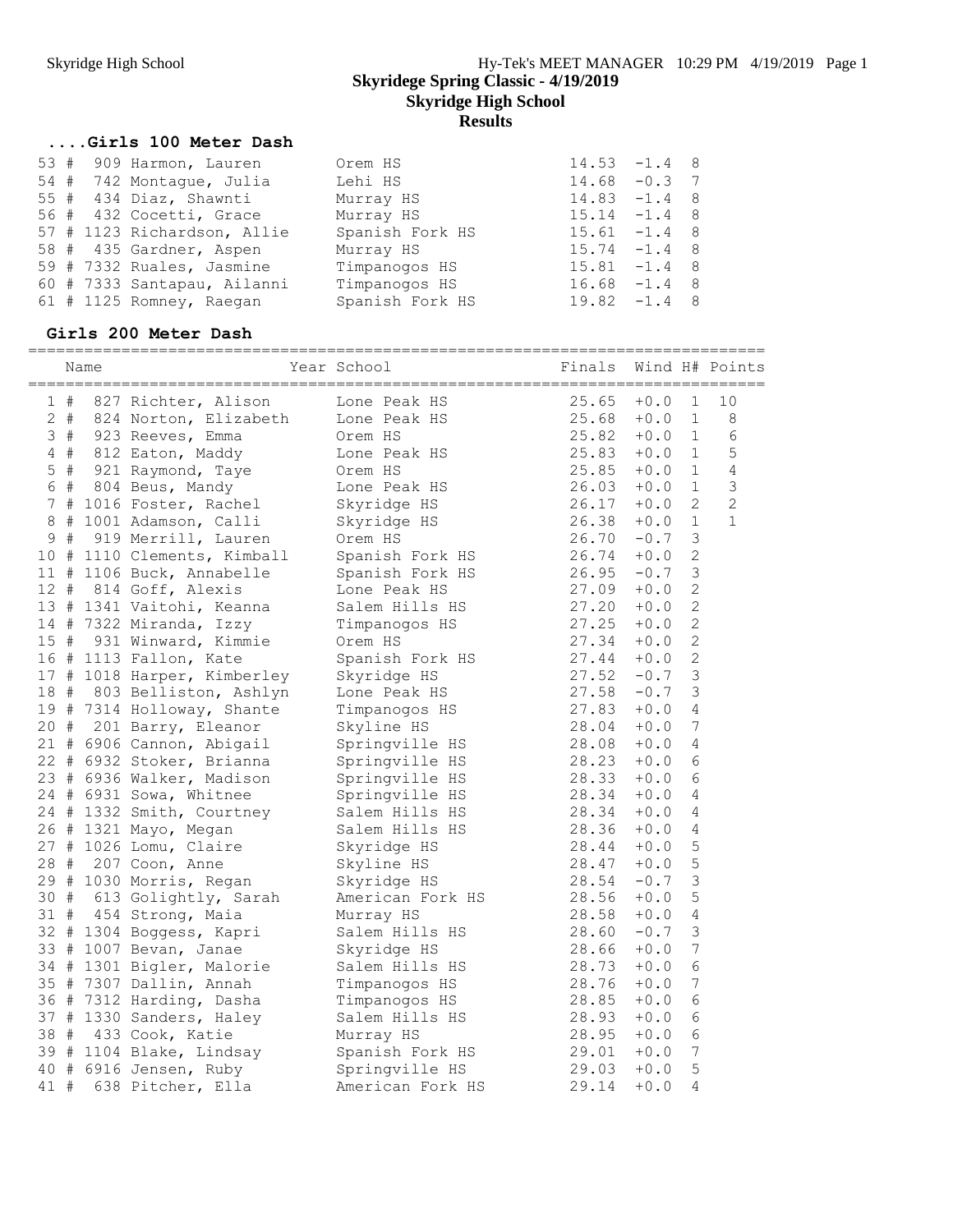#### **....Girls 200 Meter Dash**

| 42 # | 748 Warcup, Alyssa        | Lehi HS          | 29.31 | $+0.0$   | $\overline{4}$ |
|------|---------------------------|------------------|-------|----------|----------------|
| 43 # | 920 Price, Ashlyn         | Orem HS          | 29.40 | $-0.7$   | - 3            |
| 44#  | 628 Johnson, Annika       | American Fork HS | 29.42 | $+0.0$   | 6              |
|      | 45 # 429 Bailey, Abbi     | Murray HS        | 29.67 | $+0.0$   | 6              |
|      | 46 # 646 Tilton, Victoria | American Fork HS | 29.86 | $+0.0$   | $\overline{7}$ |
| 47#  | 740 Lethbridge, Jessa     | Lehi HS          | 29.91 | $+0.0$   | - 7            |
| 47#  | 914 Johnson, Jessica      | Orem HS          | 29.91 | $+0.0$ 5 |                |
| 49#  | 216 Kortbawi, Ella        | Skyline HS       | 29.93 | $+0.0$   | - 5            |
|      | 50 # 444 Nelson, Olivia   | Murray HS        | 31.10 | $+0.0$   | - 8            |
|      | 51 # 647 Told, Hannah     | American Fork HS | 31.99 | $+0.0$   | - 8            |
|      | 52 # 435 Gardner, Aspen   | Murray HS        | 32.54 | $+0.0$   | - 8            |
|      | 53 # 1103 Berger, Sydney  | Spanish Fork HS  | 34.31 | $+0.0$   | - 8            |

#### **Girls 400 Meter Dash**

========================================================================== Name The Year School The Finals H# Points ========================================================================== 1 # 827 Richter, Alison Lone Peak HS 57.81 1 10 2 # 1327 Rookstool, Ashley Salem Hills HS 59.73 1 8 3 # 814 Goff, Alexis Lone Peak HS 1:00.32 2 6 4 # 923 Reeves, Emma Orem HS 1:00.42 1 5 5 # 1110 Clements, Kimball Spanish Fork HS 1:00.58 1 4 6 # 211 Garver, Zoe Skyline HS 1:00.63 1 3 7 # 637 Orton, Elyse American Fork HS 1:00.70 1 2 8 # 6905 Boyer, Maili Springville HS 1:01.10 1 1 9 # 803 Belliston, Ashlyn Lone Peak HS 1:01.47 2 10 # 931 Winward, Kimmie Orem HS 1:01.72 2 11 # 1008 Blackham, Ally Skyridge HS 1:02.15 2 12 # 212 Glauser, Sarah Skyline HS 1:02.93 3 13 # 443 Moore, Adelai Murray HS 1:03.27 1 14 # 1304 Boggess, Kapri Salem Hills HS 1:03.40 3 15 # 1332 Smith, Courtney Salem Hills HS 1:03.67 3 16 # 221 Whisenant, Claire Skyline HS 1:03.90 3 17 # 1104 Blake, Lindsay Spanish Fork HS 1:04.09 2 18 # 6910 Gee, Kaitlyn Springville HS 1:04.51 2 19 # 832 Tew, Jane Lone Peak HS 1:04.85 3 20 # 834 Wakefield, Molly Lone Peak HS 1:05.12 3 21 # 457 Zabriskie, Lexi Murray HS 1:06.96 5 22 # 1101 Allan, Erica Spanish Fork HS 1:07.29 5 23 # 6924 Penrod, Olivia Springville HS 1:08.31 3 24 # 1048 Winterton, Mckenz Skyridge HS 1:08.43 5 25 # 209 Duval, Tory Skyline HS 1:08.63 4 26 # 6915 Hunter, Molly Springville HS 1:08.87 4 27 # 1111 Critchlow, Kayden Spanish Fork HS 1:08.91 5 28 # 7328 Pinegar, Sophie Timpanogos HS 1:09.54 4 29 # 909 Harmon, Lauren Orem HS 1:09.75 4 30 # 432 Cocetti, Grace Murray HS 1:09.83 5 31 # 1035 Rhoades, Kendra Skyridge HS 1:10.73 5 32 # 208 Cottam, Tatum Skyline HS 1:10.92 4 33 # 7304 Brandt, Allison Timpanogos HS 1:11.20 4 34 # 204 Bennett, Belle Skyline HS 1:11.68 3 35 # 1009 Briggs, Karina Skyridge HS 1:12.15 6 36 # 1114 Gappmayer, Kately Spanish Fork HS 1:13.96 5 37 # 6912 Hatch, Lauren Springville HS 1:14.45 6 38 # 1302 Black, Ellie Salem Hills HS 1:14.82 6 39 # 1314 Janis, Taylor Salem Hills HS 1:16.02 6 40 # 1125 Romney, Raegan Spanish Fork HS 1:19.02 6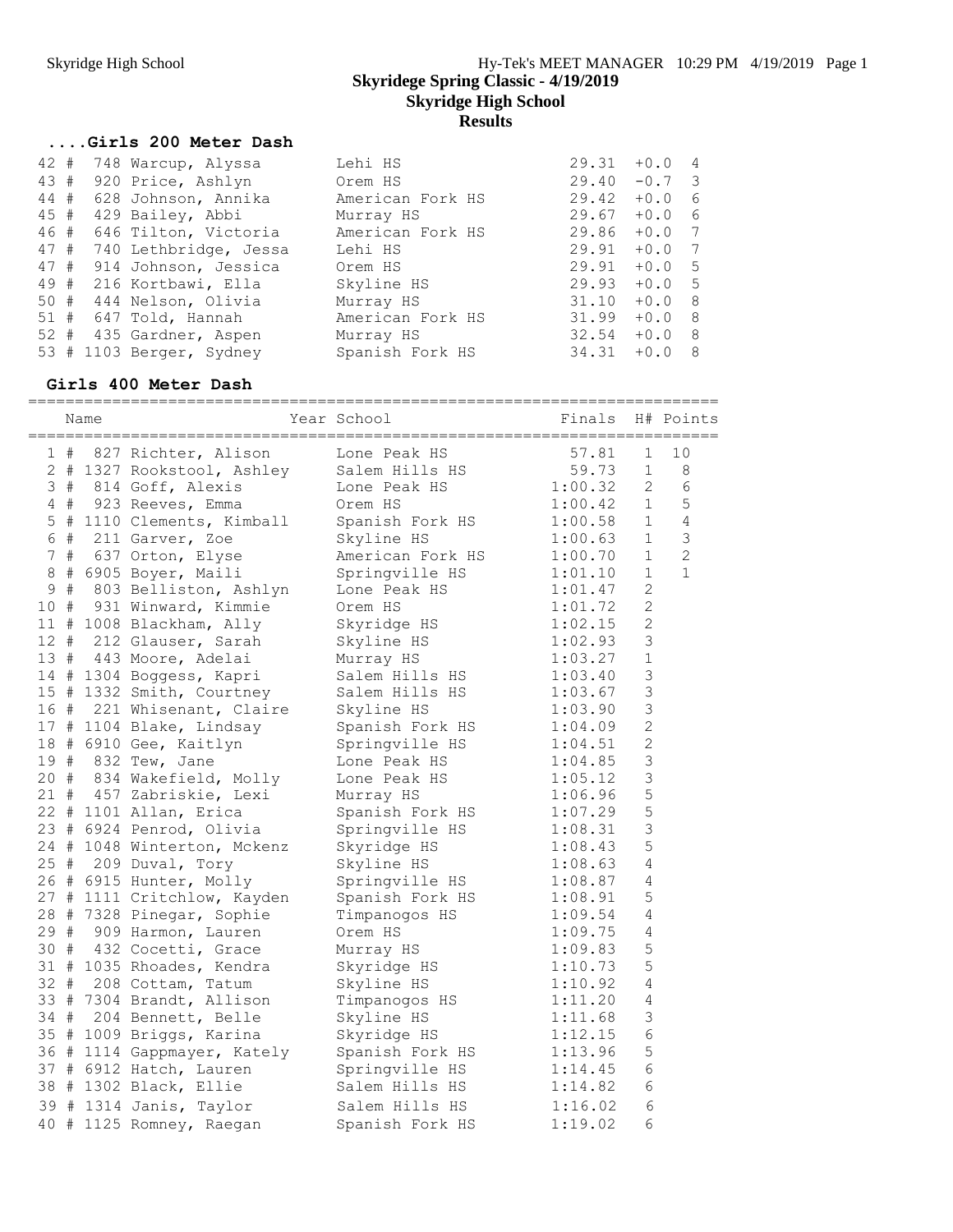## **Girls 800 Meter Run**

|        |       | Name |                             | Year School      | Finals  |                           | H# Points      |
|--------|-------|------|-----------------------------|------------------|---------|---------------------------|----------------|
|        |       |      | 1 # 6934 Sumsion, Heidi     | Springville HS   | 2:19.54 | $\mathbf 1$               | 10             |
|        | $2$ # |      | 807 Bybee, Katie            | Lone Peak HS     | 2:23.06 | $\mathbf 1$               | 8              |
|        | 3#    |      | 219 Wall, Isabel            | Skyline HS       | 2:24.19 | $\mathbf{1}$              | $\sqrt{6}$     |
|        | $4$ # |      | 830 Smart, Taylor           | Lone Peak HS     | 2:25.66 | $\mathbf{1}$              | 5              |
|        | $5$ # |      | 222 Winterton, Rachel       | Skyline HS       | 2:25.68 | $\mathbf{1}$              | $\sqrt{4}$     |
| 6      |       |      | # 1045 Wallgren, Emily      | Skyridge HS      | 2:27.16 | $\mathbf{1}$              | $\mathsf 3$    |
| 7      | #     |      | 621 Hess, Madison           | American Fork HS | 2:27.78 | $\mathbf{1}$              | $\overline{2}$ |
| 8      | $\#$  |      | 816 Hafen, Madi             | Lone Peak HS     | 2:28.48 | $\mathbf{1}$              | $\mathbf{1}$   |
| 9      | #     |      | 809 Chatfield, Emmy         | Lone Peak HS     | 2:28.63 | $\mathbf{1}$              |                |
| 10#    |       |      | 837 Wilcox, Brylee          | Lone Peak HS     | 2:28.95 | $\mathbf{1}$              |                |
|        |       |      | 11 # 7329 Preator, Sidney   | Timpanogos HS    | 2:29.58 | $\mathbf{1}$              |                |
| 12 #   |       |      | 636 Nettesheim, Lily        | American Fork HS | 2:30.35 | $\mathbf{1}$              |                |
|        |       |      | 13 # 1327 Rookstool, Ashley | Salem Hills HS   | 2:30.58 | $\mathbf{1}$              |                |
| 14#    |       |      | 803 Belliston, Ashlyn       | Lone Peak HS     | 2:31.52 | $\mathbf{1}$              |                |
|        |       |      | 15 # 6935 Templeman, AnnaBe | Springville HS   | 2:32.03 | $\mathbf 1$               |                |
|        |       |      | 16 # 452 Spackman, Olivia   | Murray HS        | 2:33.11 | $\overline{c}$            |                |
|        |       |      | 17 # 610 Elmont, Cassidy    | American Fork HS | 2:33.32 | $\mathbf{2}$              |                |
|        |       |      | 18 # 1041 Squire, Madi      | Skyridge HS      | 2:35.53 | $\sqrt{2}$                |                |
| 19#    |       |      | 617 Hendricks, Shayla       | American Fork HS | 2:36.03 | $\mathbf{2}$              |                |
| $20 +$ |       |      | 930 Williams, Jessica       | Orem HS          | 2:36.49 | $\overline{2}$            |                |
|        |       |      | 21 # 6925 Rex, Katherine    | Springville HS   | 2:37.46 | $\overline{c}$            |                |
|        |       |      | 21 # 645 Stratton, Alyssa   | American Fork HS | 2:37.46 | $\mathbf{2}$              |                |
| 23#    |       |      | 217 MacWilliams, Bryn       | Skyline HS       | 2:37.68 | $\overline{c}$            |                |
|        |       |      | 24 # 6909 Felix, Lydia      | Springville HS   | 2:37.86 | $\sqrt{2}$                |                |
| 25#    |       |      | 215 Jonart, Lexi            | Skyline HS       | 2:38.45 | $\overline{c}$            |                |
| 26 #   |       |      | 210 Fearnly, Grace          | Skyline HS       | 2:38.82 | 3                         |                |
| 27#    |       |      | 223 Winterton, Sarah        | Skyline HS       | 2:39.23 | $\overline{c}$            |                |
| 28#    |       |      | 929 Williams, Brittne       | Orem HS          | 2:39.38 | $\overline{c}$            |                |
|        |       |      | 29 # 7324 Parker, Meredith  | Timpanogos HS    | 2:40.13 | $\mathbf{2}$              |                |
|        |       |      | 30 # 1032 Nelson, Livi      | Skyridge HS      | 2:40.22 | $\overline{c}$            |                |
| 31#    |       |      | 633 McBride, Karli          | American Fork HS | 2:40.75 | 3                         |                |
|        |       |      | 32 # 1028 Martell, Cambrie  | Skyridge HS      | 2:40.92 | $\overline{2}$            |                |
|        |       |      | 33 # 451 Spackman, Hannah   | Murray HS        | 2:42.02 | $\overline{c}$            |                |
| 34 #   |       |      | 918 McDonald, Mariah        | Orem HS          | 2:43.32 | $\mathfrak{Z}$            |                |
| 35#    |       |      | 926 Smith, Ally             | Orem HS          | 2:43.45 | $\mathbf{2}$              |                |
|        |       |      | 36 # 1037 Scoville, Madisyn | Skyridge HS      | 2:47.34 | $\sqrt{2}$                |                |
|        |       |      | 37 # 1021 Hull, Sarah       | Skyridge HS      | 2:50.80 | $\mathfrak{Z}$            |                |
| 38     | #     |      | 915 Jordan, Mckenzie        | Orem HS          | 2:53.03 | 3                         |                |
|        |       |      | 39 # 908 Haggard, Meili     | Orem HS          | 2:54.83 | 3                         |                |
|        |       |      | 40 # 7303 Benson, Abby      | Timpanogos HS    | 2:56.37 | 3                         |                |
|        |       |      | 41 # 1313 Hunter, Amelia    | Salem Hills HS   | 3:01.61 | $\ensuremath{\mathsf{3}}$ |                |
| 42 #   |       |      | 456 Walker, Jessica         | Murray HS        | 3:03.99 | $\mathsf 3$               |                |
| 43 #   |       |      | 438 Johnson, Aaliyah        | Murray HS        | 3:05.06 | $\mathsf 3$               |                |
|        |       |      | 44 # 1305 Davis, Elise      | Salem Hills HS   | 3:08.21 | $\mathsf 3$               |                |
|        |       |      | 45 # 1108 Bush, Camilla     | Spanish Fork HS  | 3:10.58 | $\mathsf 3$               |                |
|        |       |      | 46 # 1314 Janis, Taylor     | Salem Hills HS   | 3:15.50 | $\mathsf 3$               |                |
|        |       |      | 47 # 455 Thomson, Sadie     | Murray HS        | 3:17.54 | 3                         |                |
|        |       |      | 48 # 1126 Shoemaker, Karisa | Spanish Fork HS  | 3:35.04 | 3                         |                |
|        |       |      |                             |                  |         |                           |                |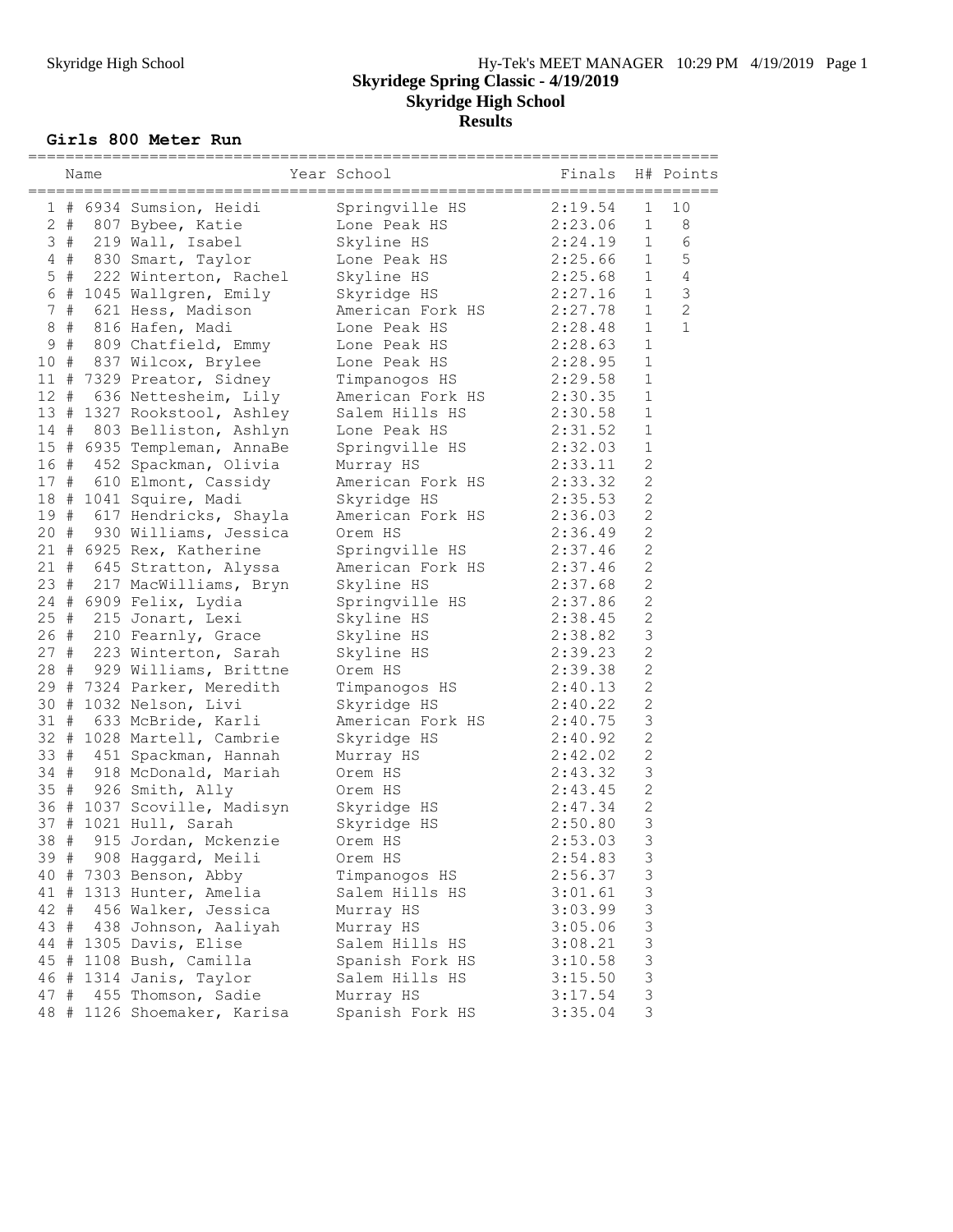#### **Girls 1600 Meter Run**

|                 |       | :============= |                            |                  |         |                           |                |
|-----------------|-------|----------------|----------------------------|------------------|---------|---------------------------|----------------|
|                 |       | Name           |                            | Year School      | Finals  |                           | H# Points      |
|                 |       |                | 1 # 6934 Sumsion, Heidi    | Springville HS   | 5:15.96 | $\mathbf 1$               | 10             |
|                 | $2 +$ |                | 807 Bybee, Katie           | Lone Peak HS     | 5:17.36 | $\mathbf{1}$              | 8              |
|                 |       |                | 3 # 6935 Templeman, AnnaBe | Springville HS   | 5:18.01 | $\mathbf{1}$              | $\epsilon$     |
|                 | $4$ # |                | 222 Winterton, Rachel      | Skyline HS       | 5:18.59 | $\mathbf{1}$              | $\mathsf S$    |
|                 | $5$ # |                | 830 Smart, Taylor          | Lone Peak HS     | 5:19.41 | 1                         | 4              |
| $6\overline{6}$ | #     |                | 620 Hess, Mackenzie        | American Fork HS | 5:19.70 | 1                         | $\mathfrak{Z}$ |
| 7 <sup>7</sup>  | #     |                | 823 Merrill, Sarah         | Lone Peak HS     | 5:20.05 | $\mathbf{1}$              | $\overline{c}$ |
| $8\,$           | #     |                | 644 Shock, Danielle        | American Fork HS | 5:21.11 | $\mathbf{1}$              | $\mathbf{1}$   |
| $\mathsf 9$     | $\#$  |                | 816 Hafen, Madi            | Lone Peak HS     | 5:21.20 | $\mathbf 1$               |                |
| 10 #            |       |                | 619 Hess, Hailey           | American Fork HS | 5:34.09 | $\mathbf{1}$              |                |
|                 |       |                | 11 # 7324 Parker, Meredith | Timpanogos HS    | 5:37.12 | $\mathbf{2}$              |                |
| 12#             |       |                | 623 Hopkins, Brooklyn      | American Fork HS | 5:37.54 | $\mathbf{2}$              |                |
| 13#             |       |                | 215 Jonart, Lexi           | Skyline HS       | 5:38.71 | $\mathbf{1}$              |                |
| 14#             |       |                | 808 Bybee, Kenzie          | Lone Peak HS     | 5:39.50 | $\mathbf{2}$              |                |
|                 |       |                | 15 # 217 MacWilliams, Bryn | Skyline HS       | 5:41.68 | $\mathbf 1$               |                |
|                 |       |                | 16 # 624 Hopkins, Kailey   | American Fork HS | 5:44.17 | $\mathbf{1}$              |                |
|                 |       |                | 17 # 7318 Mashburn, Brooke | Timpanogos HS    | 5:45.65 | $\mathbf 1$               |                |
|                 |       |                | 18 # 916 Legas, Mia        | Orem HS          | 5:45.94 | $\mathbf{2}$              |                |
|                 |       |                | 19 # 1003 Allen, Alissa    | Skyridge HS      | 5:48.18 | $\overline{c}$            |                |
|                 |       |                | 20 # 928 Trimble, Ari      | Orem HS          | 5:49.08 | $\overline{c}$            |                |
|                 |       |                | 21 # 622 Hess, Sadie       | American Fork HS | 5:49.79 | $1\,$                     |                |
|                 |       |                | 22 # 1311 Groberg, Lucy    | Salem Hills HS   | 5:49.85 | $\overline{c}$            |                |
|                 |       |                | 23 # 927 Tresner, Suzanna  | Orem HS          | 5:50.45 | $\mathbf{2}$              |                |
|                 |       |                | 24 # 1318 Lindstrom, Eliza | Salem Hills HS   | 5:51.56 | $\mathbf{1}$              |                |
|                 |       |                | 25 # 223 Winterton, Sarah  | Skyline HS       | 5:51.60 | $\mathbf{2}$              |                |
|                 |       |                | 26 # 1006 Bahr, Hannah     | Skyridge HS      | 5:52.68 | $\overline{c}$            |                |
|                 |       |                | 27 # 451 Spackman, Hannah  | Murray HS        | 5:58.07 | $\mathbf{2}$              |                |
|                 |       |                | 28 # 1124 Romney, Addison  | Spanish Fork HS  | 5:58.29 | $\mathbf{2}$              |                |
|                 |       |                | 29 # 833 Tew, Kate         | Lone Peak HS     | 6:01.29 | $\mathbf{2}$              |                |
|                 |       |                | 30 # 210 Fearnly, Grace    | Skyline HS       | 6:03.69 | $\mathbf{2}$              |                |
|                 |       |                | 31 # 1047 Whit, Sam        | Skyridge HS      | 6:08.12 | $\mathbf{2}$              |                |
|                 |       |                | 32 # 1320 Maestas, Erica   | Salem Hills HS   | 6:09.23 | $\sqrt{2}$                |                |
|                 |       |                | 33 # 6913 Holladay, Lily   | Springville HS   | 6:12.74 | $\mathsf 3$               |                |
|                 |       |                | 34 # 220 Webb, Laniea      | Skyline HS       | 6:14.24 | $\mathbf{2}$              |                |
|                 |       |                | 34 # 437 Harlin, Makayla   | Murray HS        | 6:14.24 | $\sqrt{2}$                |                |
|                 |       |                | 36 # 1339 Thomson, Alexis  | Salem Hills HS   | 6:17.02 | $\mathsf 3$               |                |
|                 |       |                | 37 # 1118 Marshall, Camryn | Spanish Fork HS  | 6:20.43 | $\mathfrak{Z}$            |                |
| 38              |       |                | # 1031 Muhlestein, Rache   | Skyridge HS      | 6:22.33 | 3                         |                |
|                 |       |                | 39 # 1331 Scott, Kendyll   | Salem Hills HS   | 6:31.35 | $\mathsf 3$               |                |
|                 |       |                | 40 # 6937 White, Ashley    | Springville HS   | 6:31.91 | $\ensuremath{\mathsf{3}}$ |                |
|                 |       |                | 41 # 7331 Robinson, Amy    | Timpanogos HS    | 6:33.37 | 3                         |                |
| 42 #            |       |                | 904 Clark, Susanna         | Orem HS          | 6:38.06 | 3                         |                |
|                 |       |                | 43 # 7305 Corbett, Melinda | Timpanogos HS    | 6:42.72 | 3                         |                |
| 44 #            |       |                | 910 Henkel, Isabella       | Orem HS          | 6:43.10 | $\mathsf 3$               |                |
|                 |       |                | 45 # 1313 Hunter, Amelia   | Salem Hills HS   | 6:45.99 | $\mathfrak{Z}$            |                |
|                 |       |                | 46 # 905 Galland, Jet      | Orem HS          | 6:46.09 | $\ensuremath{\mathsf{3}}$ |                |
|                 |       |                | 47 # 1011 Buss, Caityln    | Skyridge HS      | 6:47.24 | 3                         |                |
|                 |       |                | 48 # 438 Johnson, Aaliyah  | Murray HS        | 6:51.04 | $\ensuremath{\mathsf{3}}$ |                |
|                 |       |                | 49 # 1005 Austin, Adrianna | Skyridge HS      | 6:54.83 | $\ensuremath{\mathsf{3}}$ |                |
|                 |       |                | 50 # 7321 Min, Ashley      | Timpanogos HS    | 6:57.73 | $\mathsf 3$               |                |
|                 |       |                | 51 # 1127 Starkey, Sadie   | Spanish Fork HS  | 7:03.19 | $\mathsf 3$               |                |
| 52 #            |       |                | 456 Walker, Jessica        | Murray HS        | 7:11.53 | $\mathfrak{Z}$            |                |
| 53 #            |       |                | 455 Thomson, Sadie         | Murray HS        | 7:15.13 | 3                         |                |
|                 |       |                | 54 # 6911 Giles, Melissa   | Springville HS   | 7:16.67 | $\mathfrak{Z}$            |                |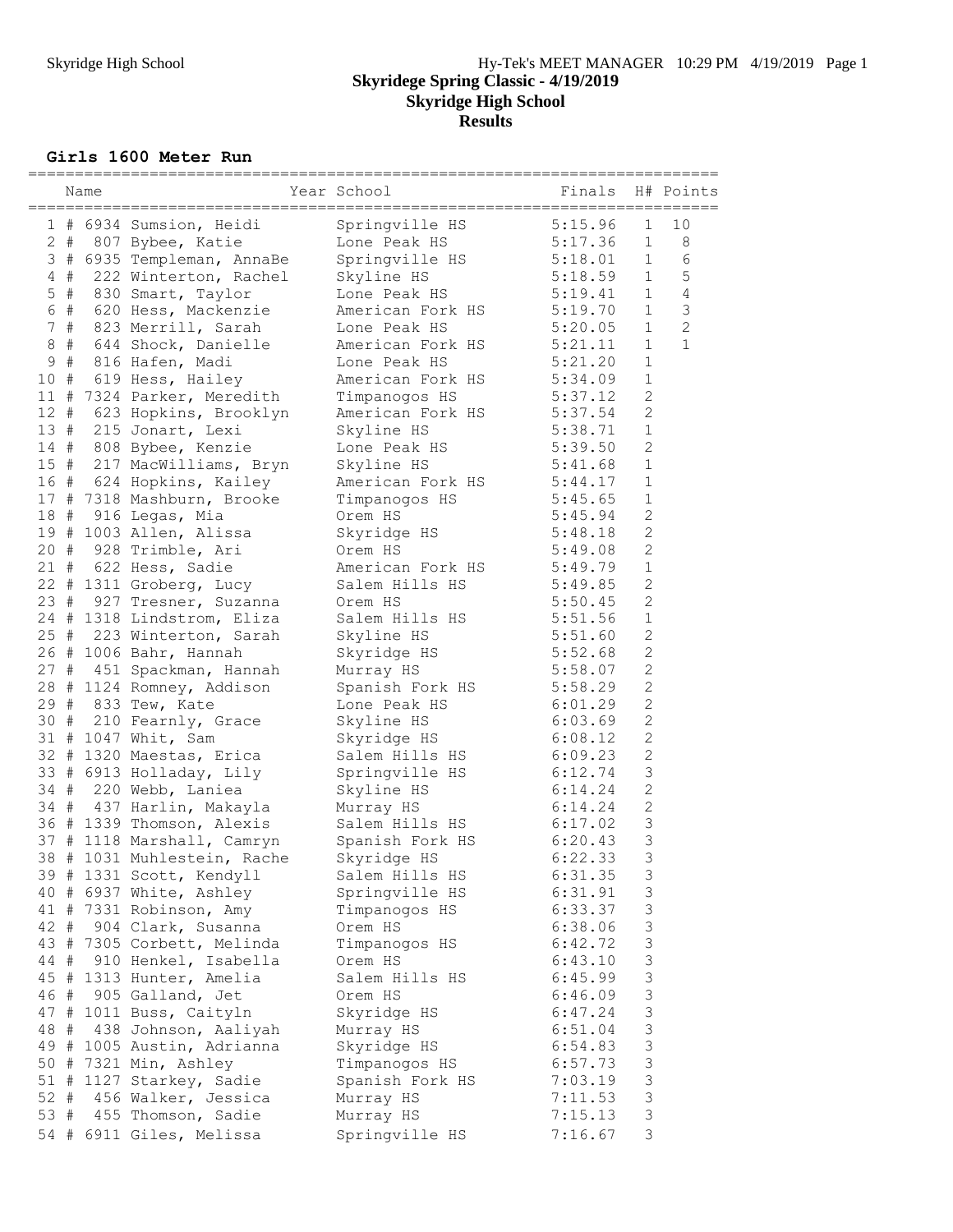#### **Girls 3200 Meter Run**

|                |       | Name |                             | Year School      | ===============================<br>Finals |                | H# Points      |
|----------------|-------|------|-----------------------------|------------------|-------------------------------------------|----------------|----------------|
|                | 1#    |      | 205 Burnett, Grace          | Skyline HS       | 11:24.45                                  | 1              | 10             |
|                |       |      | 2 # 6930 Skinner, Mariah    | Springville HS   | 11:47.58                                  | $\mathbf{1}$   | 8              |
|                | 3#    |      | 206 Butler, Blaklee         | Skyline HS       | 11:49.73                                  | $\mathbf{1}$   | 6              |
|                | $4$ # |      | 627 Jensen, Natalie         | American Fork HS | 11:53.26                                  | 1              | 5              |
| 5 <sup>5</sup> | #     |      | 213 Howe, Katelyn           | Skyline HS       | 12:00.41                                  | 1              | $\overline{4}$ |
| 6              | #     |      | 821 Lehnhof, Sadie          | Lone Peak HS     | 12:00.97                                  | 1              | $\mathfrak{Z}$ |
| 7 <sup>7</sup> | $\#$  |      | 820 Kemp, Hallie            | Lone Peak HS     | 12:02.61                                  | $\mathbf{1}$   | $\overline{2}$ |
| 8              | #     |      | 6923 Park, Ella             | Springville HS   | 12:04.33                                  | $\mathbf{1}$   | $\mathbf{1}$   |
| 9              | $\#$  |      | 828 Seeley, Rachel          | Lone Peak HS     | 12:06.78                                  | $\mathbf{1}$   |                |
| 10             |       |      | # 1318 Lindstrom, Eliza     | Salem Hills HS   | 12:23.48                                  | $\mathbf{1}$   |                |
|                |       |      | 11 # 6904 Blakey, Bethany   | Springville HS   | 12:24.26                                  | $\mathbf{1}$   |                |
|                |       |      | 12 # 829 Shumway, Julia     | Lone Peak HS     | 12:39.38                                  | $\mathbf{1}$   |                |
|                |       |      | 13 # 626 Jackson, Sariah    | American Fork HS | 12:44.13                                  | $\mathbf 1$    |                |
|                |       |      | 14 # 602 Barlow, Abigail    | American Fork HS | 12:46.39                                  | $\overline{2}$ |                |
|                |       |      | 15 # 616 Hansen, Jane       | American Fork HS | 12:49.55                                  | $\mathbf{1}$   |                |
|                |       |      | 16 # 7313 Hickman, Shelbie  | Timpanogos HS    | 12:56.98                                  | $\mathbf{1}$   |                |
|                |       |      | 17 # 614 Green, Allie       | American Fork HS | 12:58.90                                  | $\mathbf{1}$   |                |
|                |       |      | 18 # 1034 Poll, Maren       | Skyridge HS      | 13:03.09                                  | $\overline{c}$ |                |
|                |       |      | 19 # 7301 Anderson, Tabitha | Timpanogos HS    | 13:06.74                                  | $\overline{c}$ |                |
|                |       |      | 20 # 1311 Groberg, Lucy     | Salem Hills HS   | 13:10.14                                  | $\overline{c}$ |                |
|                |       |      | 21 # 1014 Evans, Jordan     | Skyridge HS      | 13:15.95                                  | $\overline{2}$ |                |
|                |       |      | 22 # 7336 Webb, Kysa        | Timpanogos HS    | 13:21.32                                  | $\overline{c}$ |                |
|                |       |      | 23 # 1339 Thomson, Alexis   | Salem Hills HS   | 13:22.24                                  | $\overline{c}$ |                |
|                |       |      | 24 # 1042 Taylor, Madi      | Skyridge HS      | 13:33.72                                  | $\overline{2}$ |                |
|                |       |      | 25 # 811 Clarke, Maggie     | Lone Peak HS     | 13:39.21                                  | $\overline{2}$ |                |
|                |       |      | 26 # 1320 Maestas, Erica    | Salem Hills HS   | 13:44.68                                  | $\overline{c}$ |                |
|                |       |      | 27 # 437 Harlin, Makayla    | Murray HS        | 13:50.92                                  | $\overline{2}$ |                |
|                |       |      | 28 # 734 Gonzalez, Ashley   | Lehi HS          | 13:55.91                                  | $\overline{c}$ |                |
|                |       |      | 29 # 1010 Brooks, Libby     | Skyridge HS      | 13:57.09                                  | $\overline{2}$ |                |
|                |       |      | 30 # 1040 Southwick, Shayli | Skyridge HS      | 14:00.33                                  | $\overline{c}$ |                |
|                |       |      | 31 # 737 Hunt, Aimee        | Lehi HS          | 14:03.21                                  | $\overline{2}$ |                |
|                |       |      | 32 # 1331 Scott, Kendyll    | Salem Hills HS   | 14:13.17                                  | $\overline{2}$ |                |
|                |       |      | 33 # 1319 Linford, Helen    | Salem Hills HS   | 14:31.38                                  | $\overline{2}$ |                |
|                |       |      | 34 # 218 Phillipps, Kjerst  | Skyline HS       | 14:36.96                                  | $\overline{2}$ |                |
|                |       |      | 35 # 925 Saavedra, Leslie   | Orem HS          | 14:58.65                                  | $\overline{c}$ |                |
|                |       |      | 36 # 6921 Ogles, Naomi      | Springville HS   | 15:04.06                                  | $\overline{2}$ |                |
| 37 #           |       |      | 902 Call, Grace             | Orem HS          | 15:58.18                                  | $\overline{2}$ |                |

## **Girls 100 Meter Hurdles**

|     |           | Name |                            | Year School      | Finals |          |                | Wind H# Points |
|-----|-----------|------|----------------------------|------------------|--------|----------|----------------|----------------|
|     | 1#        |      | 919 Merrill, Lauren        | Orem HS          | 15.46  | $-1.8$   | $\overline{1}$ | 10             |
|     | $2 \pm 1$ |      | 609 Edwards, Madeline      | American Fork HS | 15.56  | $-1.8$ 1 |                | 8              |
|     |           |      | 3 # 1117 Mangum, Jessi     | Spanish Fork HS  | 16.21  | $-1.8$   | $\overline{1}$ | 6              |
| 4   |           |      | # 7302 Baker, Ashlyn       | Timpanogos HS    | 16.83  | $-1.8$   | $\overline{1}$ | 5              |
|     |           |      | 5 # 913 Johnson, Adelaide  | Orem HS          | 16.85  | $-1.8$   | 1              | 4              |
| 6   | #         |      | 819 James, Samantha        | Lone Peak HS     | 16.86  | $-1.8$   | $\mathbf{1}$   | 3              |
|     |           |      | 7 # 1338 Taylor, Olivia    | Salem Hills HS   | 17.08  | $-1.1$   | 2              | $\mathcal{L}$  |
|     |           |      | 8 # 1018 Harper, Kimberley | Skyridge HS      | 17.38  | $-1.1$   | $\mathcal{L}$  |                |
|     |           |      | 9 # 1317 Lindsey, Hannah   | Salem Hills HS   | 17.45  | $-1.8$   |                |                |
| 10  |           |      | # 6908 Ethington, Evy      | Springville HS   | 17.49  | $-1.1$   | $\mathcal{P}$  |                |
|     |           |      | 11 # 7320 Miles, Darcie    | Timpanogos HS    | 17.50  | $-1.8$   |                |                |
| 12  | #         |      | 6919 McHoes, Brianna       | Springville HS   | 17.66  | $-1.1$   | 2              |                |
| 13# |           |      | 444 Nelson, Olivia         | Murray HS        | 17.68  | $-0.9$   | 3              |                |
| 14# |           |      | 802 Balzen, Kaylee         | Lone Peak HS     | 17.87  | $-0.4$   | 4              |                |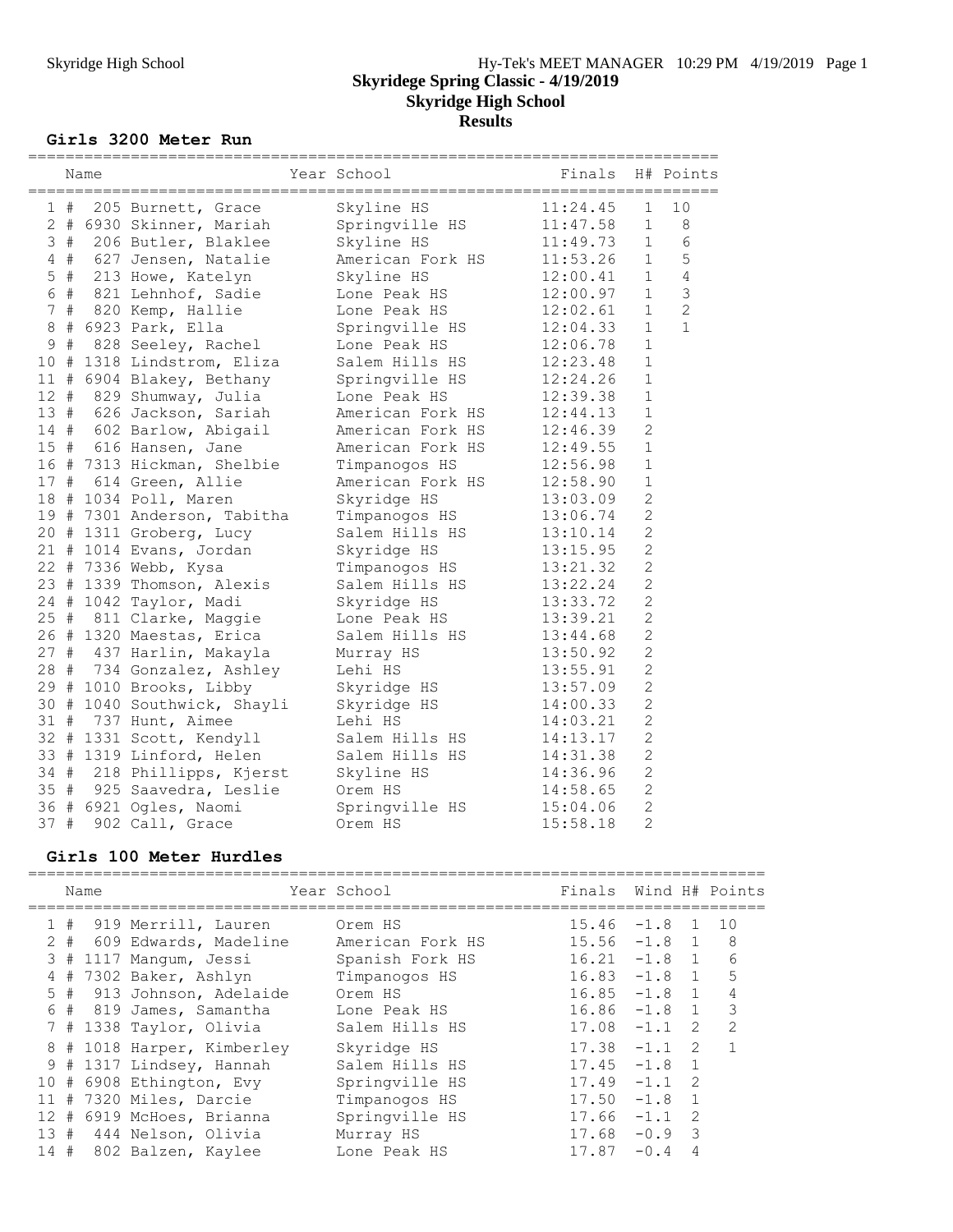|      |   | Girls 100 Meter Hurdles     |                  |               |        |                  |
|------|---|-----------------------------|------------------|---------------|--------|------------------|
| 15 # |   | 822 Lord, Victoria          | Lone Peak HS     | 17.89         | $-1.1$ | 2                |
|      |   | 16 # 450 Solomon, Julie     | Murray HS        | 17.91         | $-0.9$ | 3                |
|      |   | 17 # 6922 Osborn, Emmalee   | Springville HS   | $18.09 - 1.1$ |        | $\sqrt{2}$       |
|      |   | 18 # 1303 Black, Sydney     | Salem Hills HS   | 18.16         | $-0.9$ | $\mathfrak{Z}$   |
|      |   | 19 # 818 Hartle, Chynna     | Lone Peak HS     | 18.19         | $-0.9$ | $\mathfrak{Z}$   |
| 20   |   | # 7334 Vance, Kathryn       | Timpanogos HS    | $18.21 - 0.9$ |        | $\mathsf 3$      |
|      |   | 21 # 817 Hansen, Alyce      | Lone Peak HS     | $18.38 - 1.1$ |        | $\mathbf{2}$     |
|      |   | 22 # 1325 Peterson, Chloe   | Salem Hills HS   | $18.43 - 0.9$ |        | $\mathfrak{Z}$   |
|      |   | 23 # 607 Briggs, Reagan     | American Fork HS | 18.54         | $-0.9$ | $\mathfrak{Z}$   |
|      |   | 24 # 6917 Jones, Meagan     | Springville HS   | $18.61 - 0.9$ |        | $\mathfrak{Z}$   |
|      |   | 25 # 1107 Burnham, Emma     | Spanish Fork HS  | $18.76 - 0.4$ |        | 4                |
|      |   | 26 # 930 Williams, Jessica  | Orem HS          | $18.78 - 0.4$ |        | $\overline{4}$   |
|      |   | 27 # 1345 Willis, Emma      | Salem Hills HS   | 18.83         | $-0.4$ | 4                |
|      |   | 28 # 628 Johnson, Annika    | American Fork HS | 18.84         | $-0.4$ | 4                |
|      |   | 29 # 431 Christensen, Broo  | Murray HS        | $19.13 - 1.1$ |        | 2                |
|      |   | 30 # 1002 Alaimo, Marie     | Skyridge HS      | $19.20 - 1.2$ |        | $\sqrt{6}$       |
|      |   | 31 # 216 Kortbawi, Ella     | Skyline HS       | $19.24 - 0.1$ |        | $7\phantom{.0}$  |
|      |   | 32 # 603 Barlow, Micaela    | American Fork HS | $19.32 -1.4$  |        | 5                |
|      |   | 33 # 1128 Wetzel, Rae'lyn   | Spanish Fork HS  | 19.40         | $-1.4$ | $\mathsf S$      |
|      |   | 34 # 825 Parker, Gabrielle  | Lone Peak HS     | 19.59         | $-0.4$ | 4                |
|      |   | 34 # 1111 Critchlow, Kayden | Spanish Fork HS  | $19.59 - 0.4$ |        | 4                |
| 34 # |   | 903 Challis, Ella           | Orem HS          | $19.59 - 1.4$ |        | $\mathsf S$      |
| 37#  |   | 436 Goeckeritz, Gabby       | Murray HS        | $19.66 - 0.4$ |        | $\sqrt{4}$       |
|      |   | 38 # 1105 Bowman, Eliza     | Spanish Fork HS  | $19.70 - 1.2$ |        | $\sqrt{6}$       |
|      |   | 39 # 606 Brems, Addie       | American Fork HS | $19.85 - 1.2$ |        | 6                |
| 40   |   | # 1012 Conner, Carly        | Skyridge HS      | $19.99 - 1.4$ |        | 5                |
| 41   |   | # 1013 Crandall, Savanna    | Skyridge HS      | $20.05 -1.4$  |        | 5                |
|      |   | 42 # 924 Roberts, Lauren    | Orem HS          | $20.32 - 1.2$ |        | $\sqrt{6}$       |
|      |   | 43 # 1109 Bush, Elisabeth   | Spanish Fork HS  | 20.54         | $-1.4$ | $\mathsf S$      |
|      |   | 44 # 1038 Smalley, Rebecca  | Skyridge HS      | 20.80         | $-0.1$ | $7\phantom{.0}$  |
| 45   | # | 695 Dayton, Riley           | Orem HS          | 20.84         | $-1.4$ | $\mathsf S$      |
| 46 # |   | 611 Gear, Kaitlyn           | American Fork HS | 20.87         | $-1.2$ | $6\,$            |
| 47 # |   | 729 Boivin, Autumn          | Lehi HS          | 21.20         | $-0.1$ | $\boldsymbol{7}$ |
| 48 # |   | 440 Jorgensen, Jessic       | Murray HS        | $21.24 - 1.2$ |        | $6\phantom{.}6$  |
| 49 # |   | 204 Bennett, Belle          | Skyline HS       | 21.35         | $-0.1$ | 7                |
| 50   |   | # 1004 Archer, Brooke       | Skyridge HS      | $21.77 - 1.4$ |        | 5                |
|      |   | 51 # 453 Stewart, Hannah    | Murray HS        | 22.05         | $-0.1$ | 7                |
|      |   | 52 # 202 Bell, Madeleine    | Skyline HS       | $22.47 - 0.1$ |        | 7                |
|      |   | 53 # 1344 Wassom, Marley    | Salem Hills HS   | $22.82 - 0.1$ |        | $\overline{7}$   |
|      |   | 54 # 7312 Harding, Dasha    | Timpanogos HS    | 26.06         | $-1.2$ | 6                |
|      |   |                             |                  |               |        |                  |

# **Girls 300 Meter Hurdles**

|    |    | Name |                            | Year School      | Finals H# Points |                |               |
|----|----|------|----------------------------|------------------|------------------|----------------|---------------|
|    | 1# |      | 919 Merrill, Lauren        | Orem HS          | 44.74            | $\mathbf{1}$   | 10            |
|    |    |      | 2 # 812 Eaton, Maddy       | Lone Peak HS     | 45.18            | $\mathbf{1}$   | 8             |
|    | 3# |      | 609 Edwards, Madeline      | American Fork HS | 45.53            | $\mathbf{1}$   | 6             |
| 4  |    |      | # 7334 Vance, Kathryn      | Timpanogos HS    | 46.78            | $\mathbf{1}$   | 5             |
|    |    |      | 5 # 1018 Harper, Kimberley | Skyridge HS      | 46.91            | $\mathbf{1}$   | 4             |
| 6  |    |      | # 7302 Baker, Ashlyn       | Timpanogos HS    | 47.49            | $\mathbf{1}$   | 3             |
|    |    |      | 7 # 913 Johnson, Adelaide  | Orem HS          | 48.23            | $\mathbf{1}$   | $\mathcal{L}$ |
| 8  |    |      | # 1303 Black, Sydney       | Salem Hills HS   | 49.17            | 3              | $\mathbf{1}$  |
|    |    |      | 9 # 817 Hansen, Alyce      | Lone Peak HS     | 49.27            | $\overline{2}$ |               |
| 10 |    |      | # 1328 Rosenberg, Lexi     | Salem Hills HS   | 49.75            | $\mathcal{L}$  |               |
| 11 |    |      | # 6908 Ethington, Evy      | Springville HS   | 50.16            |                |               |
|    |    |      | 12 # 431 Christensen, Broo | Murray HS        | 50.35            | 2              |               |
|    |    |      | 13 # 802 Balzen, Kaylee    | Lone Peak HS     | 50.51            | 3              |               |
|    |    |      | 14 # 6922 Osborn, Emmalee  | Springville HS   | 50.81            | 3              |               |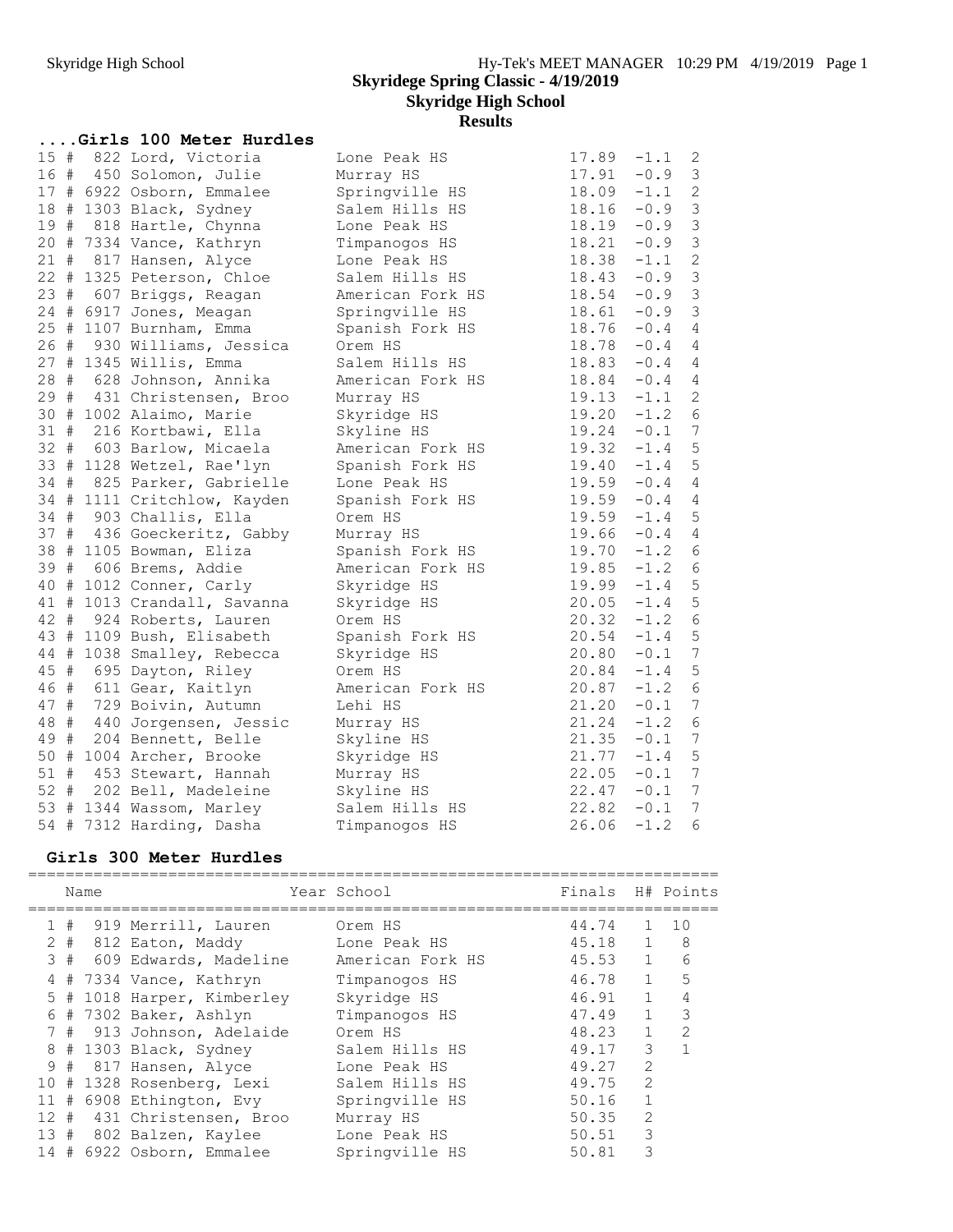# **Results**

| Girls 300 Meter Hurdles |  |  |                            |                  |         |                  |  |  |  |  |
|-------------------------|--|--|----------------------------|------------------|---------|------------------|--|--|--|--|
|                         |  |  | 15 # 1317 Lindsey, Hannah  | Salem Hills HS   | 50.92   | 2                |  |  |  |  |
|                         |  |  | 16 # 822 Lord, Victoria    | Lone Peak HS     | 51.10   | $\mathbf{2}$     |  |  |  |  |
|                         |  |  | 17 # 450 Solomon, Julie    | Murray HS        | 51.15   | $\sqrt{2}$       |  |  |  |  |
|                         |  |  | 18 # 203 Bennett, Annie    | Skyline HS       | 51.27   | $\mathfrak{Z}$   |  |  |  |  |
|                         |  |  | 19 # 6919 McHoes, Brianna  | Springville HS   | 51.59   | $\sqrt{2}$       |  |  |  |  |
| 20                      |  |  | # 444 Nelson, Olivia       | Murray HS        | 51.61   | $\mathfrak{Z}$   |  |  |  |  |
|                         |  |  | 21 # 736 Hritz, Makenna    | Lehi HS          | 51.67   | $\mathfrak{Z}$   |  |  |  |  |
|                         |  |  | 22 # 628 Johnson, Annika   | American Fork HS | 52.34   | $\mathfrak{Z}$   |  |  |  |  |
|                         |  |  | 23 # 643 Seamons, Grace    | American Fork HS | 52.64   | 5                |  |  |  |  |
|                         |  |  | 24 # 1012 Conner, Carly    | Skyridge HS      | 52.66   | $\sqrt{4}$       |  |  |  |  |
|                         |  |  | 25 # 1002 Alaimo, Marie    | Skyridge HS      | 53.45   | $\overline{4}$   |  |  |  |  |
| 26                      |  |  | # 1336 Steck, MaKayla      | Salem Hills HS   | 53.73   | $\epsilon$       |  |  |  |  |
| 27                      |  |  | # 818 Hartle, Chynna       | Lone Peak HS     | 54.06   | $\overline{5}$   |  |  |  |  |
|                         |  |  | 28 # 1337 Tasker, Aubrey   | Salem Hills HS   | 54.12   | $\sqrt{6}$       |  |  |  |  |
| 29                      |  |  | # 1105 Bowman, Eliza       | Spanish Fork HS  | 54.47   | 5                |  |  |  |  |
|                         |  |  | 30 # 1112 Crook, Kylee     | Spanish Fork HS  | 54.73   | $\sqrt{4}$       |  |  |  |  |
|                         |  |  | 31 # 7312 Harding, Dasha   | Timpanogos HS    | 55.20   | 4                |  |  |  |  |
|                         |  |  | 32 # 1004 Archer, Brooke   | Skyridge HS      | 55.51   | $\mathsf S$      |  |  |  |  |
| 33                      |  |  | # 1325 Peterson, Chloe     | Salem Hills HS   | 55.59   | 5                |  |  |  |  |
|                         |  |  | 34 # 907 Goo, Gaby         | Orem HS          | 55.77   | $\epsilon$       |  |  |  |  |
| 35                      |  |  | # 1128 Wetzel, Rae'lyn     | Spanish Fork HS  | 56.04   | 5                |  |  |  |  |
|                         |  |  | 36 # 436 Goeckeritz, Gabby | Murray HS        | 56.13   | $\sqrt{4}$       |  |  |  |  |
|                         |  |  | 37 # 6917 Jones, Meagan    | Springville HS   | 56.95   | $\boldsymbol{7}$ |  |  |  |  |
|                         |  |  | 38 # 453 Stewart, Hannah   | Murray HS        | 57.54   | $\sqrt{6}$       |  |  |  |  |
| 39                      |  |  | # 440 Jorgensen, Jessic    | Murray HS        | 58.15   | $\epsilon$       |  |  |  |  |
| 40                      |  |  | # 1109 Bush, Elisabeth     | Spanish Fork HS  | 58.31   | $\boldsymbol{7}$ |  |  |  |  |
| 41                      |  |  | # 695 Dayton, Riley        | Orem HS          | 58.32   | $7\phantom{.0}$  |  |  |  |  |
|                         |  |  | 42 # 202 Bell, Madeleine   | Skyline HS       | 58.70   | $\epsilon$       |  |  |  |  |
|                         |  |  | 43 # 204 Bennett, Belle    | Skyline HS       | 59.00   | $\sqrt{6}$       |  |  |  |  |
|                         |  |  | 44 # 611 Gear, Kaitlyn     | American Fork HS | 59.22   | $\overline{7}$   |  |  |  |  |
|                         |  |  | 45 # 1025 Law, Makeilah    | Skyridge HS      | 1:02.64 | $\overline{7}$   |  |  |  |  |
|                         |  |  |                            |                  |         |                  |  |  |  |  |

# **Girls 4x100 Meter Relay**

| School                      |    | Finals                     | H# Points               |
|-----------------------------|----|----------------------------|-------------------------|
| 1 Orem HS 'A'               |    | 49.69 1 10                 |                         |
| 1) #920 Price, Ashlyn       |    | 2) #923 Reeves, Emma       |                         |
| 3) #919 Merrill, Lauren     |    | 4) #921 Raymond, Taye      |                         |
| 2 Skyridge HS 'A'           |    | $50.02$ 1                  | $\mathcal{B}$           |
| 1) #1018 Harper, Kimberley  |    | 2) #1016 Foster, Rachel    |                         |
| 3) #1036 Roberts, Sydney    |    | 4) #1001 Adamson, Calli    |                         |
| 3 American Fork HS 'A'      |    | $50.11$ 1                  | 6                       |
| 1) #638 Pitcher, Ella       |    | 2) #609 Edwards, Madeline  |                         |
| 3) #605 Brailsford, Rebekah |    | 4) #625 Hull, Sydney       |                         |
| 4 Spanish Fork HS 'A'       |    | 50.77 1                    | .5                      |
| 1) #1117 Manqum, Jessi      |    | 2) #1110 Clements, Kimball |                         |
| 3) #1113 Fallon, Kate       |    | 4) #1106 Buck, Annabelle   |                         |
| 5 Timpanogos HS 'A'         |    | $50.89$ 1                  | 4                       |
| 1) #7302 Baker, Ashlyn      |    | 2) #7334 Vance, Kathryn    |                         |
| 3) #7314 Holloway, Shante   |    | 4) #7322 Miranda, Izzy     |                         |
| 6 Salem Hills HS 'A'        |    | $50.91$ 2                  | $\overline{\mathbf{3}}$ |
| 1) #1317 Lindsey, Hannah    |    | 2) #1338 Taylor, Olivia    |                         |
| 3) #1328 Rosenberg, Lexi    |    | 4) #1341 Vaitohi, Keanna   |                         |
| 7 Lehi HS 'A'               |    | 51.36<br>$\mathcal{P}$     | $\mathcal{P}$           |
| 1) #746 Smith, Paityn       |    | 2) #748 Warcup, Alyssa     |                         |
| 3) #731 Clark, Charity      | 4) | #728 Ballard, Amy          |                         |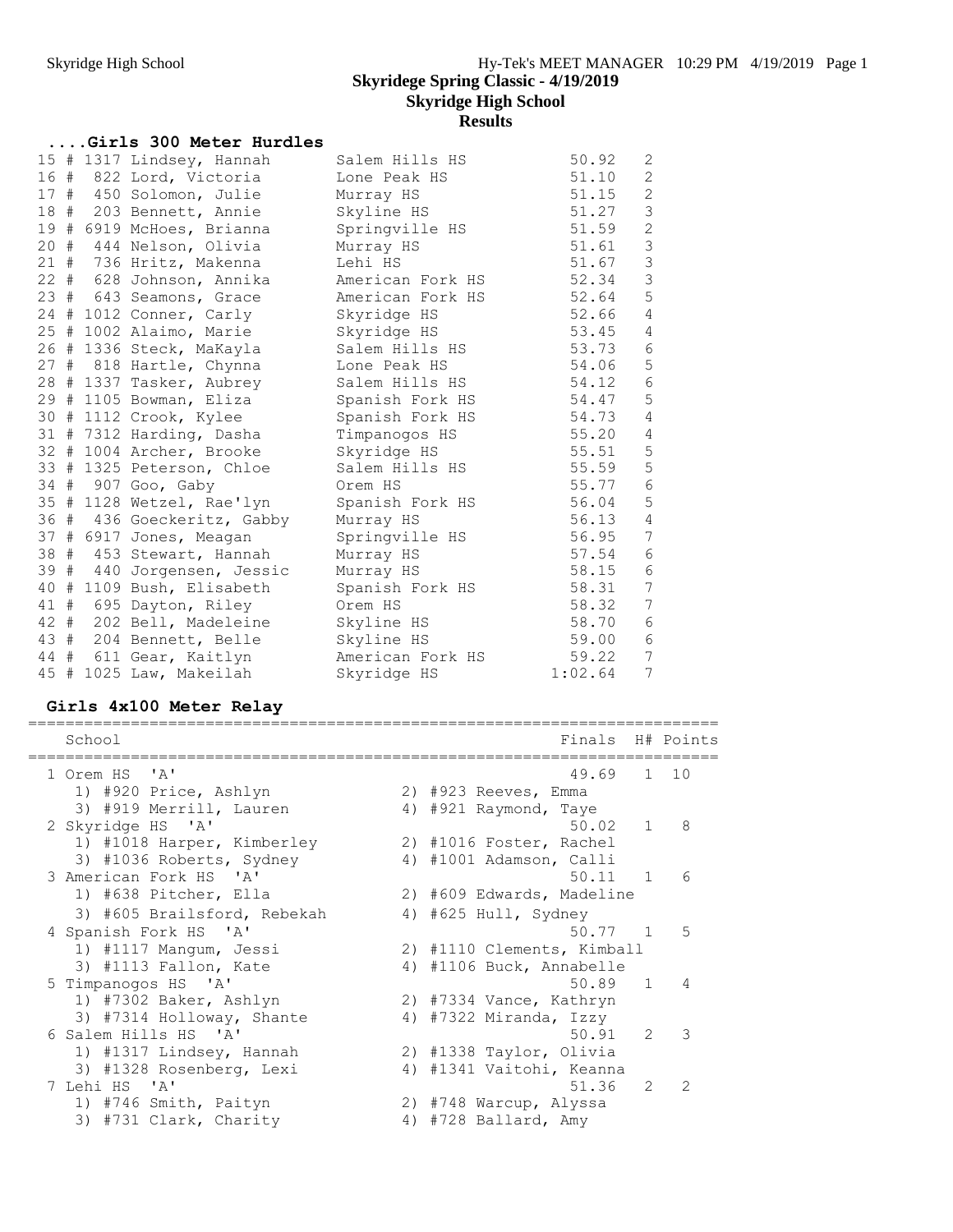#### **....Girls 4x100 Meter Relay** 8 Springville HS 'A' 51.81 2 1 1) #6936 Walker, Madison 2) #6906 Cannon, Abigail 3) #6905 Boyer, Maili 4) #6931 Sowa, Whitnee 9 Skyline HS 'A' 53.19 2 1) #216 Kortbawi, Ella 2) #203 Bennett, Annie 3) #221 Whisenant, Claire  $4$ ) #212 Glauser, Sarah 10 Murray HS 'A' 53.63 2 1) #429 Bailey, Abbi 2) #454 Strong, Maia 3) #433 Cook, Katie 4) #457 Zabriskie, Lexi 11 Lone Peak HS 'A' 54.63 1 1) #824 Norton, Elizabeth 2) #822 Lord, Victoria 3) #804 Beus, Mandy (4) 4812 Eaton, Maddy

#### **Girls 4x400 Meter Relay**

========================================================================== School **Finals** H# Points ========================================================================== 1 Lone Peak HS 'A' 4:02.85 1 10 1) #813 Edwards, Rachel 2) #803 Belliston, Ashlyn 3) #814 Goff, Alexis 4) #827 Richter, Alison 2 Skyline HS 'A' 4:08.88 1 8<br>1) #222 Winterton, Rachel 2) #219 Wall, Isabel<br>3) #221 Whisenant, Claire 4) #211 Garver, Zoe 1) #222 Winterton, Rachel 2) #219 Wall, Isabel 3) #221 Whisenant, Claire 4) #211 Garver, Zoe 3 Salem Hills HS 'A' 4:15.32 1 6 1) #1304 Boggess, Kapri 2) #1332 Smith, Courtney 3) #1317 Lindsey, Hannah 4) #1327 Rookstool, Ashley 4 American Fork HS 'A' 4:15.75 1 5 1) #605 Brailsford, Rebekah 2) #610 Elmont, Cassidy 3) #636 Nettesheim, Lily 4) #637 Orton, Elyse 5 Murray HS 'A' 4:28.86 2 4 1) #443 Moore, Adelai 2) #450 Solomon, Julie 3) #431 Christensen, Brooke 4) #452 Spackman, Olivia 6 Orem HS 'A' 4:38.26 1 3 1) #914 Johnson, Jessica 2) #930 Williams, Jessica 3) #909 Harmon, Lauren 4) #929 Williams, Brittnee 7 Skyridge HS 'A' 4:41.67 2 2 8 Timpanogos HS 'A' 4:49.30 1 1 1) #7328 Pinegar, Sophie 2) #7315 Holt, Natalia 3) #7335 Vance, Laura 4) #7309 Fletcher, Allison 9 Spanish Fork HS 'A' 5:06.41 2 1) #1111 Critchlow, Kaydenz 2) #1104 Blake, Lindsay 3) #1114 Gappmayer, Katelyn 4) #1123 Richardson, Allie

#### **Girls 1600 Sprint Medley**

|  | School                                             | Finals H# Points                                    |
|--|----------------------------------------------------|-----------------------------------------------------|
|  | 1 Skyridge HS 'A'                                  | $4:19.75$ 1 10                                      |
|  | 1) #1016 Foster, Rachel<br>3) #1008 Blackham, Ally | 2) #1001 Adamson, Calli<br>4) #1045 Wallgren, Emily |
|  | 2 Skyline HS 'A'                                   | $4:24.44$ 1 8                                       |
|  | 1) #216 Kortbawi, Ella                             | 2) #212 Glauser, Sarah                              |
|  | 3) #211 Garver, Zoe                                | 4) #222 Winterton, Rachel                           |
|  | 3 Springville HS 'A'                               | $4:26.85$ 2 6                                       |
|  | 1) #6930 Skinner, Mariah                           | 2) $#6916$ Jensen, Ruby                             |
|  | 3) #6906 Cannon, Abigail                           | 4) #6915 Hunter, Molly                              |
|  |                                                    |                                                     |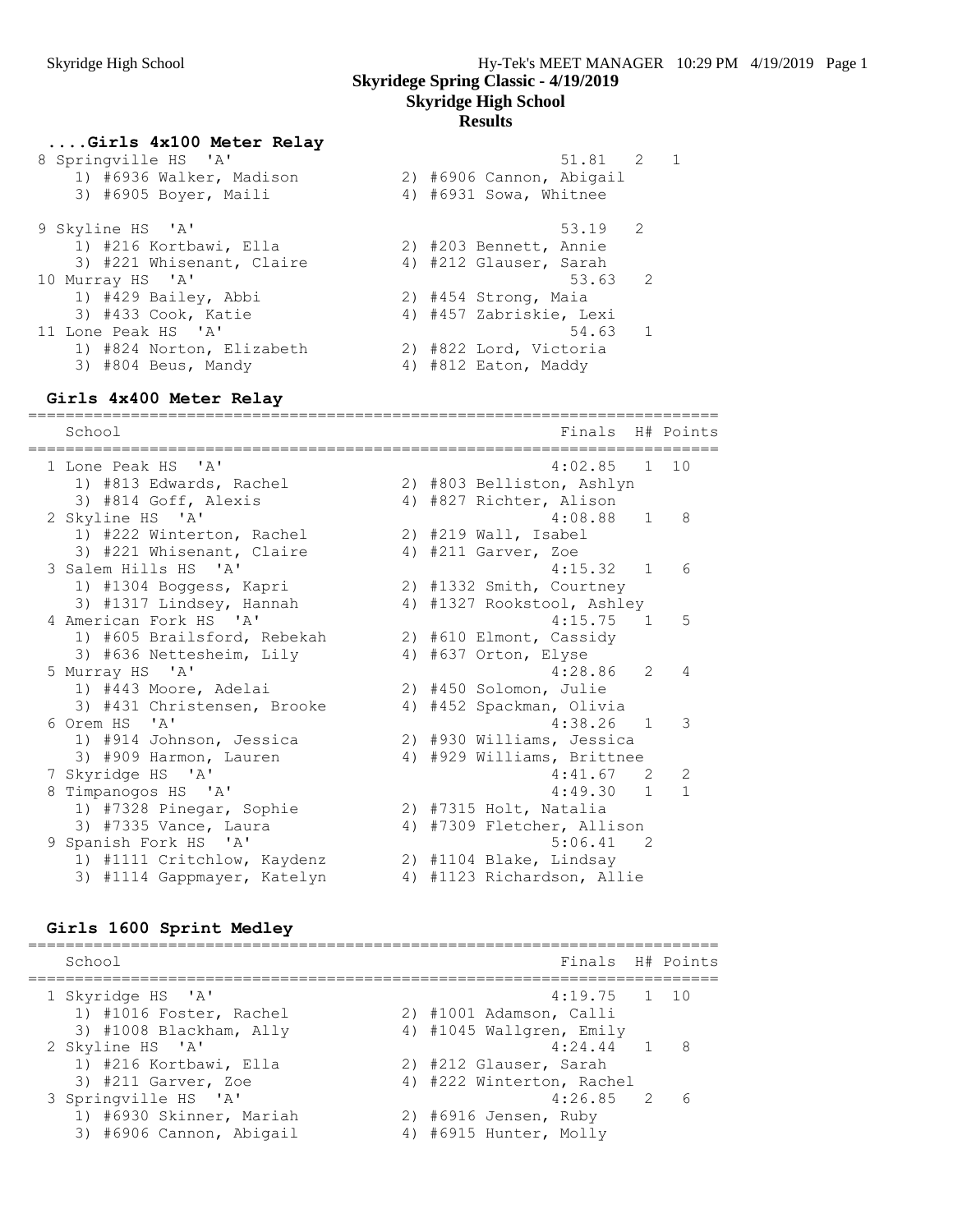....**Girls 1600 Sprint Medley**

| 4 Timpanogos HS 'A'       | 4:29.92 1<br>5                            |
|---------------------------|-------------------------------------------|
| 1) #7317 Martinez, Itzel  | 2) #7314 Holloway, Shante                 |
| 3) #7318 Mashburn, Brooke | 4) #7329 Preator, Sidney                  |
| 5 Murray HS 'A'           | 4:30.02 2<br>$\overline{4}$               |
| 1) #443 Moore, Adelai     | 2) #452 Spackman, Olivia                  |
| 3) #454 Strong, Maia      | 4) #429 Bailey, Abbi                      |
| 6 Lehi HS 'A'             | 2<br>3<br>4:31.50                         |
| 1) #735 Gray, Abigail     | 2) #748 Warcup, Alyssa                    |
| 3) #745 Raff, Savannah    | 4) #728 Ballard, Amy                      |
| 7 Orem HS 'A'             | $\mathbf{1}$<br>4:32.54<br>2              |
| 1) $#907$ Goo, Gaby       | 2) #920 Price, Ashlyn                     |
| 3) #914 Johnson, Jessica  | 4) #931 Winward, Kimmie                   |
| 8 Lone Peak HS 'A'        | 4:40.88<br>$\mathbf{1}$<br>$\overline{1}$ |
| 1) #813 Edwards, Rachel   | 2) #835 Watkins, Hannah                   |
| 3) #837 Wilcox, Brylee    | 4) #823 Merrill, Sarah                    |
| 9 American Fork HS 'A'    | 2<br>4:43.68                              |
| 1) #607 Briggs, Reagan    | 2) #615 Grundvig, Melia                   |
| 3) #612 Gibb, Lillian     | 4) #601 Anderson, Kelsey                  |
| 10 Salem Hills HS 'A'     | $5:13.39$ 2                               |
| 1) #1321 Mayo, Megan      | 2) #1340 Turnbow, Alesha                  |
| 3) #1336 Steck, MaKayla   | #1342 Van Ausdal, Emily<br>4)             |

# **Event 23 Girls High Jump**

|       |   | Name |                                                | Year School      | Finals Points |                |
|-------|---|------|------------------------------------------------|------------------|---------------|----------------|
|       |   |      | 1 # 1343 Vance, Brooke                         | Salem Hills HS   | $5 - 01.00$   | 10             |
|       |   |      | 2 # 1107 Burnham, Emma Spanish Fork HS 5-00.00 |                  |               | 8              |
|       |   |      | 3 # 1306 DeHart, Leah                          | Salem Hills HS   | J5-00.00      | $\sqrt{6}$     |
|       |   |      | 4 # 1120 Muirbrook, Jenna Spanish Fork HS      |                  | $4 - 11.00$   | $\mathsf S$    |
|       |   |      | 5 # 630 Lorenzana, Hannah                      | American Fork HS | J4-11.00      | $\overline{4}$ |
|       |   |      | 6 # 7334 Vance, Kathryn                        | Timpanogos HS    | 4-09.00       | 1.20           |
|       |   |      | 6 # 1337 Tasker, Aubrey                        | Salem Hills HS   | $4 - 09.00$   | 1.20           |
|       |   |      | 6 # 730 Burnham, Olivia                        | Lehi HS          | $4 - 09.00$   | 1.20           |
| 6     |   |      | # 6932 Stoker, Brianna                         | Springville HS   | $4 - 09.00$   | 1.20           |
|       |   |      | 6 # 7320 Miles, Darcie                         | Timpanogos HS    | $4 - 09.00$   | 1.20           |
|       |   |      | 11 # 922 Redd, Astin                           | Orem HS          | $J4 - 09.00$  |                |
|       |   |      | 11 # 640 Rawlings, Lauren                      | American Fork HS | $J4 - 09.00$  |                |
|       |   |      | 11 # 1307 Earnest, Jacqueli                    | Salem Hills HS   | $J4 - 09.00$  |                |
|       |   |      | 11 # 903 Challis, Ella                         | Orem HS          | $J4 - 09.00$  |                |
|       |   |      | 11 # 805 Boggess, Meredith                     | Lone Peak HS     | $J4 - 09.00$  |                |
|       |   |      | 11 # 1310 George, Myley                        | Salem Hills HS   | $J4 - 09.00$  |                |
|       |   |      | 17 # 1330 Sanders, Haley                       | Salem Hills HS   | $4 - 07.00$   |                |
|       |   |      | 17 # 209 Duval, Tory                           | Skyline HS       | $4 - 07.00$   |                |
|       |   |      | 17 # 838 Wilding, Sarai                        | Lone Peak HS     | $4 - 07.00$   |                |
|       |   |      | 17 # 1027 Magnesen, Brooke                     | Skyridge HS      | $4 - 07.00$   |                |
|       |   |      | 21 # 6914 Hopkinson, Genevi                    | Springville HS   | $4 - 05.00$   |                |
|       |   |      | 21 # 6901 Ballard, Paige                       | Springville HS   | $4 - 05.00$   |                |
|       |   |      | -- # 646 Tilton, Victoria                      | American Fork HS | ΝH            |                |
| $- -$ |   |      | # 455 Thomson, Sadie                           | Murray HS        | NH            |                |
| $- -$ |   |      | # 699 Badger, Alyssa                           | Springville HS   | NH            |                |
|       |   |      | -- # 907 Goo, Gaby                             | Orem HS          | ΝH            |                |
|       |   |      | $--$ # 1022 Jacobs, Meg                        | Skyridge HS      | NH            |                |
|       |   |      | -- # 6902 Barson, Sophia                       | Springville HS   | NH            |                |
|       |   |      | -- # 1013 Crandall, Savanna                    | Skyridge HS      | ΝH            |                |
|       |   |      | -- # 7319 Middleton, Maddie                    | Timpanogos HS    | NH            |                |
|       | # |      | 831 Sorensen, Karstin                          | Lone Peak HS     | NH            |                |
| -- #  |   |      | 631 Lott, Katie                                | American Fork HS | NH            |                |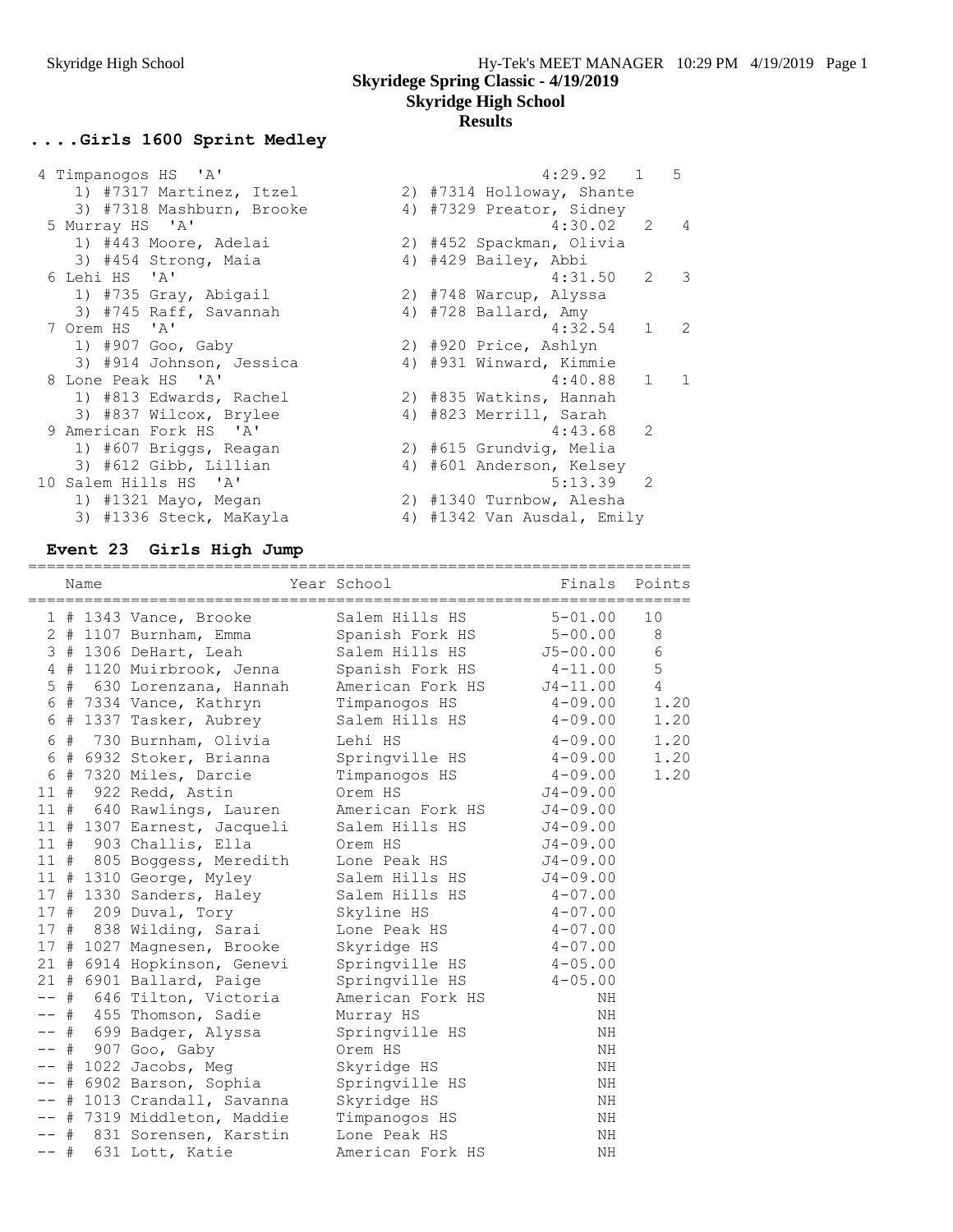#### **Girls Long Jump**

|      | Name          |                             | Year School      | Prelims              | Wind H# |                |
|------|---------------|-----------------------------|------------------|----------------------|---------|----------------|
|      | Preliminaries |                             |                  |                      |         |                |
|      |               | 1 # 921 Raymond, Taye       | Orem HS          | $18 - 10.00q$        | 1.3     | 4              |
|      |               | 2 # 804 Beus, Mandy         | Lone Peak HS     | $17 - 02.25q$        | 1.8     | 4              |
|      |               | 3 # 638 Pitcher, Ella       | American Fork HS | $16 - 07.00q$        | 1.7     | 4              |
|      |               | 3 # 609 Edwards, Madeline   | American Fork HS | $16 - 07.00q$        | 2.2     | 4              |
|      |               | 5 # 731 Clark, Charity      | Lehi HS          | $16 - 04.00q$        | 1.8     | 4              |
|      |               | 6 # 1325 Peterson, Chloe    | Salem Hills HS   | $16 - 03.25q$        | 0.1     | 4              |
|      |               | 7 # 1337 Tasker, Aubrey     | Salem Hills HS   | $16 - 02.25q$        | 1.3     | $\mathfrak{Z}$ |
|      |               | 8 # 913 Johnson, Adelaide   | Orem HS          | $16 - 02.00q + 0.0$  |         | $\mathfrak{Z}$ |
|      |               | 9 # 1110 Clements, Kimball  | Spanish Fork HS  | $16 - 01.50q$        | 0.7     | $\overline{4}$ |
|      |               | 10 # 6936 Walker, Madison   | Springville HS   | $15 - 11.00$         | 0.5     | $\mathcal{S}$  |
|      |               | 11 # 443 Moore, Adelai      | Murray HS        | $15 - 09.00$         | 0.2     | $\overline{4}$ |
|      |               | 12 # 805 Boggess, Meredith  | Lone Peak HS     | $15 - 07.75$         | 1.7     | 4              |
|      |               | 13 # 1036 Roberts, Sydney   | Skyridge HS      | $15 - 07.50$         | 0.1     | 4              |
|      |               | 14 # 625 Hull, Sydney       | American Fork HS | $15 - 07.00$         | $+0.0$  | 2              |
|      |               | 14 # 605 Brailsford, Rebek  | American Fork HS | $15 - 07.00$         | $+0.0$  | 4              |
|      |               | 16 # 7320 Miles, Darcie     | Timpanogos HS    | $15 - 06.50$         | $+0.0$  | 4              |
|      |               | 16 # 730 Burnham, Olivia    | Lehi HS          | $15 - 06.50$         | $-0.2$  | $\mathcal{E}$  |
|      |               | 18 # 450 Solomon, Julie     | Murray HS        | $15 - 06.00$         | 0.1     | $\mathfrak{Z}$ |
|      |               | 19 # 1120 Muirbrook, Jenna  | Spanish Fork HS  | $15 - 05.00$         | 1.0     | $\mathbf{1}$   |
|      |               | 20 # 903 Challis, Ella      | Orem HS          | $15 - 04.50$         | 1.0     | $\mathfrak{Z}$ |
|      |               | 21 # 434 Diaz, Shawnti      | Murray HS        | $15 - 04.25$         | $-0.6$  | $\mathfrak{Z}$ |
|      |               | 22 # 7302 Baker, Ashlyn     | Timpanogos HS    | $15 - 03.75$         | $+0.0$  | $\mathcal{S}$  |
|      |               | 23 # 1303 Black, Sydney     | Salem Hills HS   | $15 - 02.50$         | $+0.0$  | $\mathcal{E}$  |
|      |               | 24 # 7319 Middleton, Maddie | Timpanogos HS    | $15 - 02.00$         | 0.9     | $\mathbf{1}$   |
|      |               | 24 # 810 Christensen, Rile  | Lone Peak HS     | $15 - 02.00$         | 0.9     | $\mathcal{E}$  |
|      |               | 26 # 1334 Spencer, Michelle | Salem Hills HS   | $15 - 01.00$         | $-0.4$  | $\mathfrak{Z}$ |
|      |               | 27 # 1002 Alaimo, Marie     | Skyridge HS      | $15 - 00.00$         | 1.0     | $\mathbf{1}$   |
|      |               | 28 # 1019 Harrison, Brookly | Skyridge HS      | $14 - 10.00$         | $+0.0$  | $\mathbf{1}$   |
|      |               | 29 # 646 Tilton, Victoria   | American Fork HS | $14 - 09.50$         | $-0.2$  | $\mathbf{2}$   |
|      |               | 30 # 1312 Howard, Ellie     | Salem Hills HS   | $14 - 09.00$         | $+0.0$  | 2              |
|      |               | 31 # 817 Hansen, Alyce      | Lone Peak HS     | $14 - 08.00$         | 1.1     | $\mathcal{E}$  |
|      |               | 32 # 930 Williams, Jessica  | Orem HS          | $14 - 06.00$         | $+0.0$  | $\mathfrak{Z}$ |
|      |               | 33 # 6920 Metler, Kaitlyn   | Springville HS   | $14 - 04.00$         | $+0.0$  | 2              |
|      |               | 34 # 831 Sorensen, Karstin  | Lone Peak HS     | $14 - 02.00$         | 0.3     | 2              |
|      |               | 35 # 733 Felt, Beatrice     | Lehi HS          | $14 - 01.00$         | 0.4     | $\overline{1}$ |
| 35 # |               | 457 Zabriskie, Lexi         | Murray HS        | $14 - 01.00$         | 1.3     | 2              |
|      |               | 37 # 1013 Crandall, Savanna | Skyridge HS      | $14 - 00.50 + 0.0 1$ |         |                |
|      |               | 38 # 747 Trejo, Hailey      | Lehi HS          | $14 - 00.00$         | $+0.0$  | 2              |
|      |               | 38 # 1046 Weeks, Keely      | Skyridge HS      | $14 - 00.00$         | 0.2     | $\mathbf{2}$   |
| 40 # |               | 838 Wilding, Sarai          | Lone Peak HS     | $13 - 09.50$         | $+0.0$  | 2              |
| 41 # |               | 742 Montague, Julia         | Lehi HS          | $13 - 08.00$         | $+0.0$  | $\mathbf{1}$   |
|      |               | 42 # 6914 Hopkinson, Genevi | Springville HS   | $13 - 07.00$         | $+0.0$  | 2              |
| 43 # |               | 445 Nibley, Makaela         | Murray HS        | $13 - 05.00$         | $-0.2$  | $\mathbf{1}$   |
|      |               | 44 # 729 Boivin, Autumn     | Lehi HS          | $13 - 02.00$         | 1.1     | 1              |
|      |               | 45 # 1123 Richardson, Allie | Spanish Fork HS  | $13 - 01.00$         | 1.0     | $\mathbf{1}$   |
|      |               | 46 # 1116 Larsen, Alyssa    | Spanish Fork HS  | $12 - 08.00$         | $-0.1$  | 1              |
|      |               | -- # 1012 Conner, Carly     | Skyridge HS      | FOUL                 | NWI     | $\mathbf{2}$   |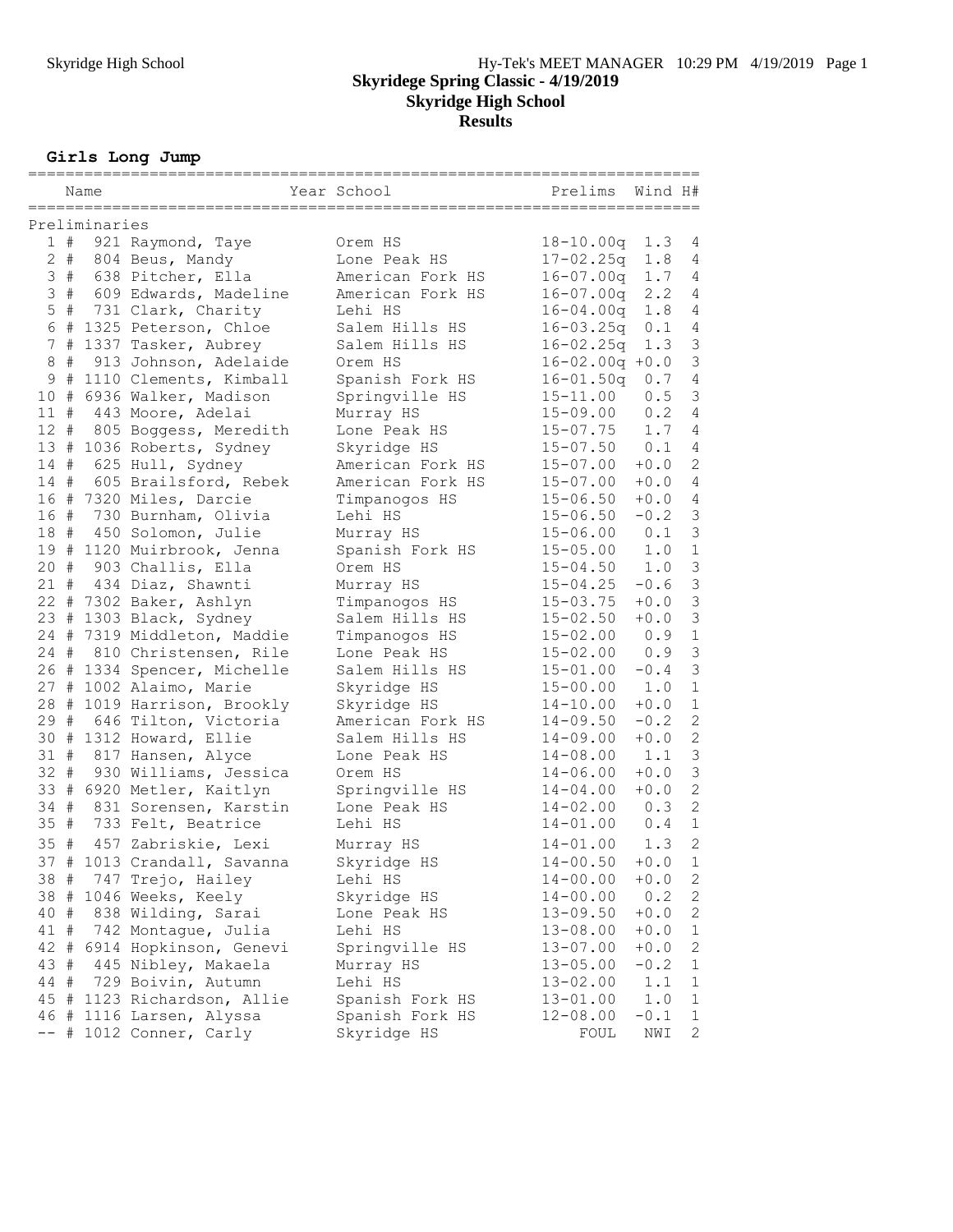#### **Girls Long Jump**

|        | Name  |  |                            | Year School      |               | Finals Wind Points |               |  |
|--------|-------|--|----------------------------|------------------|---------------|--------------------|---------------|--|
| Finals |       |  |                            |                  |               |                    |               |  |
|        | 1#    |  | 921 Raymond, Taye          | Orem HS          | 18-10.00      | 1.3                | 10            |  |
|        | $2 +$ |  | 804 Beus, Mandy            | Lone Peak HS     | $17 - 02.25$  | 1.8                | 8             |  |
|        | 3#    |  | 913 Johnson, Adelaide      | Orem HS          | $16 - 11.75$  | $+0.0$             | 6             |  |
|        | 4#    |  | 609 Edwards, Madeline      | American Fork HS | $16 - 07.00$  | 2.2                | 5             |  |
|        | $5 +$ |  | 638 Pitcher, Ella          | American Fork HS | $J16 - 07.00$ | 1 7                |               |  |
|        |       |  | 6 # 1110 Clements, Kimball | Spanish Fork HS  | $16 - 06.00$  | 0.1                | 3             |  |
|        |       |  | 7 # 1325 Peterson, Chloe   | Salem Hills HS   | $16 - 04.00$  | $+0.0$             | $\mathcal{P}$ |  |
|        |       |  | 8 # 731 Clark, Charity     | Lehi HS          | $J16 - 04.00$ | 1.8                |               |  |
|        |       |  | 9 # 1337 Tasker, Aubrey    | Salem Hills HS   | $16 - 02.25$  | 1.3                |               |  |
|        |       |  |                            |                  |               |                    |               |  |

## **Girls Shot Put**

|        |      | Name          | ________________________   | Year School      | Prelims       | H#             |
|--------|------|---------------|----------------------------|------------------|---------------|----------------|
|        |      | Preliminaries |                            |                  |               |                |
|        |      |               | 1 # 7323 Ngatai, Katie     | Timpanogos HS    | $32 - 02.75q$ | 4              |
|        |      |               | 2 # 1024 Kauffman, Monica  | Skyridge HS      | $30 - 06.50q$ | 4              |
|        |      |               | 3 # 7311 Gardner, Katrina  | Timpanogos HS    | $30 - 04.50q$ | 3              |
|        |      |               | 4 # 203 Bennett, Annie     | Skyline HS       | $29 - 11.50q$ | 4              |
| 5      |      |               | # 1333 Sorensen, Adriana   | Salem Hills HS   | $29 - 10.75q$ | 4              |
|        |      |               | 6 # 1015 Fainga, Salote    | Skyridge HS      | $29 - 03.00q$ | 4              |
| 7      | #    |               | 634 Medina, Avangelin      | American Fork HS | $29 - 01.00q$ | 4              |
| 8      | $\#$ |               | 913 Johnson, Adelaide      | Orem HS          | $28 - 08.75q$ | 3              |
| 9      |      |               | # 1122 Park, Willow        | Spanish Fork HS  | $28 - 04.00q$ | $\sqrt{4}$     |
|        |      |               | 10 # 1102 Anderson, Kacey  | Spanish Fork HS  | 28-03.00      | 3              |
| 11#    |      |               | 630 Lorenzana, Hannah      | American Fork HS | 28-00.50      | 4              |
|        |      |               | 12 # 801 Allen, Hailey     | Lone Peak HS     | 27-10.75      | 4              |
|        |      |               | 13 # 1309 Gammell, Brekell | Salem Hills HS   | 26-11.50      | $\sqrt{4}$     |
|        |      |               | 14 # 6933 Strong, Penina   | Springville HS   | 26-09.00      | 3              |
|        |      |               | 15 # 6918 McFerren, Carlee | Springville HS   | $26 - 08.50$  | $\mathbf{1}$   |
|        |      |               | 16 # 1115 Iketau, Nia      | Spanish Fork HS  | 26-06.75      | $\mathsf 3$    |
|        |      |               | 17 # 1329 Roundy, Kosha    | Salem Hills HS   | 26-05.00      | 3              |
|        |      |               | 18 # 1043 Toilolo, Mariyah | Skyridge HS      | $26 - 04.00$  | $\mathfrak{Z}$ |
|        |      |               | 19 # 604 Belliston, Nicole | American Fork HS | 25-00.00      | $\overline{c}$ |
|        |      |               | 20 # 1020 Hodge, Carly     | Skyridge HS      | 24-10.50      | $\overline{c}$ |
| 21 #   |      |               | 741 Mallory, Aleah         | Lehi HS          | $24 - 05.75$  | 3              |
|        |      |               | 22 # 1044 Walker, Katie    | Skyridge HS      | 23-11.00      | $\overline{c}$ |
| 23#    |      |               | 442 Lavatai, Lenaia        | Murray HS        | $23 - 09.50$  | 3              |
|        |      |               | 24 # 1346 Wixom, Megan     | Salem Hills HS   | $23 - 09.00$  | $\overline{2}$ |
| 25#    |      |               | 744 Moore, Megan           | Lehi HS          | $23 - 06.50$  | $\mathbf 1$    |
| 26 #   |      |               | 906 Gines, Josie           | Orem HS          | $23 - 05.50$  | $\overline{2}$ |
| $27 +$ |      |               | 732 Dalton, Tenaya         | Lehi HS          | $22 - 10.50$  | $\mathbf{1}$   |
| 28 #   |      |               | 439 Joo, Jessica           | Murray HS        | 22-09.00      | $\mathbf{1}$   |
| 28     | #    |               | 912 James, Naomi           | Orem HS          | $22 - 09.00$  | $\overline{2}$ |
| 30 #   |      |               | 629 Lavulavu, Nanuma       | American Fork HS | $22 - 07.25$  | $\mathbf{1}$   |
| 31#    |      |               | 1335 Steck, Julianne       | Salem Hills HS   | $22 - 07.00$  | $\mathbf{1}$   |
| 32     | #    |               | 448 Schow, Eden            | Murray HS        | $22 - 06.00$  | $\mathbf{1}$   |
| 33 #   |      |               | 739 Lee, Aurora            | Lehi HS          | $21 - 08.50$  | $\overline{c}$ |
| 34#    |      |               | 738 Johansen, Rachel       | Lehi HS          | $21 - 06.50$  | $\overline{c}$ |
| 35#    |      |               | 441 Kessler, Amelia        | Murray HS        | $21 - 05.75$  | $\overline{c}$ |
|        |      |               | 36 # 1033 Nosenzo, Alyssa  | Skyridge HS      | $21 - 03.50$  | $\overline{2}$ |
| 37#    |      |               | 430 Burnett, Kennali       | Murray HS        | $20 - 11.00$  | $\overline{2}$ |
|        |      |               | 38 # 6903 Berry, Akaylea   | Springville HS   | $20 - 02.00$  | $\mathbf 1$    |
| 38 #   |      |               | 926 Smith, Ally            | Orem HS          | $20 - 02.00$  | $\mathbf{1}$   |
| 40 #   |      |               | 447 Phillips, Naomie       | Murray HS        | $19 - 02.00$  | $\mathbf{1}$   |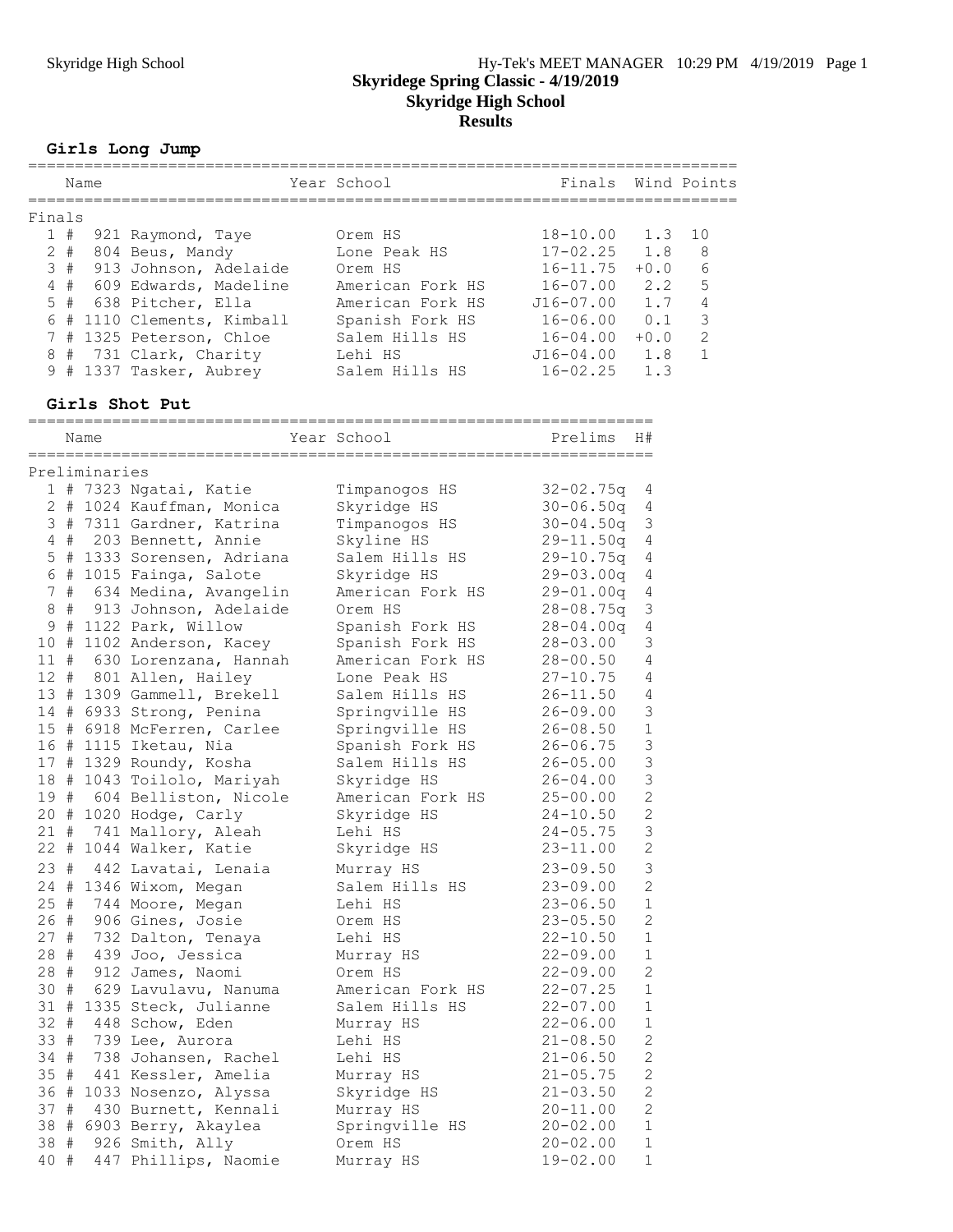#### **....Girls Shot Put**

|  | 41 # 918 McDonald, Mariah | Orem HS        | 18-04.00 1    |  |
|--|---------------------------|----------------|---------------|--|
|  | 42 # 1323 Millet, Audrey  | Salem Hills HS | $2 - 08.50$ 3 |  |

#### **Girls Shot Put** ======================================================================= Name Year School Finals Points ======================================================================= Finals 1 # 7323 Ngatai, Katie Timpanogos HS 32-02.75 10 2 # 1024 Kauffman, Monica Skyridge HS 30-06.50 8 3 # 7311 Gardner, Katrina Timpanogos HS 30-04.50 6 4 # 203 Bennett, Annie Skyline HS 29-11.50 5 5 # 1333 Sorensen, Adriana Salem Hills HS 29-10.75 4 6 # 1015 Fainga, Salote Skyridge HS 29-03.00 3 7 # 634 Medina, Avangelin American Fork HS 29-01.00 2 8 # 913 Johnson, Adelaide Orem HS 28-08.75 1 9 # 1122 Park, Willow Spanish Fork HS 28-04.00

**Girls Discus Throw** =================================================================== Name Year School Prelims H# =================================================================== Preliminaries 1 # 634 Medina, Avangelin American Fork HS 100-04q 3 2 # 1015 Fainga, Salote Skyridge HS 99-11q 3 3 # 1115 Iketau, Nia Spanish Fork HS 96-09.50q 3 4 # 1024 Kauffman, Monica Skyridge HS 96-02.75q 3 5 # 741 Mallory, Aleah Lehi HS 94-09.50q 3 6 # 6933 Strong, Penina Springville HS 93-02.50q 3 7 # 7323 Ngatai, Katie Timpanogos HS 89-08.75q 3 8 # 1122 Park, Willow Spanish Fork HS 84-08.25q 3 9 # 1329 Roundy, Kosha Salem Hills HS 80-00q 3 10 # 801 Allen, Hailey Lone Peak HS 75-07.25 3 11 # 1020 Hodge, Carly Skyridge HS 75-01 2 12 # 912 James, Naomi Orem HS 74-09.25 2 13 # 6918 McFerren, Carlee Springville HS 70-09 3 14 # 1102 Anderson, Kacey Spanish Fork HS 70-03.50 2 15 # 1344 Wassom, Marley Salem Hills HS 70-01.50 2 16 # 7311 Gardner, Katrina Timpanogos HS 68-07 1 17 # 1328 Rosenberg, Lexi Salem Hills HS 67-10.50 3 18 # 439 Joo, Jessica Murray HS 67-09.25 1 19 # 1033 Nosenzo, Alyssa Skyridge HS 66-10 1 20 # 1323 Millet, Audrey Salem Hills HS 66-07.50 3 21 # 1044 Walker, Katie Skyridge HS 66-03.25 1 22 # 697 Fuller, Ayzha Timpanogos HS 66-00.25 2 23 # 442 Lavatai, Lenaia Murray HS 64-05.50 2 24 # 1316 Lau, Kaelie Salem Hills HS 64-03 2 25 # 1309 Gammell, Brekell Salem Hills HS 64-02.50 3 26 # 430 Burnett, Kennali Murray HS 63-05 2 27 # 906 Gines, Josie Orem HS 62-10.75 1 28 # 6914 Hopkinson, Genevi Springville HS 62-08.50 1 29 # 6903 Berry, Akaylea Springville HS 59-00 1 30 # 698 Jones, Rachel Unattached 58-10 1 31 # 448 Schow, Eden Murray HS 58-08.25 2 32 # 6929 Simkins, Bailey Springville HS 58-01 1 33 # 604 Belliston, Nicole American Fork HS 56-10.50 1 34 # 911 Holdaway, Kaisyn Orem HS 56-07.50 1 35 # 441 Kessler, Amelia Murray HS 56-02.25 2 36 # 6926 Rockwood, Meg Springville HS 55-08 1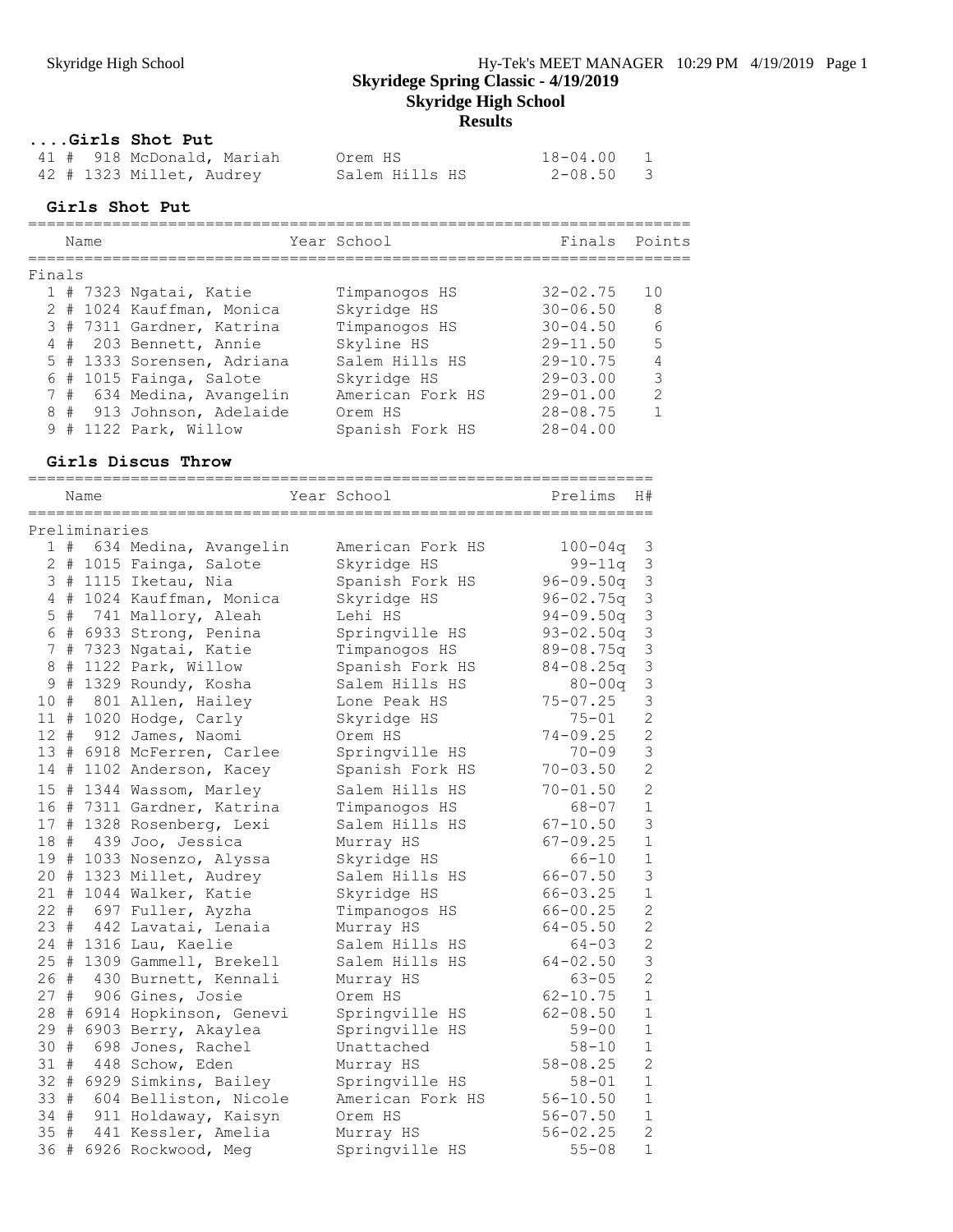## **....Girls Discus Throw**

|        |                         | 37 # 744 Moore, Megan       | Lehi HS                            | $41 - 00$       | 1              |
|--------|-------------------------|-----------------------------|------------------------------------|-----------------|----------------|
|        |                         | Girls Discus Throw          | -------------------------          |                 |                |
|        | Name                    |                             | Year School                        | Finals          | Points         |
| Finals |                         |                             |                                    |                 |                |
|        |                         | 1 # 634 Medina, Avangelin   | American Fork HS                   | $100 - 04$      | 10             |
|        |                         | 2 # 1015 Fainga, Salote     | Skyridge HS                        | $99 - 11$       | 8              |
|        |                         | 3 # 1115 Iketau, Nia        | Spanish Fork HS                    | $96 - 09.50$    | 6              |
|        |                         | 4 # 1024 Kauffman, Monica   | Skyridge HS                        | $96 - 02.75$    | 5              |
| 5      |                         | # 741 Mallory, Aleah        | Lehi HS                            | $94 - 09.50$    | 4              |
| 6      |                         | # 6933 Strong, Penina       | Springville HS                     | $93 - 02.50$    | 3              |
|        |                         | 7 # 7323 Ngatai, Katie      | Timpanogos HS                      | $89 - 08.75$    | $\overline{2}$ |
|        |                         | 8 # 1122 Park, Willow       | Spanish Fork HS                    | $84 - 08.25$    | $\mathbf{1}$   |
|        |                         | 9 # 1329 Roundy, Kosha      | Salem Hills HS                     | $80 - 00$       |                |
|        |                         | Girls Javelin Throw         |                                    |                 |                |
|        | Name<br>=============== |                             | Year School<br>=================== | Prelims         | H#             |
|        | Preliminaries           |                             |                                    | =============== |                |
|        |                         | 1 # 1322 Michelsen, Brinle  | Salem Hills HS                     | $115 - 09q$     | 3              |
|        |                         | 2 # 1333 Sorensen, Adriana  | Salem Hills HS                     | $108 - 08q$     | 3              |
|        |                         | 3 # 1024 Kauffman, Monica   | Skyridge HS                        | $101 - 06q$     | $\mathfrak{Z}$ |
|        |                         | 4 # 1309 Gammell, Brekell   | Salem Hills HS                     | $100 - 06q$     | $\mathfrak{Z}$ |
|        |                         | 5 # 1324 Oldroyd, Hailee    | Salem Hills HS                     | $97 - 11q$      | $\mathsf 3$    |
|        |                         | 6 # 203 Bennett, Annie      | Skyline HS                         | $97 - 02q$      | $\mathsf 3$    |
|        |                         | 7 # 630 Lorenzana, Hannah   | American Fork HS                   | $96 - 07q$      | $\mathsf 3$    |
| 8      |                         | # 1337 Tasker, Aubrey       | Salem Hills HS                     | $86 - 11q$      | $\mathsf 3$    |
| 9      |                         | # 1340 Turnbow, Alesha      | Salem Hills HS                     | $85 - 06q$      | $\mathsf 3$    |
| 10     |                         | # 6920 Metler, Kaitlyn      | Springville HS                     | $85 - 03$       | 3              |
| 11     |                         | # 6914 Hopkinson, Genevi    | Springville HS                     | $83 - 05$       | 3              |
|        |                         | 12 # 911 Holdaway, Kaisyn   | Orem HS                            | $83 - 02$       | $\overline{c}$ |
|        |                         | 13 # 7311 Gardner, Katrina  | Timpanogos HS                      | $80 - 05$       | 3              |
|        |                         | 14 # 1101 Allan, Erica      | Spanish Fork HS                    | 79-01           | $\overline{c}$ |
|        |                         | 15 # 831 Sorensen, Karstin  | Lone Peak HS                       | $78 - 03$       | $\mathbf{2}$   |
|        |                         | 16 # 1123 Richardson, Allie | Spanish Fork HS                    | $76 - 08$       | $\mathbf{2}$   |
|        |                         | 17 # 741 Mallory, Aleah     | Lehi HS                            | $76 - 02$       | 3              |
|        |                         | 18 # 801 Allen, Hailey      | Lone Peak HS                       | $75 - 10$       | $\mathbf{1}$   |
|        |                         | 19 # 1022 Jacobs, Meg       | Skyridge HS                        | $72 - 09$       | $\mathbf{2}$   |
|        |                         | 20 # 6927 Scott, Sabrina    | Springville HS                     | $69 - 04$       | 2              |
|        |                         | 21 # 1033 Nosenzo, Alyssa   | Skyridge HS                        | $68 - 01$       | $\mathbf 1$    |
|        |                         | 22 # 1122 Park, Willow      | Spanish Fork HS                    | $67 - 02$       | $\mathbf 1$    |
|        |                         | 23 # 1020 Hodge, Carly      | Skyridge HS                        | $64 - 09$       | $\mathbf{2}$   |
| 24 #   |                         | 906 Gines, Josie            | Orem HS                            | $64 - 07$       | $\mathbf{2}$   |
| 25#    |                         | 445 Nibley, Makaela         | Murray HS                          | $64 - 05$       | $\mathbf{2}$   |
|        |                         | 26 # 1023 Jugganaikloo, Lan | Skyridge HS                        | $63 - 07$       | $\mathbf 1$    |
| 27 #   |                         | 447 Phillips, Naomie        | Murray HS                          | $61 - 05$       | $\mathbf 1$    |
| 28 #   |                         | 909 Harmon, Lauren          | Orem HS                            | $57 - 11$       | $\mathbf{1}$   |
| 29#    |                         | 449 Sequra, Maylee          | Murray HS                          | $57 - 05$       | $\mathbf 1$    |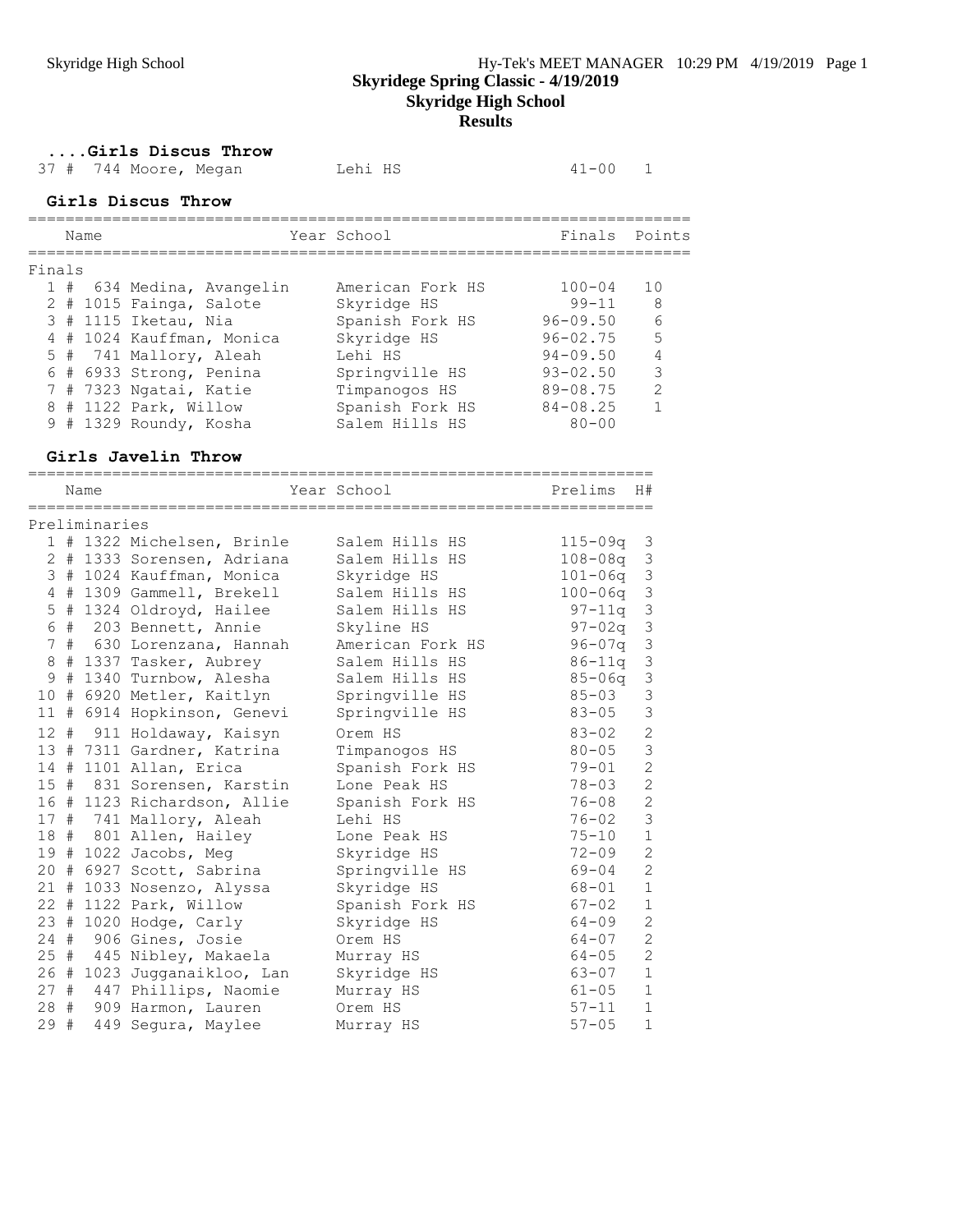#### **Girls Javelin Throw**

|        | Name |                            | Year School      | Finals     | Points         |
|--------|------|----------------------------|------------------|------------|----------------|
| Finals |      |                            |                  |            |                |
|        |      | 1 # 1322 Michelsen, Brinle | Salem Hills HS   | 118-03     | 1 O            |
|        |      | 2 # 1333 Sorensen, Adriana | Salem Hills HS   | 108-08     | -8             |
|        |      | 3 # 1024 Kauffman, Monica  | Skyridge HS      | $101 - 06$ | - 6            |
|        |      | 4 # 1309 Gammell, Brekell  | Salem Hills HS   | $100 - 06$ | $\overline{5}$ |
|        |      | 5 # 1324 Oldroyd, Hailee   | Salem Hills HS   | $97 - 11$  | 4              |
|        |      | 6 # 203 Bennett, Annie     | Skyline HS       | $97 - 02$  | 3              |
|        |      | 7 # 630 Lorenzana, Hannah  | American Fork HS | $96 - 07$  | $\mathcal{P}$  |
|        |      | 8 # 1340 Turnbow, Alesha   | Salem Hills HS   | $91 - 0.5$ |                |
|        |      | 9 # 1337 Tasker, Aubrey    | Salem Hills HS   | $86 - 11$  |                |
|        |      |                            |                  |            |                |

#### **Boys 100 Meter Dash**

|  |  |  |  |  | 10             |        |
|--|--|--|--|--|----------------|--------|
|  |  |  |  |  | 8              |        |
|  |  |  |  |  | $\epsilon$     |        |
|  |  |  |  |  | $\mathsf S$    | 11.455 |
|  |  |  |  |  | 4              | 11.457 |
|  |  |  |  |  | $\mathfrak{Z}$ |        |
|  |  |  |  |  | $\mathbf{2}$   |        |
|  |  |  |  |  | $\mathbf{1}$   |        |
|  |  |  |  |  |                |        |
|  |  |  |  |  |                |        |
|  |  |  |  |  |                |        |
|  |  |  |  |  |                |        |
|  |  |  |  |  |                |        |
|  |  |  |  |  |                |        |
|  |  |  |  |  |                |        |
|  |  |  |  |  |                |        |
|  |  |  |  |  |                |        |
|  |  |  |  |  |                |        |
|  |  |  |  |  |                |        |
|  |  |  |  |  |                |        |
|  |  |  |  |  |                |        |
|  |  |  |  |  |                |        |
|  |  |  |  |  |                |        |
|  |  |  |  |  |                |        |
|  |  |  |  |  |                |        |
|  |  |  |  |  |                |        |
|  |  |  |  |  |                |        |
|  |  |  |  |  |                |        |
|  |  |  |  |  |                |        |
|  |  |  |  |  |                |        |
|  |  |  |  |  |                |        |
|  |  |  |  |  |                |        |
|  |  |  |  |  |                |        |
|  |  |  |  |  |                |        |
|  |  |  |  |  |                |        |
|  |  |  |  |  |                |        |
|  |  |  |  |  |                |        |
|  |  |  |  |  |                |        |
|  |  |  |  |  |                |        |
|  |  |  |  |  |                |        |
|  |  |  |  |  |                |        |
|  |  |  |  |  |                |        |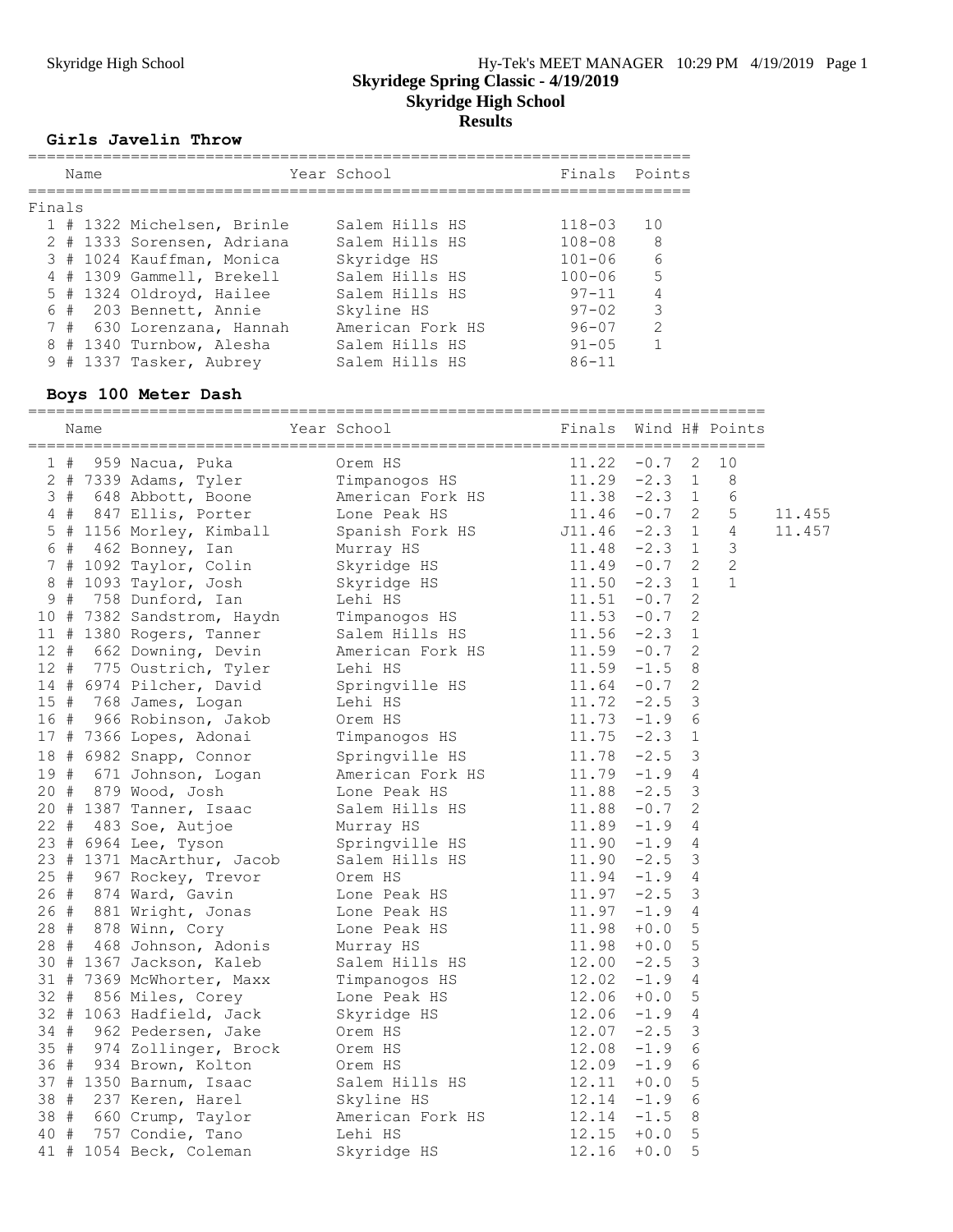|      |  | Boys 100 Meter Dash        |                  |                 |          |     |
|------|--|----------------------------|------------------|-----------------|----------|-----|
|      |  | 42 # 1359 Davis, Mason     | Salem Hills HS   | 12.20           | $+0.0$ 5 |     |
|      |  | 43 # 6971 Noll, Alec       | Springville HS   | $12.26 - 1.9 6$ |          |     |
|      |  | 44 # 1076 Loria, Josh      | Skyridge HS      | $12.31 - 1.9 4$ |          |     |
|      |  | 45 # 1129 Almiron, Nick    | Spanish Fork HS  | 12.33           | $-1.9$   | - 6 |
|      |  | 46 # 465 Githuka, Isaiah   | Murray HS        | $12.40 -1.5$ 8  |          |     |
|      |  | 47 # 6960 Holloway, Tyler  | Springville HS   | $12.44 - 1.9$ 6 |          |     |
|      |  | 48 # 690 Ruchti, Jaydon    | American Fork HS | $12.49 - 2.8$ 7 |          |     |
|      |  | 49 # 233 Garber, Ethan     | Skyline HS       | $12.57 - 1.5$ 8 |          |     |
|      |  | 50 # 1086 Samuels, Dylan   | Skyridge HS      | $12.64 - 2.8$ 7 |          |     |
|      |  | 51 # 6978 Sadler, Brandon  | Springville HS   | $12.69 - 2.8$ 7 |          |     |
|      |  | 52 # 469 Jones, Logan      | Murray HS        | $12.77 - 2.8$ 7 |          |     |
|      |  | 53 # 1146 Gunter, Jace     | Spanish Fork HS  | $12.79 - 2.8$ 7 |          |     |
|      |  | 54 # 7344 Bezerra, Tiago   | Timpanogos HS    | $12.80 - 2.8$ 7 |          |     |
|      |  | 55 # 227 Buenavista, Rolda | Skyline HS       | $13.15 - 1.5 8$ |          |     |
|      |  | 56 # 476 Nibley, Maisen    | Murray HS        | $13.19 - 2.8$ 7 |          |     |
| 57 # |  | 236 Hidalgo Villacis,      | Skyline HS       | 13.75           | $-1.5$ 8 |     |

# **Boys 200 Meter Dash**

|     |      | ;=================                                                               |                                                                                                                                                                                                                                                |                    |        |                |                |
|-----|------|----------------------------------------------------------------------------------|------------------------------------------------------------------------------------------------------------------------------------------------------------------------------------------------------------------------------------------------|--------------------|--------|----------------|----------------|
|     | Name |                                                                                  | Year School Tinals Wind H# Points                                                                                                                                                                                                              |                    |        |                |                |
|     |      |                                                                                  | 1 # 1093 Taylor, Josh Skyridge HS 22.42                                                                                                                                                                                                        |                    | $-0.1$ | $\mathbf{1}$   | 10             |
|     |      | 2 # 462 Bonney, Ian Murray HS                                                    |                                                                                                                                                                                                                                                | 22.54              | $-0.1$ | $\mathbf{1}$   | $\,8\,$        |
|     |      |                                                                                  | 3 # 648 Abbott, Boone Mmerican Fork HS 22.76                                                                                                                                                                                                   |                    | $-0.1$ | $\mathbf{1}$   | $\sqrt{6}$     |
|     |      | 4 # 775 Oustrich, Tyler Lehi HS                                                  |                                                                                                                                                                                                                                                | 22.95              | $-1.0$ | $\overline{2}$ | 5              |
|     |      |                                                                                  | 5 # 7339 Adams, Tyler Timpanogos HS 23.04                                                                                                                                                                                                      |                    | $-0.1$ | $\mathbf{1}$   | $\overline{4}$ |
|     |      |                                                                                  | 6 # 1371 MacArthur, Jacob Salem Hills HS 23.13                                                                                                                                                                                                 |                    | $+0.0$ | $\mathcal{E}$  | 3              |
|     |      |                                                                                  |                                                                                                                                                                                                                                                | 23.23              | $-1.0$ | $\overline{2}$ | $\overline{c}$ |
|     |      |                                                                                  |                                                                                                                                                                                                                                                | $23.25$<br>$23.27$ | $-1.0$ | $\overline{2}$ | $1\,$          |
|     |      |                                                                                  |                                                                                                                                                                                                                                                |                    | $+0.0$ | 4              |                |
| 10# |      |                                                                                  | 7 # 1156 Morley, Kimball Spanish Fork HS<br>8 # 1092 Taylor, Colin Skyridge HS<br>9 # 879 Wood, Josh Lone Peak HS<br>0 # 937 Carlson, Brett Orem HS                                                                                            | 23.39              | $-0.1$ | $1\,$          |                |
|     |      | 11 # 875 Whisman, Elijah Lone Peak HS                                            |                                                                                                                                                                                                                                                | 23.48              | $+0.0$ | 4              |                |
|     |      |                                                                                  | 12 # 932 Alohan, Israel<br>12 # 932 Alohan, Israel<br>13 # 1385 Staheli, Max<br>14 # 1387 Tanner, Isaac<br>15 # 662 Downing, Devin<br>15 # 1090 Sturgeon, Gavin<br>17 # 6982 Snapp, Connor<br>17 # 6982 Snapp, Connor<br>17 # 6982 Snapp, Conn | 23.58              | $+0.0$ | 5              |                |
|     |      |                                                                                  |                                                                                                                                                                                                                                                |                    | $+0.0$ | 3              |                |
|     |      |                                                                                  |                                                                                                                                                                                                                                                |                    | $+0.0$ | 4              |                |
|     |      |                                                                                  |                                                                                                                                                                                                                                                |                    | $-1.0$ | $\mathbf{2}$   |                |
|     |      |                                                                                  |                                                                                                                                                                                                                                                |                    | $-1.0$ | $\mathbf{2}$   |                |
|     |      |                                                                                  |                                                                                                                                                                                                                                                |                    | $-1.0$ | $\overline{2}$ |                |
|     |      | 18 # 967 Rockey, Trevor Orem HS                                                  |                                                                                                                                                                                                                                                | 23.80              | $+0.0$ | 3              |                |
|     |      | 19 # 780 Terrell, Jared Lehi HS                                                  |                                                                                                                                                                                                                                                | 23.84              | $+0.0$ | 5              |                |
|     |      |                                                                                  | 20 # 856 Miles, Corey Lone Peak HS 23.98                                                                                                                                                                                                       |                    | $+0.0$ | 6              |                |
|     |      | 20 # 6964 Lee, Tyson                                                             | Springville HS 23.98                                                                                                                                                                                                                           |                    | $+0.0$ | 4              |                |
|     |      |                                                                                  | 22 # 671 Johnson, Logan Merican Fork HS                                                                                                                                                                                                        | 24.12              | $+0.0$ | 3              |                |
|     |      |                                                                                  | 23 # 1367 Jackson, Kaleb Salem Hills HS 24.15                                                                                                                                                                                                  |                    | $+0.0$ | 3              |                |
|     |      |                                                                                  |                                                                                                                                                                                                                                                | 24.18              | $-1.0$ | $\overline{c}$ |                |
|     |      |                                                                                  | 24 # 483 Soe, Autjoe Murray HS<br>25 # 1350 Barnum, Isaac Salem Hills HS<br>26 # 955 Liston, Aiden Orem HS<br>27 # 230 Coon, Evan Skyline HS                                                                                                   |                    | $+0.0$ | 5              |                |
|     |      |                                                                                  |                                                                                                                                                                                                                                                | 24.19<br>24.25     | $+0.0$ | 5              |                |
|     |      |                                                                                  |                                                                                                                                                                                                                                                | 24.27              | $+0.0$ | 4              |                |
|     |      | 28 # 962 Pedersen, Jake Orem HS                                                  |                                                                                                                                                                                                                                                | 24.30              | $+0.0$ | 4              |                |
|     |      | 29 # 782 Weiss, Tate                                                             | Lehi HS                                                                                                                                                                                                                                        | 24.38              | $+0.0$ | 6              |                |
|     |      | 30 # 468 Johnson, Adonis Murray HS                                               |                                                                                                                                                                                                                                                | 24.39              | $+0.0$ | 5              |                |
|     |      |                                                                                  | 31 # 1083 Pack, Bridger Skyridge HS                                                                                                                                                                                                            | 24.40              | $+0.0$ | 6              |                |
|     |      |                                                                                  | 32 # 7340 Ashdown, Kaleb Timpanogos HS 24.41                                                                                                                                                                                                   |                    | $+0.0$ | 6              |                |
|     |      | 33 # 771 Lee, Ryker                                                              | Lehi HS                                                                                                                                                                                                                                        | 24.59              | $-0.2$ | 8              |                |
|     |      | 34 # 1076 Loria, Josh Skyridge HS                                                |                                                                                                                                                                                                                                                | 24.60              | $+0.0$ | 5              |                |
|     |      |                                                                                  |                                                                                                                                                                                                                                                | $24.70$<br>24.33   | $+0.0$ | 6              |                |
|     |      | 35 # 860 Mumford, Gavin Lone Peak HS<br>36 # 674 Lawrence, Zachary American Fork | American Fork HS                                                                                                                                                                                                                               | 24.93              | $-0.2$ | 9              |                |
|     |      |                                                                                  |                                                                                                                                                                                                                                                |                    |        |                |                |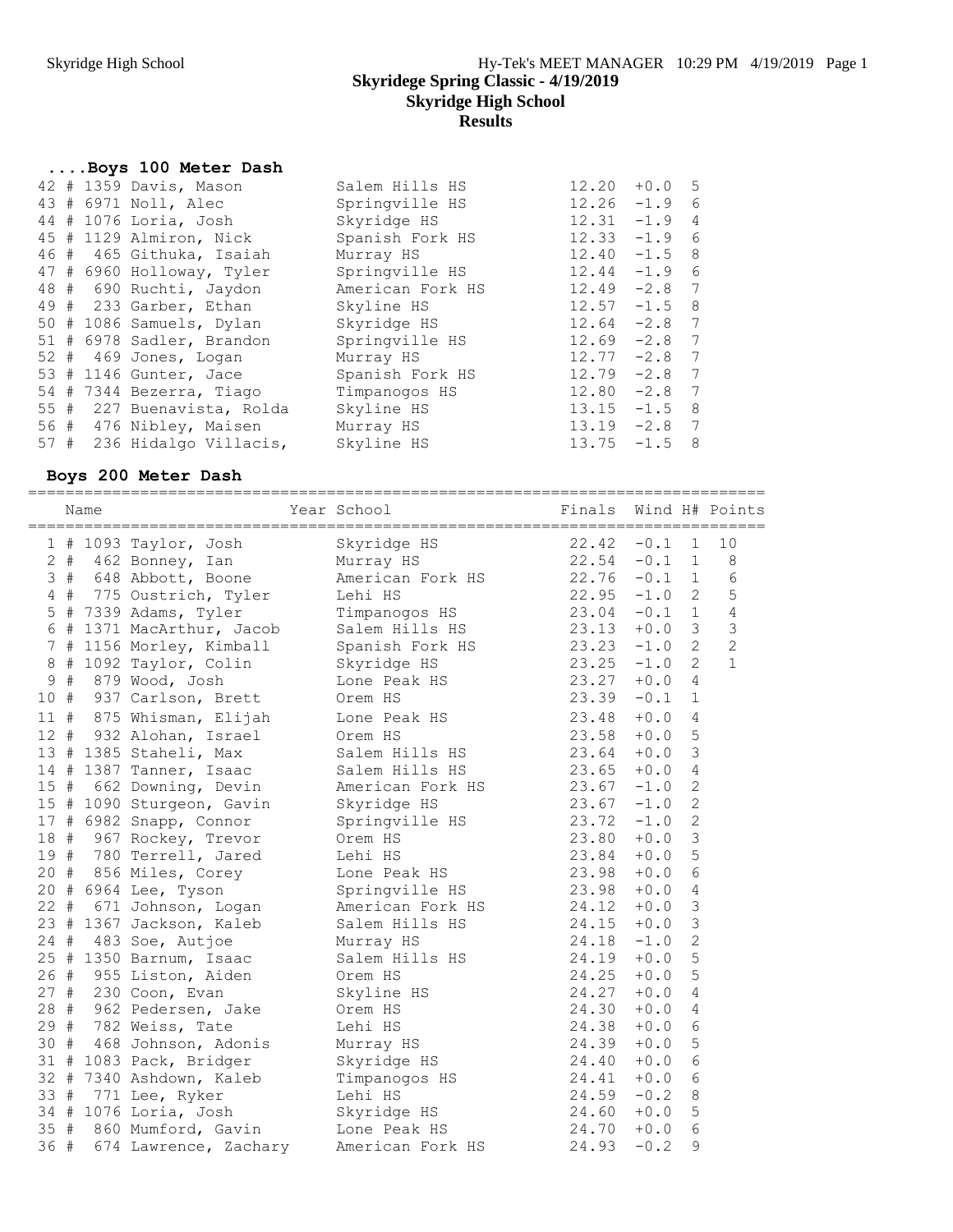#### **....Boys 200 Meter Dash**

|      |  | 37 # 1087 Shipp, Jared     | Skyridge HS     | 25.42           | $+0.0$   |     |
|------|--|----------------------------|-----------------|-----------------|----------|-----|
|      |  | 38 # 1159 Oviatt, Nathan   | Spanish Fork HS | 25.54           | $-0.2$   | - 8 |
|      |  | 39 # 6971 Noll, Alec       | Springville HS  | 25.82           | $-0.2$ 9 |     |
|      |  | 40 # 469 Jones, Logan      | Murray HS       | 25.99           | $-0.2$   | - 8 |
|      |  | 41 # 467 Haran, Jacob      | Murray HS       | 26.09           | $+0.0$   |     |
|      |  | 42 # 865 Sherman, Ethan    | Lone Peak HS    | 26.31           | $+0.0$ 7 |     |
|      |  | 43 # 235 Griffin, Daniel   | Skyline HS      | $26.56 - 0.2$ 8 |          |     |
| 44 # |  | 476 Nibley, Maisen         | Murray HS       | 26.57           | $-0.2$ 9 |     |
|      |  | 45 # 227 Buenavista, Rolda | Skyline HS      | 27.52           | $-0.2$   | - 9 |
|      |  | 46 # 236 Hidalgo Villacis, | Skyline HS      | 27.90           | $-0.2$ 9 |     |

#### **Boys 400 Meter Dash**

========================================================================== Name The Year School The Finals H# Points ========================================================================== 1 # 1093 Taylor, Josh Skyridge HS 48.25 1 10 2 # 462 Bonney, Ian Murray HS 50.57 1 8 3 # 1380 Rogers, Tanner Salem Hills HS 50.74 1 6 4 # 1090 Sturgeon, Gavin Skyridge HS 50.94 1 5 5 # 780 Terrell, Jared Lehi HS 51.24 1 4 6 # 1157 Olsen, Cade Spanish Fork HS 51.49 1 3 7 # 937 Carlson, Brett 0rem HS 51.74 2 2 8 # 964 Radebaugh, Kam Orem HS 51.99 2 1 9 # 932 Alohan, Israel Orem HS 52.70 2 10 # 856 Miles, Corey Lone Peak HS 52.77 3 11 # 483 Soe, Autjoe Murray HS 53.14 2 12 # 955 Liston, Aiden Orem HS 53.24 3 13 # 1083 Pack, Bridger Skyridge HS 53.52 3 14 # 947 Jarvis, Brady Orem HS 53.77 3 15 # 7357 Hall, Ben Timpanogos HS 54.20 4 16 # 1373 McEwan, Dylan Salem Hills HS 54.44 4 17 # 865 Sherman, Ethan Lone Peak HS 54.67 3 18 # 1154 Marsigli, Josh Spanish Fork HS 54.69 4 19 # 1091 Talley, Cole Skyridge HS 54.74 4 20 # 1352 Brown, Larson Salem Hills HS 54.76 3 21 # 6965 Maccabee, Tyler Springville HS 54.79 6 22 # 876 Whisman, Julian Lone Peak HS 54.80 5 22 # 1385 Staheli, Max Salem Hills HS 54.80 4 24 # 690 Ruchti, Jaydon Mmerican Fork HS 54.99 7 25 # 771 Lee, Ryker Lehi HS 55.01 7 26 # 6962 Kelly, Reagan Springville HS 55.16 3 27 # 1055 Brandt, James Skyridge HS 55.20 6 28 # 768 James, Logan Lehi HS 55.21 3 29 # 459 Atkin, Jared Murray HS 55.27 5 30 # 774 Nelson, Robert Lehi HS 55.42 5 31 # 7378 Pradera, Athos Timpanogos HS 55.43 6 32 # 974 Zollinger, Brock Orem HS 55.45 5 33 # 1359 Davis, Mason Salem Hills HS 55.50 4 34 # 478 Nielson, Daxton Murray HS 55.55 4 35 # 6978 Sadler, Brandon Springville HS 56.12 5 36 # 687 Rasmussen, Matthe American Fork HS 56.36 6 37 # 872 Tooley, Eli Lone Peak HS 56.81 6 38 # 467 Haran, Jacob Murray HS 56.96 5 39 # 1150 Larsen, Spencer Spanish Fork HS 58.25 6 40 # 1077 McGhie, Winston Skyridge HS 59.05 7 41 # 1130 Anderson, Conrad Spanish Fork HS 59.58 6 42 # 6956 Harrison, Joseph Springville HS 1:01.26 7 43 # 677 Mathews, Caleb American Fork HS 1:03.47 7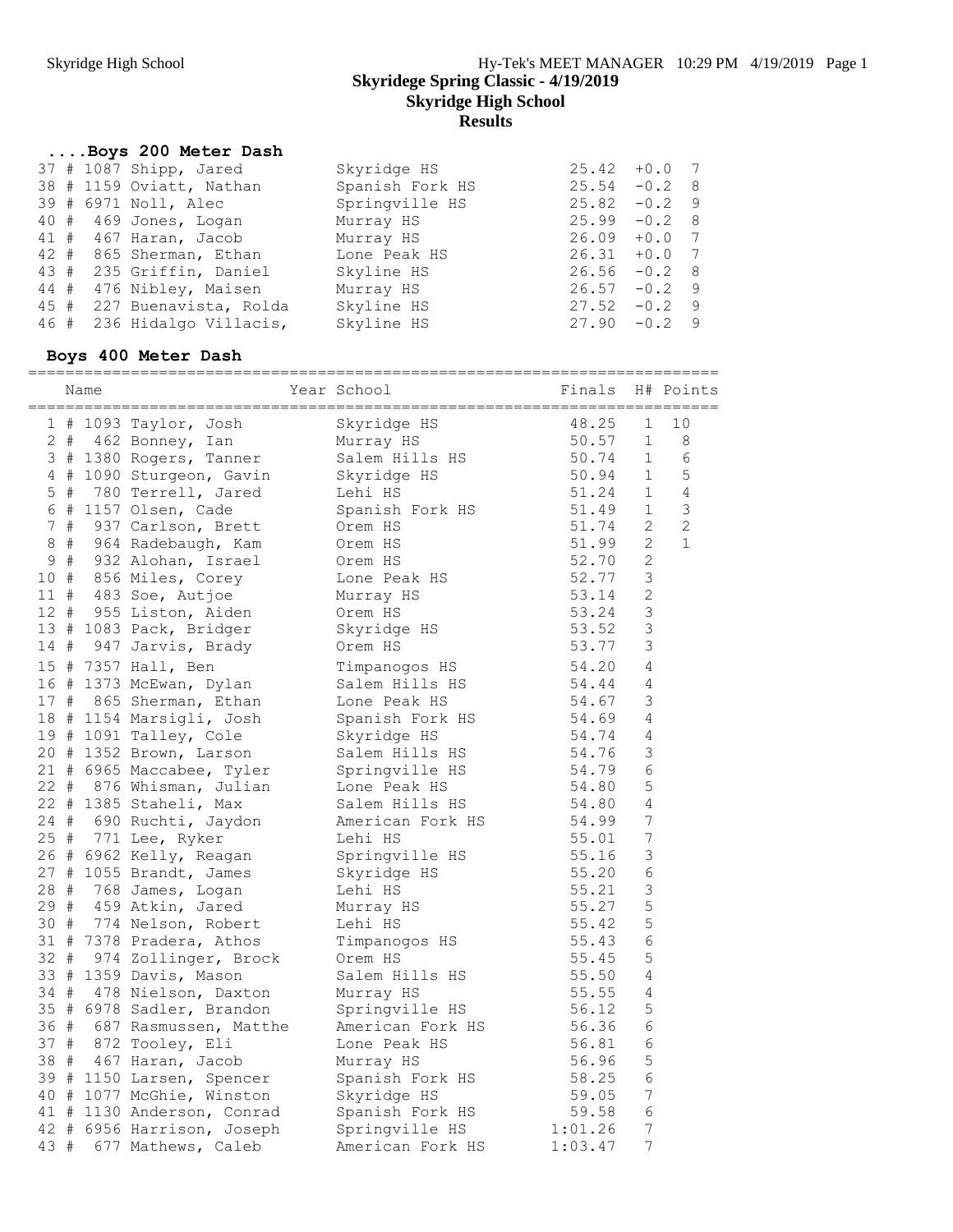# **....Boys 400 Meter Dash**

|  | 44 # 1163 Rankin, Kyler   | Spanish Fork HS |  | 1:03.98 | $\frac{1}{2}$ |
|--|---------------------------|-----------------|--|---------|---------------|
|  | 45 # 1171 Woodbrey, Isaac | Spanish Fork HS |  | 1:04.53 |               |

#### **Boys 800 Meter Run**

|                 | ==========================<br>Name |  |                             | Year School      | Finals  |                | H# Points      |
|-----------------|------------------------------------|--|-----------------------------|------------------|---------|----------------|----------------|
|                 |                                    |  |                             |                  |         |                |                |
| ı               |                                    |  | # 6952 Gardner, Grant       | Springville HS   | 1:55.47 | 1              | 10             |
|                 |                                    |  | 2 # 7349 Christensen, Coli  | Timpanogos HS    | 1:56.12 | $\mathbf{1}$   | $\,8\,$        |
|                 |                                    |  | 3 # 6972 Paxton, Carter     | Springville HS   | 2:00.42 | $\mathbf{1}$   | $\epsilon$     |
|                 | $4$ #                              |  | 661 Dibb, Kooper            | American Fork HS | 2:00.91 | $\mathbf{1}$   | 5              |
| 5               | $\#$                               |  | 243 Tokhtuev, Max           | Skyline HS       | 2:01.44 | $\mathbf{1}$   | $\sqrt{4}$     |
| $6\overline{6}$ |                                    |  | # 463 Durrant, Michael      | Murray HS        | 2:01.96 | $\mathbf{1}$   | $\mathfrak{Z}$ |
| 7 <sup>1</sup>  |                                    |  | # 6939 Adams, Jackson       | Springville HS   | 2:01.99 | $\mathbf{1}$   | 2              |
|                 |                                    |  | 8 # 1158 Olsen, Tanner      | Spanish Fork HS  | 2:02.44 | $\mathbf{1}$   | $\mathbf{1}$   |
| 9               |                                    |  | # 1062 Dillon, Parker       | Skyridge HS      | 2:03.61 | $\mathbf{1}$   |                |
|                 |                                    |  | 10 # 1064 Hansen, Kade      | Skyridge HS      | 2:04.04 | $\mathbf{1}$   |                |
|                 |                                    |  | 11 # 7358 Hansen, Clyn      | Timpanogos HS    | 2:04.51 | $\mathbf{1}$   |                |
|                 |                                    |  | 12 # 1363 Griggs, Xander    | Salem Hills HS   | 2:05.49 | $\mathbf 1$    |                |
|                 |                                    |  | 13 # 1135 Cable, Matthew    | Spanish Fork HS  | 2:06.11 | $\overline{c}$ |                |
|                 |                                    |  | 14 # 766 Hunt, Parker       | Lehi HS          | 2:06.43 | $1\,$          |                |
|                 |                                    |  | 15 # 6951 Francom, William  | Springville HS   | 2:06.73 | $1\,$          |                |
|                 |                                    |  | 16 # 1375 Morgan, Brandon   | Salem Hills HS   | 2:06.80 | $\mathbf{1}$   |                |
|                 |                                    |  | 17 # 950 Jordan, Ian        | Orem HS          | 2:06.96 | $\mathbf{2}$   |                |
| 18#             |                                    |  | 682 Nelson, Samuel          | American Fork HS | 2:07.26 | $\overline{c}$ |                |
|                 |                                    |  | 19 # 1073 Kjar, Seth        | Skyridge HS      | 2:07.41 | $\mathbf{2}$   |                |
|                 |                                    |  | 20 # 6945 Bradshaw, Zachary | Springville HS   | 2:07.75 | $\mathfrak{Z}$ |                |
| 21 #            |                                    |  | 781 Watts, Cameron          | Lehi HS          | 2:07.91 | $\mathbf{2}$   |                |
|                 |                                    |  | 22 # 651 Blackhurst, Brayd  | American Fork HS | 2:08.28 | $\mathbf{2}$   |                |
|                 |                                    |  | 23 # 1361 Gonzalez, Marcus  | Salem Hills HS   | 2:09.08 | $\overline{c}$ |                |
|                 |                                    |  | 24 # 7365 Longhurst, Nathan | Timpanogos HS    | 2:09.35 | $\mathbf{2}$   |                |
|                 |                                    |  | 25 # 1065 Harmon, Cole      | Skyridge HS      | 2:09.63 | 3              |                |
| 26#             |                                    |  | 965 Ramirez, Giovanni       | Orem HS          | 2:09.78 | $\mathbf{1}$   |                |
| 27#             |                                    |  | 478 Nielson, Daxton         | Murray HS        | 2:09.88 | $\overline{c}$ |                |
| 28 #            |                                    |  | 862 Prosser, Tye            | Lone Peak HS     | 2:09.97 | $\overline{2}$ |                |
| 29 #            |                                    |  | 475 Longhurst, Joseph       | Murray HS        | 2:10.13 | $\overline{c}$ |                |
| 30 #            |                                    |  | 487 Zullo, Shayne           | Murray HS        | 2:10.15 | $\mathbf{2}$   |                |
| 31#             |                                    |  | 761 Hassell, Alex           | Lehi HS          | 2:10.45 | $\sqrt{2}$     |                |
|                 |                                    |  | 32 # 1132 Beck, Ammon       | Spanish Fork HS  | 2:10.87 | $\overline{2}$ |                |
|                 |                                    |  | 33 # 6973 Paxton, Kaden     | Springville HS   | 2:12.13 | $\mathbf{2}$   |                |
| 34 #            |                                    |  | 686 Peck, Lucas             | American Fork HS | 2:12.72 | $\mathfrak{Z}$ |                |
|                 |                                    |  | 35 # 7346 Bramall, Kyler    | Timpanogos HS    | 2:13.72 | $\mathcal{S}$  |                |
| 36 #            |                                    |  | 481 Parker, Jaxon           |                  | 2:14.12 | $\sqrt{2}$     |                |
|                 |                                    |  |                             | Murray HS        | 2:14.29 | 3              |                |
|                 |                                    |  | 37 # 1360 DeHart, Tanner    | Salem Hills HS   | 2:14.79 | 3              |                |
| 38 #            |                                    |  | 972 Yokota, Isaac           | Orem HS          |         |                |                |
| 39 #            |                                    |  | 844 Chandler, Kedryn        | Lone Peak HS     | 2:16.12 | 3              |                |
| 40 #            |                                    |  | 681 Miller, Ashton          | American Fork HS | 2:16.24 | 3              |                |
| 41 #            |                                    |  | 855 McGrath, Calvin         | Lone Peak HS     | 2:16.36 | $\sqrt{2}$     |                |
| 42 #            |                                    |  | 858 Mott, Oliver            | Lone Peak HS     | 2:16.81 | $\mathfrak{Z}$ |                |
| 43 #            |                                    |  | 239 Luke, Seth              | Skyline HS       | 2:18.72 | $\mathfrak{Z}$ |                |
| 44 #            |                                    |  | 852 Leineger, Spencer       | Lone Peak HS     | 2:19.41 | $\mathfrak{Z}$ |                |
| 45 #            |                                    |  | 238 Leatham, Sean           | Skyline HS       | 2:20.31 | 3              |                |
| 46 #            |                                    |  | 971 Winward, Emmitt         | Orem HS          | 2:20.79 | $\mathfrak{Z}$ |                |
| 47 #            |                                    |  | 232 Frisk, Ganett           | Skyline HS       | 2:20.93 | $\mathsf 3$    |                |
| 48 #            |                                    |  | 659 Crowther, Caleb         | American Fork HS | 2:21.19 | $\mathfrak{Z}$ |                |
| 49 #            |                                    |  | 244 Vashisth, James         | Skyline HS       | 2:24.36 | $\mathsf 3$    |                |
| 50 #            |                                    |  | 242 Thalathoty, Joshu       | Skyline HS       | 2:26.37 | $\mathfrak{Z}$ |                |
|                 |                                    |  | 51 # 1364 Haskell, Stockton | Salem Hills HS   | 2:26.90 | 3              |                |
|                 |                                    |  | 52 # 1080 Morrison, Logan   | Skyridge HS      | 2:27.42 | 3              |                |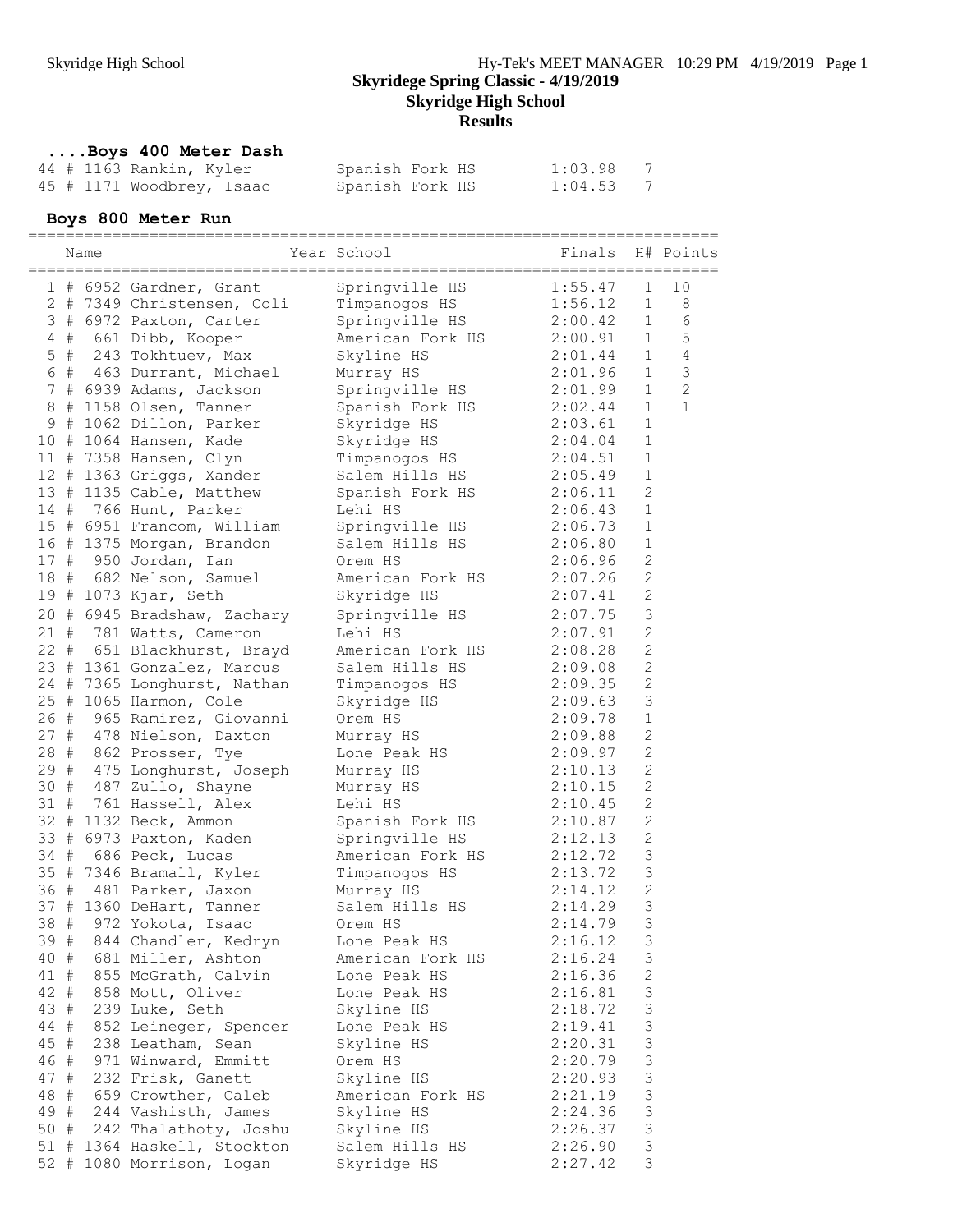# **Boys 1600 Meter Run**

|            |             | Name | ============================      | Year School                      | Finals  |                           | H# Points      |
|------------|-------------|------|-----------------------------------|----------------------------------|---------|---------------------------|----------------|
|            | 1#          |      | 226 Boyden, Thomas                | Skyline HS                       | 4:17.57 | 1                         | 10             |
|            | $2 +$       |      | 665 Grundvig, Luke                | American Fork HS                 | 4:21.37 | $\mathbf{1}$              | $\,8\,$        |
|            | 3#          |      | 656 Clinger, Carson               | American Fork HS                 | 4:28.30 | $\mathbf{1}$              | $\epsilon$     |
|            | 4 #         |      | 669 Hysell, Ashton                | American Fork HS                 | 4:29.53 | $\mathbf{1}$              | $\mathsf S$    |
| 5          |             |      | # 1375 Morgan, Brandon            | Salem Hills HS                   | 4:31.41 | 1                         | $\sqrt{4}$     |
| $\epsilon$ | $\#$        |      | 944 Harmon, Kayden                | Orem HS                          | 4:32.38 | $\mathbf{1}$              | $\mathfrak{Z}$ |
| 7          | $_{\rm \#}$ |      | 845 Clarke, Charles               | Lone Peak HS                     | 4:33.40 | $\mathbf{1}$              | $\overline{c}$ |
| 8          |             |      | # 7343 Berlin, Isaac              | Timpanogos HS                    | 4:34.67 | $\mathbf{1}$              | $\mathbf{1}$   |
| 9          |             |      | # 7358 Hansen, Clyn               | Timpanogos HS                    | 4:35.17 | $\mathbf 1$               |                |
|            |             |      | 10 # 1058 Brockbank, Ben          | Skyridge HS                      | 4:36.30 | $\overline{c}$            |                |
|            |             |      | 11 # 1141 Dedrickson, Garre       | Spanish Fork HS                  | 4:36.70 | $\mathbf{1}$              |                |
|            |             |      | 12 # 668 Hess, Nathan             | American Fork HS                 | 4:37.89 | $\mathbf{1}$              |                |
|            |             |      | 13 # 7375 Paulsen, Kaleb          | Timpanogos HS                    | 4:38.57 | 1                         |                |
|            |             |      | 14 # 6950 Eifert, Michael         | Springville HS                   | 4:39.17 | $\overline{c}$            |                |
|            |             |      | 15 # 7365 Longhurst, Nathan       | Timpanogos HS                    | 4:39.80 | $\overline{c}$            |                |
|            |             |      | 16 # 1061 Crowther, Andrew        | Skyridge HS                      | 4:40.69 | $\mathbf{2}$              |                |
|            |             |      | 17 # 864 Rummler, Dallin          | Lone Peak HS                     | 4:40.77 | $\mathbf{2}$              |                |
|            |             |      | 18 # 1392 Wilkey, Carter          | Salem Hills HS                   | 4:41.04 | $\overline{c}$            |                |
|            |             |      | 19 # 846 Doman, Luke              | Lone Peak HS                     | 4:42.29 | $\overline{c}$            |                |
|            |             |      | 20 # 6951 Francom, William        | Springville HS                   | 4:42.76 | $\mathbf{1}$              |                |
|            |             |      | 21 # 945 Holdsworth, Jayde        | Orem HS                          | 4:43.59 | $\overline{c}$            |                |
|            |             |      | 22 # 1052 Barfuss, Jarren         | Skyridge HS                      | 4:43.74 | $\overline{c}$            |                |
|            |             |      | 23 # 1164 Reese, Tyler            | Spanish Fork HS                  | 4:45.51 | $\overline{c}$            |                |
|            |             |      | 24 # 234 Goodson, Sam             | Skyline HS                       | 4:46.08 | $\overline{c}$            |                |
|            |             |      | 25 # 657 Corbridge, Joe           | American Fork HS                 | 4:46.31 | $\mathbf{1}$              |                |
|            |             |      | 26 # 968 Spencer, Nate            | Orem HS                          | 4:47.38 | $\mathbf{1}$              |                |
|            |             |      | 27 # 7341 Baca, Tre               | Timpanogos HS                    | 4:47.44 | $\mathbf{2}$              |                |
|            |             |      | 28 # 1363 Griggs, Xander          | Salem Hills HS                   | 4:47.54 | $\overline{c}$            |                |
|            |             |      | 29 # 229 Christiansen, Hen        | Skyline HS                       | 4:50.56 | $\mathsf 3$               |                |
|            |             |      | 30 # 1079 Merrell, Ben            | Skyridge HS                      | 4:50.61 | $\mathbf{2}$              |                |
|            |             |      | 31 # 1349 Bailey, Brett           | Salem Hills HS                   | 4:50.68 | $\overline{c}$            |                |
|            |             |      | 32 # 6954 Gee, Jacob              | Springville HS                   | 4:51.50 | 3                         |                |
|            |             |      | 33 # 463 Durrant, Michael         | Murray HS                        | 4:51.62 | $\mathbf{2}$              |                |
|            |             |      | 34 # 1067 Harris, James           | Skyridge HS                      | 4:52.02 | $\overline{c}$            |                |
|            |             |      | 35 # 839 Alcorn, Davis            | Lone Peak HS                     | 4:53.53 | $\mathbf{2}$              |                |
|            |             |      | 36 # 1060 Cook, Nathan            | Skyridge HS                      | 4:55.67 | $\mathbf{2}$              |                |
| 37#        |             |      | 943 Greenwood, Spence             | Orem HS                          | 4:56.07 | 3                         |                |
|            |             |      | 38 # 6959 Hodson, Isaac           | Springville HS                   | 4:56.32 | 3                         |                |
|            |             |      | 39 # 245 Wilson, Trace            | Skyline HS                       | 4:57.62 | 2                         |                |
|            |             |      | 40 # 777 Sorenson, Zachary        | Lehi HS                          | 4:58.17 | 3                         |                |
|            |             |      | 41 # 842 Bird, Sam                | Lone Peak HS                     | 4:58.24 | $\sqrt{2}$                |                |
|            |             |      | 42 # 481 Parker, Jaxon            | Murray HS                        | 4:58.52 | 3                         |                |
|            |             |      | 43 # 1378 Olson, Grandin          | Salem Hills HS                   | 4:59.27 | $\mathfrak{Z}$            |                |
|            |             |      | 44 # 1351 Black, Caden            | Salem Hills HS                   | 5:00.37 | 3                         |                |
|            |             |      | 45 # 970 Vanburen, Brevin         | Orem HS                          | 5:01.22 | 3                         |                |
| 46 #       |             |      | 241 Swensen, Jacob                | Skyline HS                       | 5:02.62 | $\mathsf 3$               |                |
|            |             |      | 47 # 957 Morgan, Connor           | Orem HS                          | 5:05.18 | $\ensuremath{\mathsf{3}}$ |                |
|            |             |      | 48 # 6975 Price, Ben              | Springville HS                   | 5:05.31 | 3                         |                |
| 49 #       |             |      | 772 Martin, Tyler                 | Lehi HS                          | 5:06.53 | 3                         |                |
|            |             |      | 50 # 224 Bailey, Whyatt           | Skyline HS                       | 5:06.96 | 3                         |                |
|            |             |      | 51 # 851 Judd, Brandon            | Lone Peak HS                     | 5:10.10 | 3                         |                |
|            |             |      | 52 # 1137 Cobb, Ryan              | Spanish Fork HS<br>Timpanogos HS | 5:11.63 | 3                         |                |
|            |             |      | 53 # 7356 Farrer, Sol             |                                  | 5:15.42 | $\mathsf 3$               |                |
|            |             |      | 54 # 751 Bennett, Brandon Lehi HS |                                  | 5:18.49 | 3                         |                |
|            |             |      | 55 # 763 Holmes, Mason            | Lehi HS                          | 5:21.12 | 3                         |                |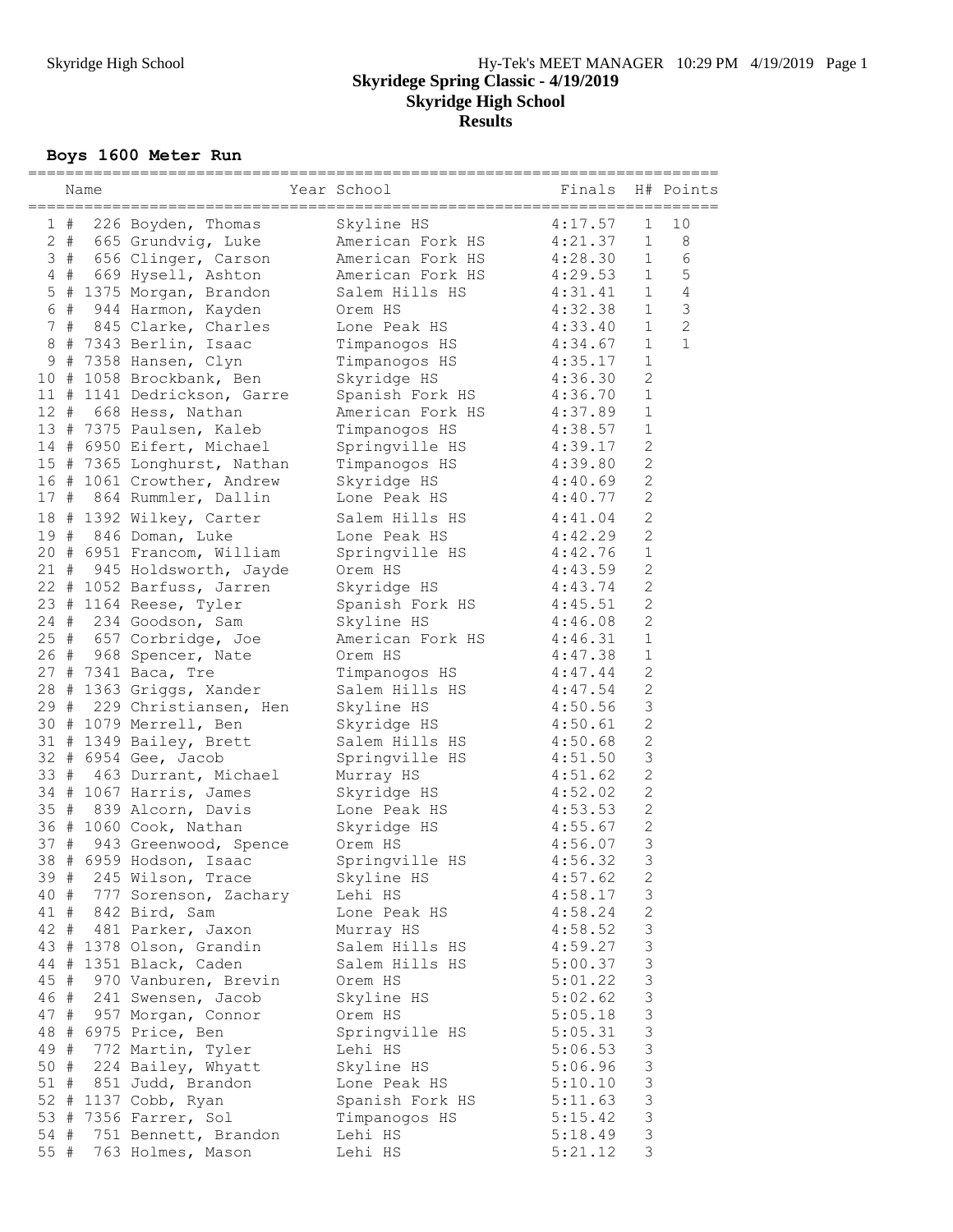#### **....Boys 1600 Meter Run**

|  | 56 # 472 Ledyard, Cole     | Murray HS       | $5:30.25$ 3 |  |
|--|----------------------------|-----------------|-------------|--|
|  | 57 # 1155 McNeil, Jonah    | Spanish Fork HS | $5:31.25$ 3 |  |
|  | 58 # 484 Turner, Christian | Murray HS       | $5:53.37$ 3 |  |
|  | 59 # 1161 Pepper, Chase    | Spanish Fork HS | $6:03.38$ 3 |  |
|  | 60 # 485 Zenteno, Carlos   | Murray HS       | $6:08.66$ 3 |  |

# **Boys 3200 Meter Run**

|                 | Name  |  |                             | Year School      | Finals   |                | H# Points      |
|-----------------|-------|--|-----------------------------|------------------|----------|----------------|----------------|
| $\mathbf{1}$    |       |  | # 1095 Thompson, Creed      | Skyridge HS      | 9:33.76  | 1              | 10             |
|                 |       |  | 2 # 1143 Evans, Wyatt       | Spanish Fork HS  | 9:40.15  | $\mathbf{1}$   | $\,8\,$        |
|                 |       |  | 3 # 655 Brems, Dalton       | American Fork HS | 9:44.98  | $\mathbf{1}$   | $\sqrt{6}$     |
|                 | $4$ # |  | 693 Steed, Aaron            | American Fork HS | 9:45.38  | $\mathbf{1}$   | $\mathsf S$    |
| 5               |       |  | # 1096 Thompson, Davin      | Skyridge HS      | 9:51.42  | $\mathbf{1}$   | $\sqrt{4}$     |
| $\sqrt{6}$      |       |  | # 1098 Wallgren, Seth       | Skyridge HS      | 9:55.04  | $\mathbf{1}$   | $\mathsf 3$    |
| 7               | $\#$  |  | 689 Rawlings, Dylan         | American Fork HS | 9:56.70  | $\mathbf{1}$   | $\overline{2}$ |
| 8               | #     |  | 7352 Douglas, Luke          | Timpanogos HS    | 9:58.46  | $\mathbf{1}$   | $\mathbf{1}$   |
| 9               | #     |  | 7351 Dameron, Bronson       | Timpanogos HS    | 9:58.67  | $\mathbf{1}$   |                |
| 10 <sub>o</sub> | #     |  | 952 Knight, Taylor          | Orem HS          | 9:59.84  | $\mathbf{1}$   |                |
| 11#             |       |  | 678 McBride, Ben            | American Fork HS | 10:01.84 | $\mathbf{1}$   |                |
|                 |       |  | 12 # 7359 Hansen, Thys      | Timpanogos HS    | 10:02.23 | $\mathbf{1}$   |                |
|                 |       |  | 13 # 6963 Krieger, Adam     | Springville HS   | 10:04.91 | $\mathbf{1}$   |                |
| $14$ #          |       |  | 673 Kelley, Ethan           | American Fork HS | 10:08.22 | $\mathbf 1$    |                |
|                 |       |  | 15 # 843 Chandler, Kazdyn   | Lone Peak HS     | 10:09.84 | $\overline{c}$ |                |
|                 |       |  | 16 # 1392 Wilkey, Carter    | Salem Hills HS   | 10:13.84 | $\overline{c}$ |                |
|                 |       |  | 17 # 1167 Scott, Jordon     | Spanish Fork HS  | 10:14.34 | $\mathbf 1$    |                |
|                 |       |  | 18 # 859 Mott, Tristan      | Lone Peak HS     | 10:15.04 | $\mathbf 1$    |                |
|                 |       |  | 19 # 649 Baird, Andrew      | American Fork HS | 10:16.01 | $\mathbf{2}$   |                |
|                 |       |  | 19 # 6977 Roberts, Tj       | Springville HS   | 10:16.01 | $\mathbf 1$    |                |
| $21 +$          |       |  | 935 Campregher, Joao        | Orem HS          | 10:18.48 | $\mathbf{1}$   |                |
| $22 +$          |       |  | 953 Koster, Skyler          | Orem HS          | 10:18.59 | $\mathbf{1}$   |                |
| 23#             |       |  | 225 Bishop, Sam             | Skyline HS       | 10:19.95 | $\mathbf{2}$   |                |
|                 |       |  | 24 # 1078 Menendez, Satchel | Skyridge HS      | 10:20.29 | $\mathbf{1}$   |                |
| $25 +$          |       |  | 240 Newell, Zane            | Skyline HS       | 10:20.38 | $\mathbf{1}$   |                |
|                 |       |  | 26 # 1066 Harris, Jacob     | Skyridge HS      | 10:22.15 | $\mathbf{1}$   |                |
|                 |       |  | 27 # 946 Jacobs, Cameron    | Orem HS          | 10:24.25 | $\mathbf{1}$   |                |
| 28#             |       |  | 965 Ramirez, Giovanni       | Orem HS          | 10:31.29 | $\mathbf{1}$   |                |
|                 |       |  | 29 # 1349 Bailey, Brett     | Salem Hills HS   | 10:43.82 | $\mathbf{2}$   |                |
|                 |       |  | 30 # 6961 Johns, Chase      | Springville HS   | 10:44.64 | $\sqrt{2}$     |                |
|                 |       |  | 31 # 867 Smith, Ethan       | Lone Peak HS     | 10:47.13 | $\sqrt{2}$     |                |
|                 |       |  | 32 # 6953 Garnica, Logan    | Springville HS   | 10:47.68 | $\mathbf{2}$   |                |
|                 |       |  | 33 # 1351 Black, Caden      | Salem Hills HS   | 10:47.96 | $\overline{c}$ |                |
|                 |       |  | 34 # 866 Shields, Jeff      | Lone Peak HS     | 10:51.06 | $\overline{c}$ |                |
|                 |       |  | 35 # 1057 Brock, Derek      | Skyridge HS      | 10:52.63 | $\mathbf{1}$   |                |
|                 |       |  | 36 # 1131 Bailey, Spencer   | Spanish Fork HS  | 10:58.12 | $\mathbf{2}$   |                |
|                 |       |  | 37 # 6941 Balagna, Colton   | Springville HS   | 11:04.51 | $\overline{c}$ |                |
|                 |       |  | 38 # 6942 Barrett, Calvin   | Springville HS   | 11:16.12 | 2              |                |
| 39#             |       |  | 949 Johnson, Spencer        | Orem HS          | 11:19.36 | 2              |                |
|                 |       |  | 40 # 871 Tew, Zach          | Lone Peak HS     | 11:21.18 | 2              |                |
|                 |       |  | 41 # 1378 Olson, Grandin    | Salem Hills HS   | 11:24.63 | 2              |                |
| 42 #            |       |  | 848 Hanna, Jackson          | Lone Peak HS     | 11:30.57 | 2              |                |
|                 |       |  | 43 # 7348 Chantry, Nate     | Timpanogos HS    | 11:31.42 | $\sqrt{2}$     |                |
|                 |       |  | 44 # 7383 Shaw, Sam         | Timpanogos HS    | 11:31.69 | 2              |                |
|                 |       |  | 45 # 1153 Marshall, Bryce   | Spanish Fork HS  | 11:59.88 | 2              |                |
| 46 #            |       |  | 475 Longhurst, Joseph       | Murray HS        | 12:04.09 | $\mathbf 2$    |                |
| 47 #            |       |  | 472 Ledyard, Cole           | Murray HS        | 12:13.30 | 2              |                |
|                 |       |  | 48 # 1357 Coffman, Brandon  | Salem Hills HS   | 12:43.78 | 2              |                |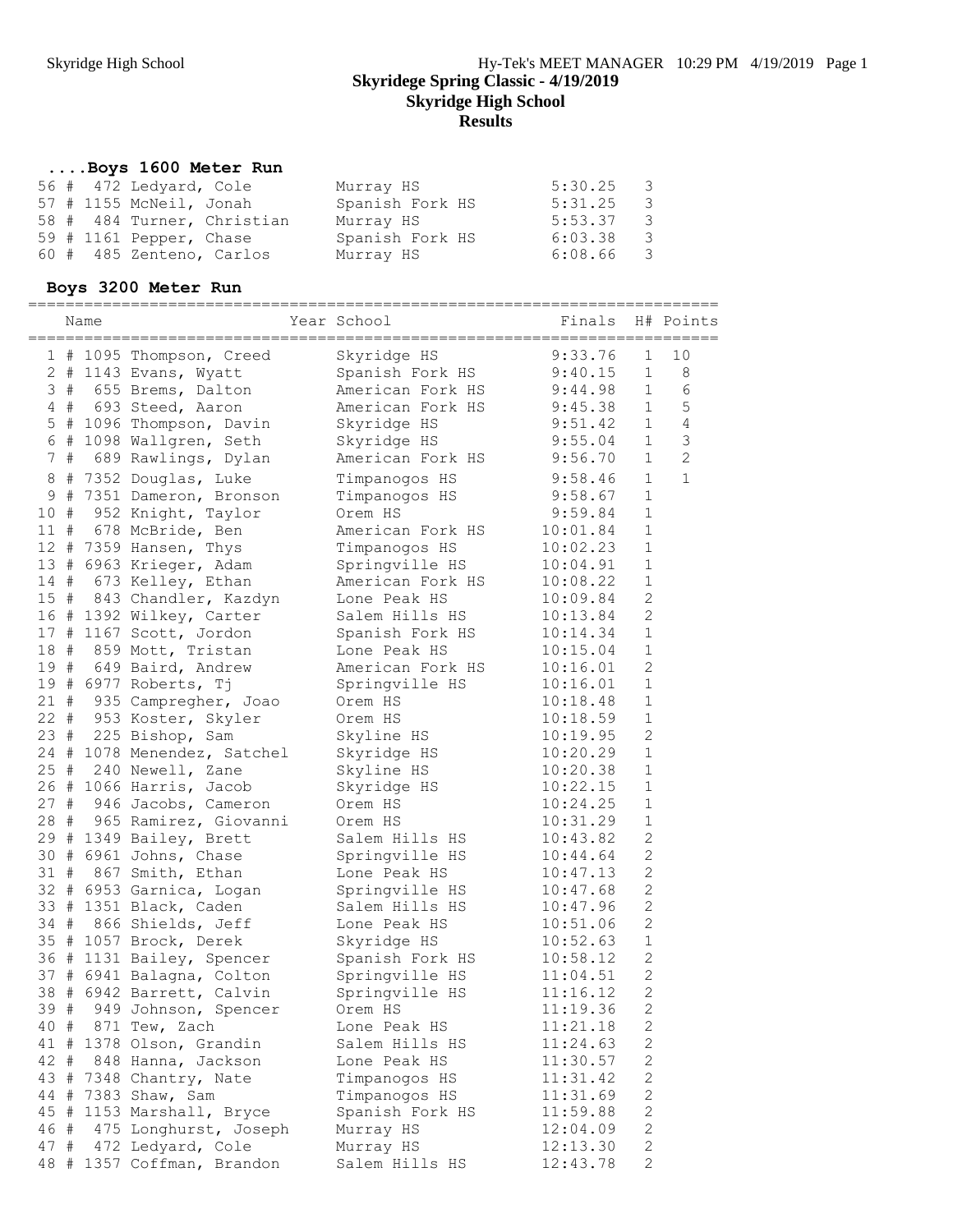#### **....Boys 3200 Meter Run**

|  | 49 # 484 Turner, Christian | Murray HS | $12:53.42$ 2 |  |
|--|----------------------------|-----------|--------------|--|
|  | 50 # 485 Zenteno, Carlos   | Murray HS | 13:55.83 2   |  |

#### **Boys 110 Meter Hurdles**

|     |     |      | boys ilo meter nurdres                              | Year School                                                                                                                   | Finals Wind H# Points                                        |          |                |                |
|-----|-----|------|-----------------------------------------------------|-------------------------------------------------------------------------------------------------------------------------------|--------------------------------------------------------------|----------|----------------|----------------|
|     |     | Name |                                                     |                                                                                                                               |                                                              |          |                |                |
|     | 1#  |      | 458 Alvarez, Christia Murray HS                     |                                                                                                                               | 15.96                                                        | $-1.2$   | $\mathbf{1}$   | 10             |
|     |     |      |                                                     | 2 # 1354 Butler, Jakobi Salem Hills HS 16.88                                                                                  |                                                              | $-1.2$ 1 |                | 8              |
|     |     |      | 3 # 779 Tauai, Isaiah Lehi HS                       |                                                                                                                               | 17.12                                                        | $-1.2$ 1 |                | $\epsilon$     |
|     |     |      |                                                     | 4 # 875 Whisman, Elijah Lone Peak HS 17.25                                                                                    |                                                              | $-1.2$ 1 |                | 5              |
| 5   |     |      |                                                     | # 1139 Davis, McCade Spanish Fork HS 17.40                                                                                    |                                                              | $-1.2$ 1 |                | $\overline{4}$ |
| 6   | #   |      | 939 Dabb, Jacob Orem HS                             |                                                                                                                               | 17.85                                                        | $-1.2$ 1 |                | $\mathfrak{Z}$ |
|     | 7#  |      | 853 Masters, Bailey                                 | Lone Peak HS 18.07                                                                                                            |                                                              | $-1.2$ 1 |                | $\overline{2}$ |
| 8   | $+$ |      |                                                     | 1081 Mortenson, Nathan Skyridge HS 18.12                                                                                      |                                                              | $-1.2$   | $\mathbf{1}$   | $1\,$          |
| 9   | #   |      | 474 Lockhart, Seth                                  | Murray HS                                                                                                                     | 18.34                                                        | $-2.0$   | 2              |                |
|     |     |      |                                                     | 10 # 6955 Harlow, Timothy Springville HS 18.44                                                                                |                                                              | $-2.0$   | 2              |                |
| 11# |     |      | 933 Anderson, Jayson                                | Orem HS                                                                                                                       | 18.46                                                        | $-2.0$   | $\mathbf{2}$   |                |
|     |     |      | 12 # 1160 Parry, Koby                               | Spanish Fork HS 18.75                                                                                                         |                                                              | $-2.0$   | $\mathbf{2}$   |                |
|     |     |      | 13 # 486 Zissi, Vincent                             | Murray HS                                                                                                                     | 18.96                                                        | $-2.0$   | $\overline{c}$ |                |
|     |     |      | 14 # 460 Bailey, Kevin                              | Murray HS                                                                                                                     | 19.00                                                        | $-0.3$   | $\mathfrak{Z}$ |                |
|     |     |      | 15 # 6968 Nielsen, Isaac                            | Springville HS 19.28                                                                                                          |                                                              | $-0.3$   | $\mathfrak{Z}$ |                |
|     |     |      | 16 # 938 Christensen, Paul                          | Orem HS                                                                                                                       | 19.41                                                        | $+0.0$   | $\overline{4}$ |                |
|     |     |      | 16 # 1151 Lomax, Tremaine                           | Spanish Forl<br>Skyridge HS                                                                                                   | 19.41<br>19.56                                               | $-2.0$   | $\mathbf{2}$   |                |
|     |     |      | 18 # 1075 Layne, Henry                              | Spanish Fork HS<br>Skyridge HS                                                                                                |                                                              | $+0.0$   | $\overline{4}$ |                |
|     |     |      | 19 # 6980 Seeley, Justice                           | Snyilage no<br>Springville HS<br>Salem Hills HS<br>Lone Peak HS                                                               | 19.58                                                        | $-2.0$   | $\overline{c}$ |                |
|     |     |      | 20 # 1379 Pedersen, Tucker<br>21 # 840 Asay, Nathan |                                                                                                                               | 19.85                                                        | $-0.3$   | $\mathcal{S}$  |                |
|     |     |      |                                                     |                                                                                                                               | 19.87                                                        | $-0.3$   | $\mathcal{S}$  |                |
|     |     |      | 22 # 1165 Roberts, Nate                             | Spanish Fork HS                                                                                                               | 20.41                                                        | $-2.0$   | $\overline{c}$ |                |
|     |     |      | 23 # 849 Hicks, Parker                              | Lone Peak HS                                                                                                                  | 20.56                                                        | $+0.0$   | 4              |                |
|     |     |      | 24 # 231 Duval, Nicholas                            | Skyline HS                                                                                                                    | 20.66                                                        | $+0.0$   | 4              |                |
|     |     |      | 25 # 7384 Snowden, Conner                           | Timpanogos HS 20.91                                                                                                           |                                                              | $-1.0$   | 5              |                |
|     |     |      | 26 # 1384 Spencer, Brandon                          | Salem Hills HS 21.11                                                                                                          |                                                              | $+0.0$   | 4              |                |
|     |     |      | 27 # 6970 Nissen, James                             | Springville HS 21.25                                                                                                          |                                                              | $-1.0$   | 5              |                |
|     |     |      | 28 # 470 Kelsch, Talon                              | Murray HS                                                                                                                     | 21.46                                                        | $+0.0$   | 4              |                |
|     |     |      | 29 # 1166 Scott, Hunter                             | Spanish Fork HS 21.69                                                                                                         |                                                              | $-2.7$   | 6              |                |
|     |     |      | 30 # 1068 Haynes, Shane Skyridge HS                 |                                                                                                                               | 21.79                                                        | $-2.7$   | 6              |                |
|     |     |      |                                                     | 31 # 7345 Brady, Alex Timpanogos HS                                                                                           | 22.01                                                        |          | 6              |                |
|     |     |      | 32 # 1389 Tasker, Trenton                           | Salem Hills HS                                                                                                                | $-2.01 -2.7$<br>$22.75 -2.7$<br>$23.05 +0.0$<br>$24.08 -2.7$ |          | 6              |                |
|     |     |      |                                                     | 33 # 235 Griffin, Daniel Skyline HS<br>34 # 667 Harmon, Andrew American Fork HS<br>35 # 1136 Campbell, Weslev Spanish Fork HS |                                                              |          | $\overline{4}$ |                |
|     |     |      |                                                     |                                                                                                                               |                                                              |          | 6              |                |
|     |     |      | 35 # 1136 Campbell, Wesley                          | Spanish Fork HS                                                                                                               |                                                              |          | 5              |                |

#### **Boys 300 Meter Hurdles**

| Name |                                                                                                                                                                                                                                                 | Year School                                                                                                                         | Finals H# Points                                                                 |                                        |                                                                           |
|------|-------------------------------------------------------------------------------------------------------------------------------------------------------------------------------------------------------------------------------------------------|-------------------------------------------------------------------------------------------------------------------------------------|----------------------------------------------------------------------------------|----------------------------------------|---------------------------------------------------------------------------|
|      | $1$ # 875 Whisman, Elijah<br>$2$ # 779 Tauai, Isaiah<br>3 # 1081 Mortenson, Nathan<br>$4#939$ Dabb, Jacob<br>5 # 1354 Butler, Jakobi<br>$6$ # 1160 Parry, Koby<br>7 # 458 Alvarez, Christia<br>8 # 474 Lockhart, Seth<br>9 # 1165 Roberts, Nate | Lone Peak HS<br>Lehi HS<br>Skyridge HS<br>Orem HS<br>Salem Hills HS<br>Spanish Fork HS<br>Murray HS<br>Murray HS<br>Spanish Fork HS | 41.67<br>42.20 1<br>42.65<br>42.67<br>44.44<br>44.54<br>J44.54<br>44.66<br>45.05 | 1<br>1<br>1<br>2<br>1<br>$\mathcal{L}$ | 1 10<br>- 8<br>- 6<br>$5^{\circ}$<br>$\overline{4}$<br>$\mathcal{S}$<br>2 |
|      | 10 # 7364 Kinnerly, Michael<br>11 # 1075 Layne, Henry                                                                                                                                                                                           | Timpanogos HS<br>Skyridge HS                                                                                                        | 45.28<br>45.54                                                                   | 3<br>$\mathcal{L}$                     |                                                                           |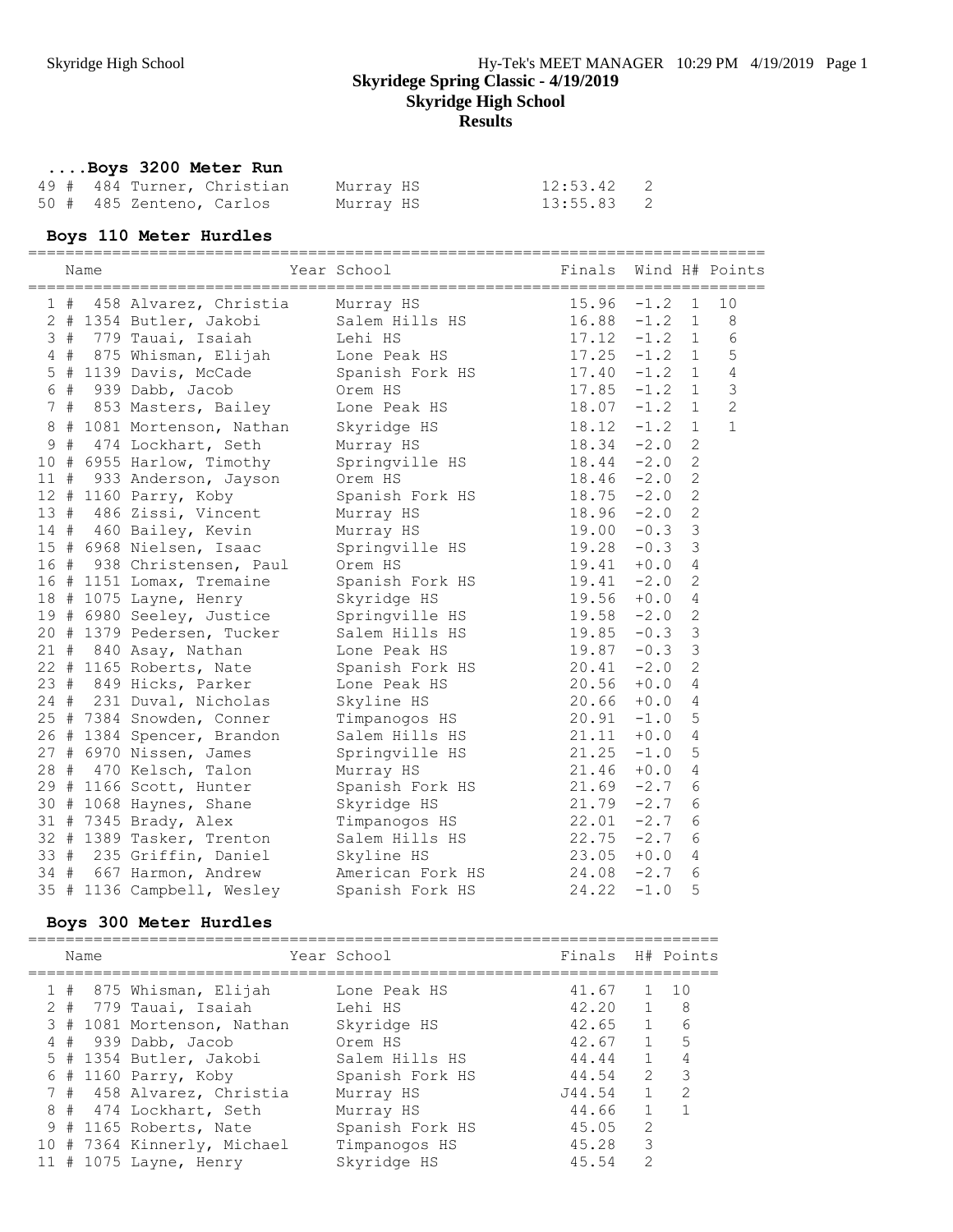# **....Boys 300 Meter Hurdles**

|  | 12 # 933 Anderson, Jayson          | Orem HS          | 45.74 | 3                |
|--|------------------------------------|------------------|-------|------------------|
|  | 13 # 7384 Snowden, Conner          | Timpanogos HS    | 46.05 | 4                |
|  | 14 # 1139 Davis, McCade            | Spanish Fork HS  | 46.07 | $\mathbf{2}$     |
|  | 15 # 6967 McConnell, Spence        | Springville HS   | 46.14 | $\mathbf{2}$     |
|  | 16 # 942 Egbert, Jackson           | Orem HS          | 46.57 | $\mathsf 3$      |
|  | 17 # 486 Zissi, Vincent            | Murray HS        | 47.20 | $\mathsf 3$      |
|  | 18 # 1050 Athay, Nathan            | Skyridge HS      | 47.25 | $\sqrt{2}$       |
|  | 19 # 1378 Olson, Grandin           | Salem Hills HS   | 47.29 | $\mathbf{2}$     |
|  | 20 # 840 Asay, Nathan              | Lone Peak HS     | 47.50 | 4                |
|  | 21 # 769 Johansen, Benjami         | Lehi HS          | 47.96 | 5                |
|  | 22 # 938 Christensen, Paul Orem HS |                  | 48.09 | $\mathsf 3$      |
|  | 23 # 1151 Lomax, Tremaine          | Spanish Fork HS  | 48.15 | $\sqrt{6}$       |
|  | 24 # 757 Condie, Tano              | Lehi HS          | 48.52 | $\mathbf{2}$     |
|  | 25 # 849 Hicks, Parker             | Lone Peak HS     | 48.75 | $\sqrt{6}$       |
|  | 26 # 6968 Nielsen, Isaac           | Springville HS   | 49.44 | 7                |
|  | 27 # 7345 Brady, Alex              | Timpanogos HS    | 49.54 | $\mathsf S$      |
|  | 28 # 1068 Haynes, Shane            | Skyridge HS      | 49.69 | $\mathsf S$      |
|  | 29 # 6955 Harlow, Timothy          | Springville HS   | 49.82 | $\overline{4}$   |
|  | 30 # 231 Duval, Nicholas           | Skyline HS       | 50.15 | $\sqrt{6}$       |
|  | 31 # 1384 Spencer, Brandon         | Salem Hills HS   | 50.36 | $\mathsf S$      |
|  | 32 # 460 Bailey, Kevin             | Murray HS        | 51.06 | $\mathsf S$      |
|  | 33 # 1379 Pedersen, Tucker         | Salem Hills HS   | 51.43 | $\boldsymbol{7}$ |
|  | 34 # 1389 Tasker, Trenton          | Salem Hills HS   | 51.82 | 6                |
|  | 35 # 1166 Scott, Hunter            | Spanish Fork HS  | 51.92 | $\overline{4}$   |
|  | 36 # 235 Griffin, Daniel           | Skyline HS       | 52.03 | 7                |
|  | 37 # 1136 Campbell, Wesley         | Spanish Fork HS  | 52.60 | $\sqrt{6}$       |
|  | 38 # 7356 Farrer, Sol              | Timpanogos HS    | 53.52 | 4                |
|  | 39 # 675 Lorenzana, Adam           | American Fork HS | 53.78 | $\overline{7}$   |
|  | 40 # 6970 Nissen, James            | Springville HS   | 54.23 | 7                |
|  |                                    |                  |       |                  |

#### **Boys 4x100 Meter Relay**

| School                    | Finals H# Points          |                |               |
|---------------------------|---------------------------|----------------|---------------|
| 1 Timpanogos HS 'A'       | 43.21                     | $\overline{1}$ | 10            |
| 1) #7340 Ashdown, Kaleb   | 2) #7382 Sandstrom, Haydn |                |               |
| 3) #7366 Lopes, Adonai    | 4) #7339 Adams, Tyler     |                |               |
| 2 American Fork HS 'A'    | 43.68 1                   |                | 8             |
| 1) #652 Brailsford, Derek | 2) #662 Downing, Devin    |                |               |
| 3) #671 Johnson, Logan    | 4) #648 Abbott, Boone     |                |               |
| 3 Orem HS 'A'             | 43.84                     | $\mathbf{1}$   | 6             |
| 1) #967 Rockey, Trevor    | 2) #937 Carlson, Brett    |                |               |
| 3) #962 Pedersen, Jake    | 4) #959 Nacua, Puka       |                |               |
| 4 Salem Hills HS 'A'      | 43.96                     | $\mathbf{1}$   | 5             |
| 1) #1367 Jackson, Kaleb   | 2) #1387 Tanner, Isaac    |                |               |
| 3) $#1356$ Chisholm, Ty   | 4) #1380 Rogers, Tanner   |                |               |
| 5 Lone Peak HS 'A'        | 43.98                     | $\mathbf{1}$   | 4             |
| 1) #879 Wood, Josh        | 2) #874 Ward, Gavin       |                |               |
| 3) #881 Wright, Jonas     | 4) #847 Ellis, Porter     |                |               |
| 6 Springville HS 'A'      | 45.30                     | $\mathcal{L}$  | 3             |
| 1) #6982 Snapp, Connor    | 2) #6974 Pilcher, David   |                |               |
| 3) #6960 Holloway, Tyler  | 4) #6964 Lee, Tyson       |                |               |
| 7 Lehi HS 'A'             | 45.77                     | $\mathcal{L}$  | $\mathcal{L}$ |
| 1) #768 James, Logan      | 2) #775 Oustrich, Tyler   |                |               |
| 3) #758 Dunford, Ian      | 4) #780 Terrell, Jared    |                |               |
| Skyridge HS 'A'           | DO.                       | 2              |               |
| 1) #1063 Hadfield, Jack   | 2) #1076 Loria, Josh      |                |               |
| 3) #1054 Beck, Coleman    | 4) #1074 Lambert, Jackson |                |               |
|                           |                           |                |               |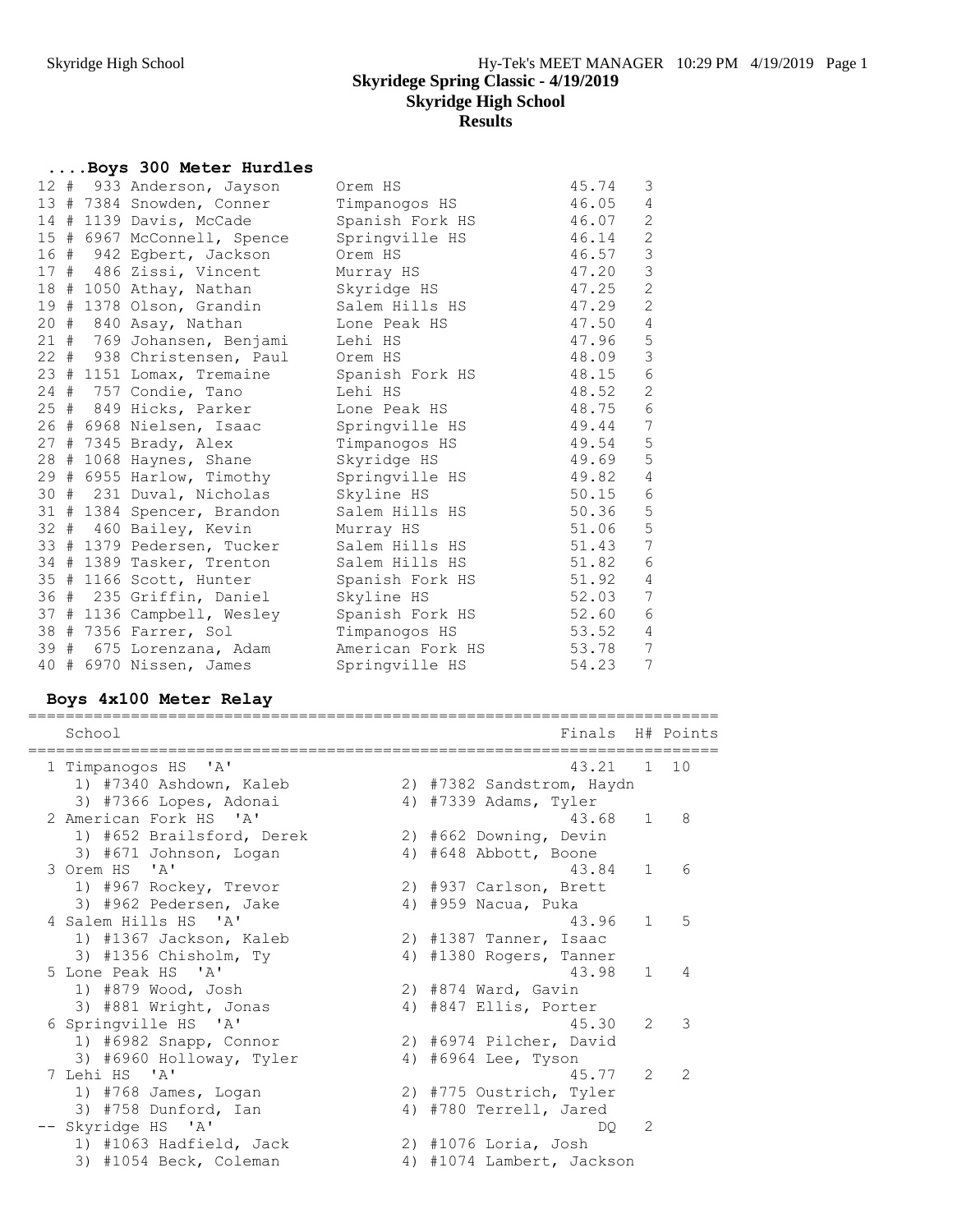#### **Boys 4x400 Meter Relay**

| School                     | Finals H# Points            |                |                |
|----------------------------|-----------------------------|----------------|----------------|
| 1 Salem Hills HS 'A'       | 3:27.94                     | $\overline{1}$ | 10             |
| 1) #1356 Chisholm, Ty      | 2) #1371 MacArthur, Jacob   |                |                |
| 3) #1373 McEwan, Dylan     | 4) #1380 Rogers, Tanner     |                |                |
| 2 Orem HS 'A'              | $3:28.07$ 1                 |                | - 8            |
| 1) #964 Radebaugh, Kam     | 2) #947 Jarvis, Brady       |                |                |
| 3) #932 Alohan, Israel     | 4) #937 Carlson, Brett      |                |                |
| 3 Lone Peak HS 'A'         | $3:29.06$ 1                 |                | 6              |
| 1) #856 Miles, Corey       | 2) #865 Sherman, Ethan      |                |                |
| 3) #847 Ellis, Porter      | 4) #874 Ward, Gavin         |                |                |
| 4 American Fork HS 'A'     | $3:30.13$ 1                 |                | 5              |
| 1) #672 Jolley, Ryan       | 2) #688 Rasmussen, Tim      |                |                |
| 3) #652 Brailsford, Derek  | 4) #657 Corbridge, Joe      |                |                |
| 5 Timpanogos HS 'A'        | $3:30.66$ 1                 |                | $\overline{4}$ |
| 1) #7354 Evelyn, Weston    | 2) #7357 Hall, Ben          |                |                |
| 3) #7375 Paulsen, Kaleb    | 4) #7349 Christensen, Colin |                |                |
| 6 Lehi HS 'A'              | 3:32.47                     | 2              | 3              |
| 1) #780 Terrell, Jared     | 2) #768 James, Logan        |                |                |
| 3) #779 Tauai, Isaiah      | 4) #775 Oustrich, Tyler     |                |                |
| 7 Skyridge HS 'A'          | 3:36.36                     | 2              | 2              |
| 1) #1083 Pack, Bridger     | 2) #1091 Talley, Cole       |                |                |
| 3) #1081 Mortenson, Nathan | 4) #1052 Barfuss, Jarren    |                |                |
| 8 Spanish Fork HS 'A'      | 3:36.98                     | $\mathbf{1}$   | $\overline{1}$ |
| 1) #1138 Davis, Kaden      | 2) #1157 Olsen, Cade        |                |                |
| 3) #1158 Olsen, Tanner     | 4) #1156 Morley, Kimball    |                |                |
| 9 Murray HS 'A'            | 3:43.53                     | 2              |                |
| 1) #474 Lockhart, Seth     | 2) #478 Nielson, Daxton     |                |                |
| 3) #459 Atkin, Jared       | 4) #465 Githuka, Isaiah     |                |                |

#### **Boys 1600 Sprint Medley**

======================================================================= School **Finals** Points ======================================================================= 1 Springville HS 'A' 3:34.75 10 1) #6982 Snapp, Connor 2) #6974 Pilcher, David 3) #6979 Seeley, Colby 4) #6952 Gardner, Grant 2 Lone Peak HS 'A' 3:40.09 8 1) #879 Wood, Josh 2) #847 Ellis, Porter 3) #874 Ward, Gavin 4) #859 Mott, Tristan 3 Orem HS 'A' 3:46.33 6 1) #932 Alohan, Israel 2) #964 Radebaugh, Kam 3) #939 Dabb, Jacob 4) #952 Knight, Taylor 4 Skyline HS 'A' 3:48.23 5 1) #237 Keren, Harel 2) #230 Coon, Evan 3) #243 Tokhtuev, Max 4) #226 Boyden, Thomas 5 Lehi HS 'A' 3:55.35 4 1) #765 Howell, Luke 2) #781 Watts, Cameron 3) #774 Nelson, Robert 4) #758 Dunford, Ian 6 Salem Hills HS 'A' 3:57.79 3 1) #1374 Miller, Seth 2) #1385 Staheli, Max 3) #1352 Brown, Larson 4) #1382 Small, Gabriel -- Skyridge HS 'A' DQ pick up out of zone 1) #1092 Taylor, Colin 2) #1090 Sturgeon, Gavin 3) #1093 Taylor, Josh 4) #1062 Dillon, Parker -- Timpanogos HS 'A' DQ exchange out of zone 1) #7340 Ashdown, Kaleb 2) #7339 Adams, Tyler 3) #7354 Evelyn, Weston 4) #7375 Paulsen, Kaleb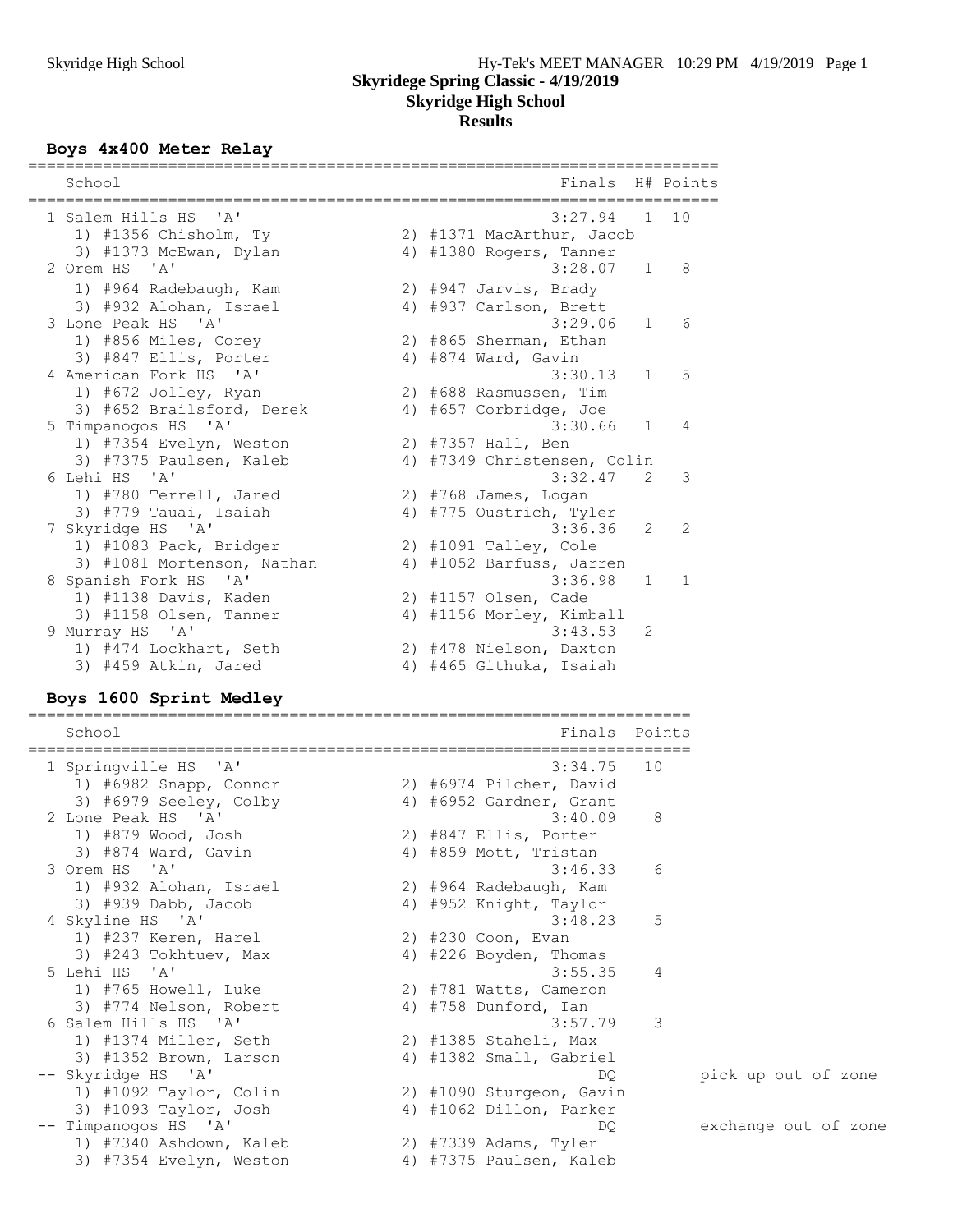**Boys High Jump**

|        |    | Name          |                             | Year School      | Finals                      | Points         |                |
|--------|----|---------------|-----------------------------|------------------|-----------------------------|----------------|----------------|
|        |    |               | 1 # 1059 Child, Austin      | Skyridge HS      | $6 - 05.00$                 | 10             |                |
|        |    |               | 2 # 774 Nelson, Robert      | Lehi HS          | $6 - 00.00$                 | 8              |                |
|        |    |               | 3 # 850 Jarema, Zach        | Lone Peak HS     | $J6 - 00.00$                | $\epsilon$     |                |
|        |    |               | 4 # 767 Jacob, Charles      | Lehi HS          | $J6 - 00.00$                | $\mathsf S$    |                |
|        |    |               | 5 # 1377 Nelson, Jacob      | Salem Hills HS   | $J6 - 00.00$                | $\sqrt{4}$     |                |
|        |    |               | 6 # 1360 DeHart, Tanner     | Salem Hills HS   | $5 - 09.00$                 | $\mathbf{2}$   |                |
|        |    |               | 6 # 1383 Southwick, Dallin  | Salem Hills HS   | 5-09.00                     | $\sqrt{2}$     |                |
|        |    |               | 6 # 1391 Westenskow, Matth  | Salem Hills HS   | $5 - 09.00$                 | $\overline{2}$ |                |
| 9      |    |               | # 854 Matern, Sean          | Lone Peak HS     |                             |                |                |
|        |    |               | 10 # 933 Anderson, Jayson   | Orem HS          | $J5 - 09.00$<br>$5 - 07.00$ |                |                |
|        |    |               |                             | Salem Hills HS   | $5 - 07.00$                 |                |                |
|        |    |               | 10 # 1390 Thurston, Cole    |                  |                             |                |                |
|        |    |               | 10 # 658 Cornell, Kyle      | American Fork HS | $5 - 07.00$                 |                |                |
|        |    |               | 10 # 963 Radebaugh, Adam    | Orem HS          | $5 - 07.00$                 |                |                |
|        |    |               | 10 # 6940 Anderson, Brighto | Springville HS   | $5 - 07.00$                 |                |                |
|        |    |               | 15 # 672 Jolley, Ryan       | American Fork HS | $5 - 05.00$                 |                |                |
|        |    |               | 15 # 1166 Scott, Hunter     | Spanish Fork HS  | $5 - 05.00$                 |                |                |
|        |    |               | 15 # 6946 Caswell, Garrison | Springville HS   | $5 - 05.00$                 |                |                |
|        |    |               | -- # 7384 Snowden, Conner   | Timpanogos HS    | ΝH                          |                |                |
|        |    |               | -- # 1358 Cook, Tom         | Salem Hills HS   | ΝH                          |                |                |
|        |    |               | -- # 938 Christensen, Paul  | Orem HS          | NH                          |                |                |
|        |    |               | -- # 881 Wright, Jonas      | Lone Peak HS     | ΝH                          |                |                |
|        |    |               | -- # 7345 Brady, Alex       | Timpanogos HS    | ΝH                          |                |                |
|        |    |               | -- # 460 Bailey, Kevin      | Murray HS        | ΝH                          |                |                |
|        |    |               | -- # 472 Ledyard, Cole      | Murray HS        | ΝH                          |                |                |
|        |    |               | -- # 6965 Maccabee, Tyler   | Springville HS   | ΝH                          |                |                |
| -- #   |    |               | 948 Johnson, Shem           | Orem HS          | NH                          |                |                |
|        |    |               | -- # 7364 Kinnerly, Michael | Timpanogos HS    | ΝH                          |                |                |
|        |    |               | -- # 235 Griffin, Daniel    | Skyline HS       | ΝH                          |                |                |
|        |    |               | -- # 759 Fonnesbeck, Zacha  | Lehi HS          | ΝH                          |                |                |
|        |    |               | -- # 6955 Harlow, Timothy   | Springville HS   | ΝH                          |                |                |
|        |    |               | Boys Long Jump              |                  |                             |                |                |
|        |    | Name          |                             | Year School      | Prelims                     | Wind H#        |                |
|        |    |               |                             |                  |                             |                |                |
|        |    | Preliminaries |                             |                  |                             |                |                |
|        |    |               | 1 # 1361 Gonzalez, Marcus   | Salem Hills HS   | $20 - 01.00q + 0.0$         |                | 4              |
|        |    |               | 2 # 7340 Ashdown, Kaleb     | Timpanogos HS    | $19-09.00q +0.0$            |                | $\overline{4}$ |
|        | 3# |               | 774 Nelson, Robert          | Lehi HS          | $19 - 07.00q + 0.0$         |                | $\overline{4}$ |
|        |    |               | 4 # 6940 Anderson, Brighto  | Springville HS   | $19 - 05.50q + 0.0$         |                | 4              |
|        | 5# |               | 868 Smith, Levi             | Lone Peak HS     | $19 - 05.00q$               | 0.8            | 3              |
|        |    |               | 6 # 1367 Jackson, Kaleb     | Salem Hills HS   | $19 - 04.50q$               | 0.3            | 4              |
| 7      | #  |               | 6966 Mangum, Wesley         | Springville HS   | $19 - 00.00q + 0.0$         |                | 4              |
| 8      | #  |               | 779 Tauai, Isaiah           | Lehi HS          | $18 - 11.50q + 0.0$         |                | 3              |
| 9      | #  |               | 458 Alvarez, Christia       | Murray HS        | $18 - 11.00q$               | 0.6            | $\overline{c}$ |
| 10 #   |    |               | 1129 Almiron, Nick          | Spanish Fork HS  | $18 - 09.00$                | 1.1            | 3              |
| 11#    |    |               | 6948 Clement, Chase         | Springville HS   | $18 - 08.50$                | 0.4            | 3              |
| $12 +$ |    |               | 674 Lawrence, Zachary       | American Fork HS | $18 - 06.50$                | 0.2            | $\mathbf{2}$   |
| 13#    |    |               | 974 Zollinger, Brock        | Orem HS          | $18 - 06.00$                | 0.9            | $\mathbf{2}$   |
|        |    |               | 14 # 1099 Winger, Cameron   | Skyridge HS      | $18 - 05.00$                | $+0.0$         | $\mathbf{2}$   |
| 15#    |    |               | 7378 Pradera, Athos         | Timpanogos HS    | $18 - 04.00$                | 0.7            | 3              |
| 16 #   |    |               | 461 Bell, River             | Murray HS        | $18 - 01.50$                | $+0.0$         | 3              |
| 17#    |    |               | 658 Cornell, Kyle           | American Fork HS | $18 - 01.00$                | 1.0            | $\mathbf{2}$   |

=======================================================================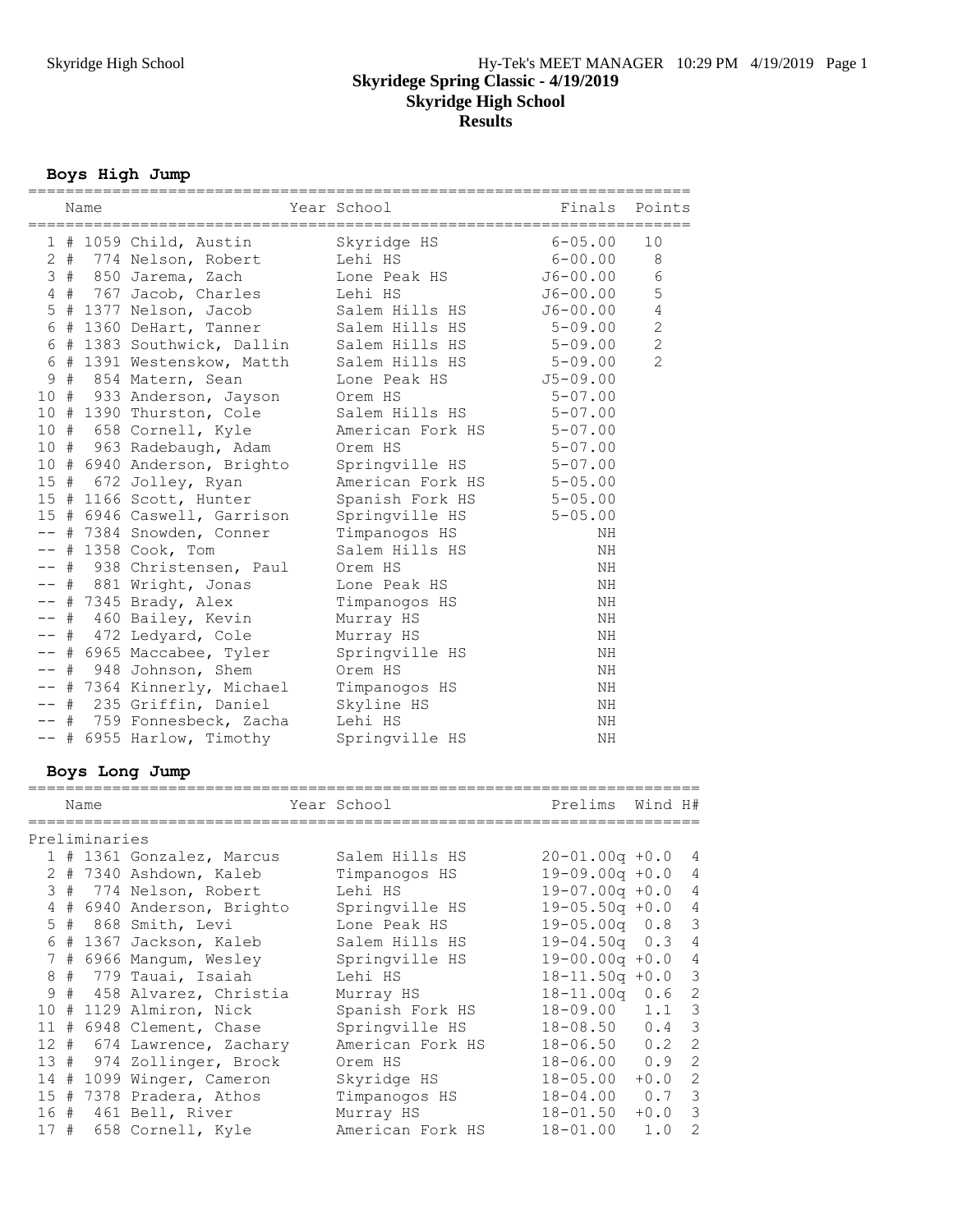# **....Boys Long Jump**

|        |  | 17 # 1391 Westenskow, Matth | Salem Hills HS                  | 18-01.00           | 1.2    | 2                       |
|--------|--|-----------------------------|---------------------------------|--------------------|--------|-------------------------|
|        |  | 19 # 6983 Williamson, Tyson | Springville HS                  | $18 - 00.50$       | 0.1    | 2                       |
|        |  | 20 # 880 Wooley, Josh       | Lone Peak HS                    | $17 - 11.00$       | 0.1    | 2                       |
|        |  | $21$ # 1350 Barnum, Isaac   | Salem Hills HS                  | $17 - 10.00$       | 0.7    | 2                       |
|        |  | 21 # 1072 Kauffman, Zach    | Skyridge HS                     | $17 - 10.00$       | $+0.0$ | 3                       |
|        |  | 23 # 1049 Allfrey, Braden   | $17 - 09.00$ 1.3<br>Skyridge HS |                    |        | 2                       |
|        |  | 24 # 877 Wilford, Raden     | Lone Peak HS                    | $17 - 08.50$ 0.9   |        | $\mathcal{S}$           |
|        |  | 25 # 1377 Nelson, Jacob     | Salem Hills HS                  | $17 - 08.00$       | $-0.1$ | 3                       |
|        |  | 26 # 464 Ellis, Justin      | Murray HS                       | $17 - 06.00$       | $+0.0$ | 2                       |
|        |  | 27 # 6965 Maccabee, Tyler   | Springville HS                  | $17 - 05.00$       | $+0.0$ | 3                       |
|        |  | 27 # 1146 Gunter, Jace      | Spanish Fork HS                 | $17 - 05.00$       | $+0.0$ | 2                       |
|        |  | 29 # 773 Mills, Canyon      | Lehi HS                         | $17 - 04.00$       | $+0.0$ | $\sqrt{1}$              |
|        |  | 29 # 1074 Lambert, Jackson  | Skyridge HS                     | $17 - 04.00 - 0.5$ |        | $\overline{1}$          |
|        |  | 29 # 934 Brown, Kolton      | Orem HS                         | $17 - 04.00$ 0.7   |        | 2                       |
|        |  | 32 # 941 Dousett, Ford      | Orem HS                         | $17 - 03.50$ 1.2   |        | $\overline{1}$          |
|        |  | 33 # 683 Nelson, Tanner     | American Fork HS                | $17 - 01.50$       | 0.1    | 2                       |
|        |  | 34 # 755 Clifton, Ethan     | Lehi HS                         | $17 - 01.00$       | $+0.0$ | 1                       |
|        |  | 35 # 6955 Harlow, Timothy   | Springville HS                  | $16 - 11.00$       | 0.9    | 2                       |
|        |  | 36 # 1068 Haynes, Shane     | Skyridge HS                     | $16 - 06.00$       | $+0.0$ | $\overline{1}$          |
|        |  | 37 # 1152 Mackay, Wyatt     | Spanish Fork HS                 | $16 - 05.00$       | 0.9    | $\mathbf{1}$            |
|        |  | 38 # 1384 Spencer, Brandon  | Salem Hills HS                  | $16 - 03.00$       | $+0.0$ | $\overline{\mathbf{3}}$ |
|        |  | 39 # 476 Nibley, Maisen     | Murray HS                       | $16 - 02.50 - 1.6$ |        | $\mathbf{1}$            |
|        |  | 40 # 1159 Oviatt, Nathan    | Spanish Fork HS                 | $16 - 01.00$ 1.6   |        | 1                       |
|        |  | 41 # 480 Palmer, Makai      | Murray HS                       | $14 - 11.00$ 1.1   |        | $\mathbf{1}$            |
| $--$ # |  | 966 Robinson, Jakob         | Orem HS                         | FOUL               | NWI    | 4                       |
|        |  | -- # 1162 Ramirez, Kanon    | Spanish Fork HS                 | FOUL               | NWI    | $\mathbf{1}$            |

#### **Boys Long Jump**

|        |    | Name |                            | Year School    | Finals Wind Points |        |                |
|--------|----|------|----------------------------|----------------|--------------------|--------|----------------|
| Finals |    |      |                            |                |                    |        |                |
|        |    |      | 1 # 7340 Ashdown, Kaleb    | Timpanogos HS  | $20 - 05.00$       | $+0.0$ | 1 O            |
|        |    |      | 2 # 1361 Gonzalez, Marcus  | Salem Hills HS | $20 - 01.00$       | $+0.0$ | 8              |
|        |    |      | 3 # 6940 Anderson, Brighto | Springville HS | $19 - 09.50$       | 0.1    | 6              |
|        |    |      | 4 # 774 Nelson, Robert     | Lehi HS        | $19 - 07.00$       | $+0.0$ | 5              |
|        |    |      | 5 # 868 Smith, Levi        | Lone Peak HS   | $19 - 0.5.50$      | $+0.0$ | $\overline{4}$ |
|        |    |      | 6 # 1367 Jackson, Kaleb    | Salem Hills HS | $19 - 04.50$       | 0.3    | 3              |
|        |    |      | 7 # 6966 Mangum, Wesley    | Springville HS | $19 - 00.00$       | $+0.0$ | $\mathcal{L}$  |
|        | 8# |      | 779 Tauai, Isaiah          | Lehi HS        | $18 - 11.50$       | 0.8    | 1              |
|        |    |      | 9 # 458 Alvarez, Christia  | Murray HS      | $18 - 11.00$       | 0.6    |                |
|        |    |      |                            |                |                    |        |                |

# **Boys Shot Put**

|               | Name |  |                          |  | Year School     | Prelims         | H#             |
|---------------|------|--|--------------------------|--|-----------------|-----------------|----------------|
| Preliminaries |      |  |                          |  |                 |                 |                |
|               |      |  | 1 # 1148 Iketau, Junior  |  | Spanish Fork HS | $51 - 04.50q$ 4 |                |
|               |      |  | 2 # 1069 Hodge, Garrison |  | Skyridge HS     | $49 - 02.00q$   | $\overline{4}$ |
|               |      |  | 3 # 961 Paulson, Brinton |  | Orem HS         | $46 - 08.00q$   | $\overline{4}$ |
|               |      |  | 4 # 1348 Ashton, Jex     |  | Salem Hills HS  | $45 - 00.00q$   | $\overline{4}$ |
|               |      |  | 5 # 1149 Iketau, Sam     |  | Spanish Fork HS | $44 - 07.50q$   | $\overline{4}$ |
|               |      |  | $6$ # 6957 Harward, Seth |  | Springville HS  | $44 - 07.00q$   | 4              |
|               |      |  | 7 # 1085 Sagapolu, Logan |  | Skyridge HS     | $43 - 06.50q$ 2 |                |
|               |      |  | 8 # 1353 Burton, Derek   |  | Salem Hills HS  | $42 - 09.50$ g  | 4              |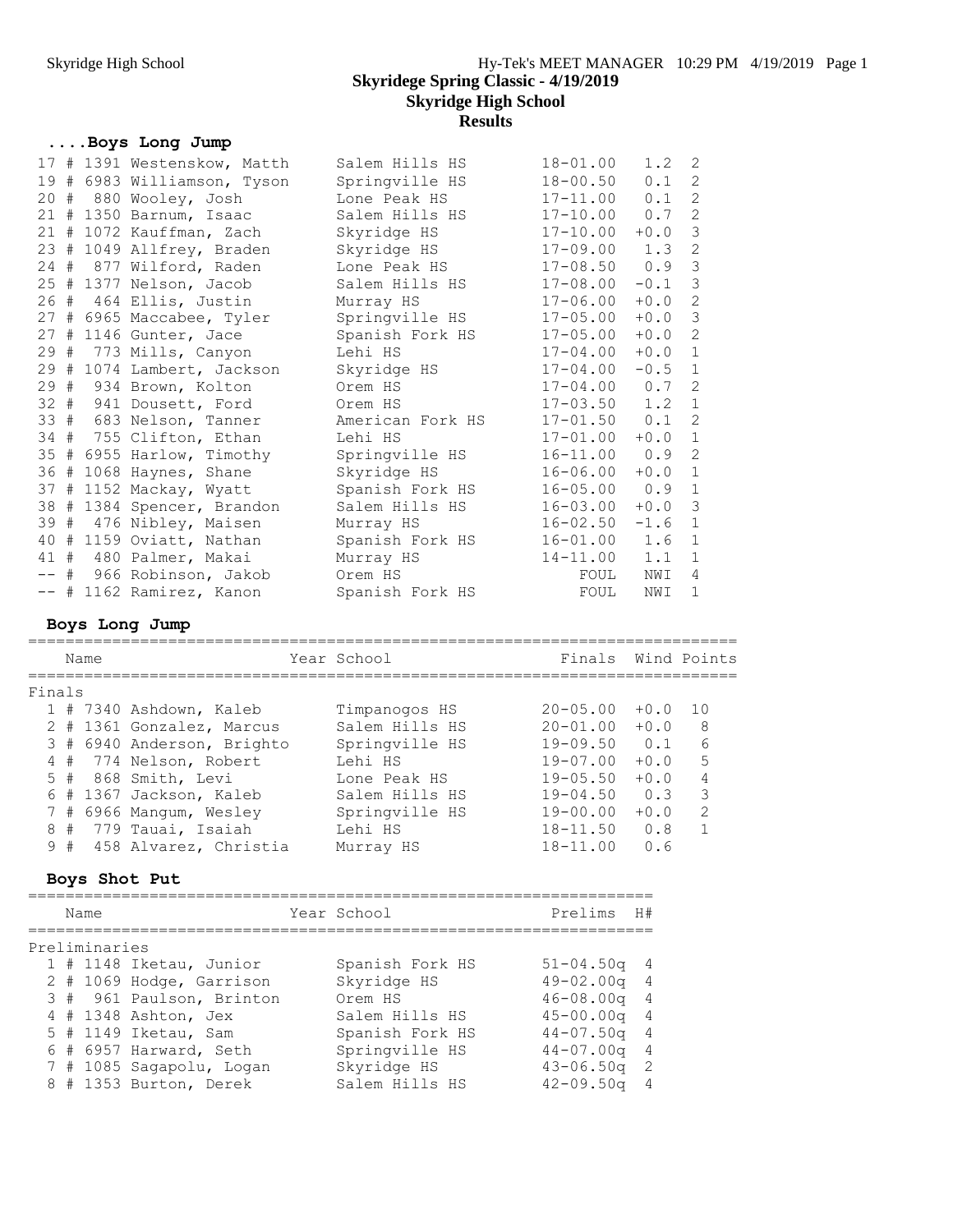**....Boys Shot Put**

|        |  | 9 # 857 Mili, Tiki          | Lone Peak HS     | $42 - 07.00q$ | 4              |
|--------|--|-----------------------------|------------------|---------------|----------------|
|        |  | 10 # 1368 Johansen, Levi    | Salem Hills HS   | $42 - 00.00$  | 4              |
|        |  | 11 # 873 Wake, Masen        | Lone Peak HS     | $41 - 10.00$  | $\mathsf 3$    |
|        |  | 12 # 1140 Dawe, Sam         | Spanish Fork HS  | $41 - 03.50$  | $\mathsf 3$    |
|        |  | 13 # 860 Mumford, Gavin     | Lone Peak HS     | $41 - 00.50$  | $\overline{4}$ |
|        |  | 14 # 7376 Perez, Ethan      | Timpanogos HS    | $40 - 11.50$  | 3              |
|        |  | 15 # 1355 Caldwell, Tyler   | Salem Hills HS   | $40 - 00.00$  | $\sqrt{4}$     |
|        |  | 16 # 479 Okialda, Ray       | Murray HS        | $39 - 11.00$  | $\mathfrak{Z}$ |
|        |  | 17 # 1082 Mulitalo, Stone   | Skyridge HS      | $39 - 09.50$  | $\mathcal{S}$  |
|        |  | 18 # 1376 Moser, Ethan      | Salem Hills HS   | $39 - 06.50$  | $\mathcal{S}$  |
|        |  | 19 # 7347 Bretzing, Kaden   | Timpanogos HS    | $39 - 01.00$  | $\overline{4}$ |
|        |  | 20 # 482 Sanchez, Isaac     | Murray HS        | $39 - 00.50$  | 4              |
|        |  | 21 # 760 Gross, Matthew     | Lehi HS          | $37 - 02.00$  | $\mathsf 3$    |
|        |  | 22 # 1372 Mariteragi, Joey  | Salem Hills HS   | $36 - 10.50$  | $\overline{4}$ |
|        |  | 23 # 1071 Johnson, Christia | Skyridge HS      | $36 - 10.00$  | $\mathfrak{Z}$ |
|        |  | 24 # 670 Jackson, Nathan    | American Fork HS | $36 - 08.00$  | $\mathfrak{Z}$ |
|        |  | 25 # 7355 Farnworth, Brenne | Timpanogos HS    | $36 - 06.00$  | $\mathsf 3$    |
|        |  | 26 # 956 Monson, Brody      | Orem HS          | $36 - 01.50$  | $\mathfrak{Z}$ |
|        |  | 27 # 1088 Sika, Misi        | Skyridge HS      | $35 - 10.00$  | $\mathcal{S}$  |
|        |  | 28 # 477 Nielsen, Kasen     | Murray HS        | $34 - 08.00$  | $\overline{c}$ |
|        |  | 28 # 473 Leithead, Kaelin   | Murray HS        | $34 - 08.00$  | $\overline{c}$ |
|        |  | 30 # 764 Hope, Mason        | Lehi HS          | $34 - 05.00$  | $\mathbf{1}$   |
|        |  | 31 # 650 Banner, Luke       | American Fork HS | $34 - 03.00$  | $\mathbf{2}$   |
|        |  | 31 # 754 Clifton, Carter    | Lehi HS          | $34 - 03.00$  | $\mathbf{1}$   |
|        |  | 33 # 6958 Hatch, Logan      | Springville HS   | $33 - 11.00$  | $\overline{2}$ |
|        |  | 34 # 694 Walker, Riley      | American Fork HS | $33 - 10.50$  | $\overline{c}$ |
|        |  | 35 # 1145 Graham, Joseph    | Spanish Fork HS  | $33 - 04.00$  | $\mathbf{2}$   |
|        |  | 36 # 940 Dean, Kalisitiane  | Orem HS          | $33 - 03.50$  | $\overline{c}$ |
|        |  | 37 # 667 Harmon, Andrew     | American Fork HS | $33 - 02.00$  | $\overline{c}$ |
|        |  | 38 # 7380 Roberts, Jadyn    | Timpanogos HS    | $32 - 06.00$  | $\mathbf{1}$   |
|        |  | 39 # 750 Andersen, Teague   | Lehi HS          | $32 - 05.00$  | $\overline{c}$ |
|        |  | 40 # 1097 Walker, Talon     | Skyridge HS      | $32 - 02.00$  | $\mathbf 1$    |
|        |  | 41 # 973 Yokota, Sam        | Orem HS          | $31 - 09.00$  | $\mathbf 1$    |
|        |  | 42 # 471 Knighton, Austin   | Murray HS        | $30 - 10.00$  | $\mathbf{1}$   |
|        |  | 43 # 466 Graham, Owen       | Murray HS        | $30 - 09.00$  | $\overline{2}$ |
|        |  | 44 # 7368 McAllister, Richa | Timpanogos HS    | $30 - 02.00$  | $\mathbf{1}$   |
|        |  | 45 # 6969 Nielson, Easton   | Springville HS   | $29 - 05.50$  | $\mathbf 1$    |
|        |  | 46 # 753 Clark, Zach        | Lehi HS          | $29 - 00.00$  | $\mathbf{1}$   |
|        |  | 47 # 1133 Blaylock, Wayne   | Spanish Fork HS  | $24 - 00.00$  | $\mathbf{1}$   |
|        |  | 48 # 1171 Woodbrey, Isaac   | Spanish Fork HS  | $21 - 03.00$  | $\mathbf{1}$   |
| $--$ # |  | 870 Storrs, Kaden           | Lone Peak HS     | FOUL          | 3              |

## **Boys Shot Put**

|  |                |                                                                                                                                                                                                                                         |                 |             | Finals Points |                                                                                                                                              |
|--|----------------|-----------------------------------------------------------------------------------------------------------------------------------------------------------------------------------------------------------------------------------------|-----------------|-------------|---------------|----------------------------------------------------------------------------------------------------------------------------------------------|
|  |                |                                                                                                                                                                                                                                         |                 |             |               |                                                                                                                                              |
|  |                |                                                                                                                                                                                                                                         | Spanish Fork HS |             |               | 10                                                                                                                                           |
|  |                |                                                                                                                                                                                                                                         | Skyridge HS     |             |               | 8                                                                                                                                            |
|  |                |                                                                                                                                                                                                                                         | Salem Hills HS  |             |               | 6                                                                                                                                            |
|  |                |                                                                                                                                                                                                                                         | Spanish Fork HS |             |               | 5                                                                                                                                            |
|  |                |                                                                                                                                                                                                                                         | Orem HS         |             |               |                                                                                                                                              |
|  |                |                                                                                                                                                                                                                                         | Springville HS  |             |               | 3                                                                                                                                            |
|  |                |                                                                                                                                                                                                                                         | Skyridge HS     |             |               | $\mathcal{P}$                                                                                                                                |
|  |                |                                                                                                                                                                                                                                         | Salem Hills HS  |             |               |                                                                                                                                              |
|  |                |                                                                                                                                                                                                                                         | Lone Peak HS    |             |               |                                                                                                                                              |
|  | Name<br>Finals | 1 # 1148 Iketau, Junior<br>2 # 1069 Hodge, Garrison<br>3 # 1348 Ashton, Jex<br>4 # 1149 Iketau, Sam<br>5 # 961 Paulson, Brinton<br>$6$ # 6957 Harward, Seth<br>7 # 1085 Sagapolu, Logan<br>8 # 1353 Burton, Derek<br>9 # 857 Mili, Tiki |                 | Year School |               | $51 - 04.50$<br>$49 - 02.00$<br>$47 - 08.75$<br>$47 - 07.50$<br>$47 - 00.00$<br>$44 - 07.00$<br>$43 - 06.50$<br>$42 - 09.50$<br>$42 - 07.00$ |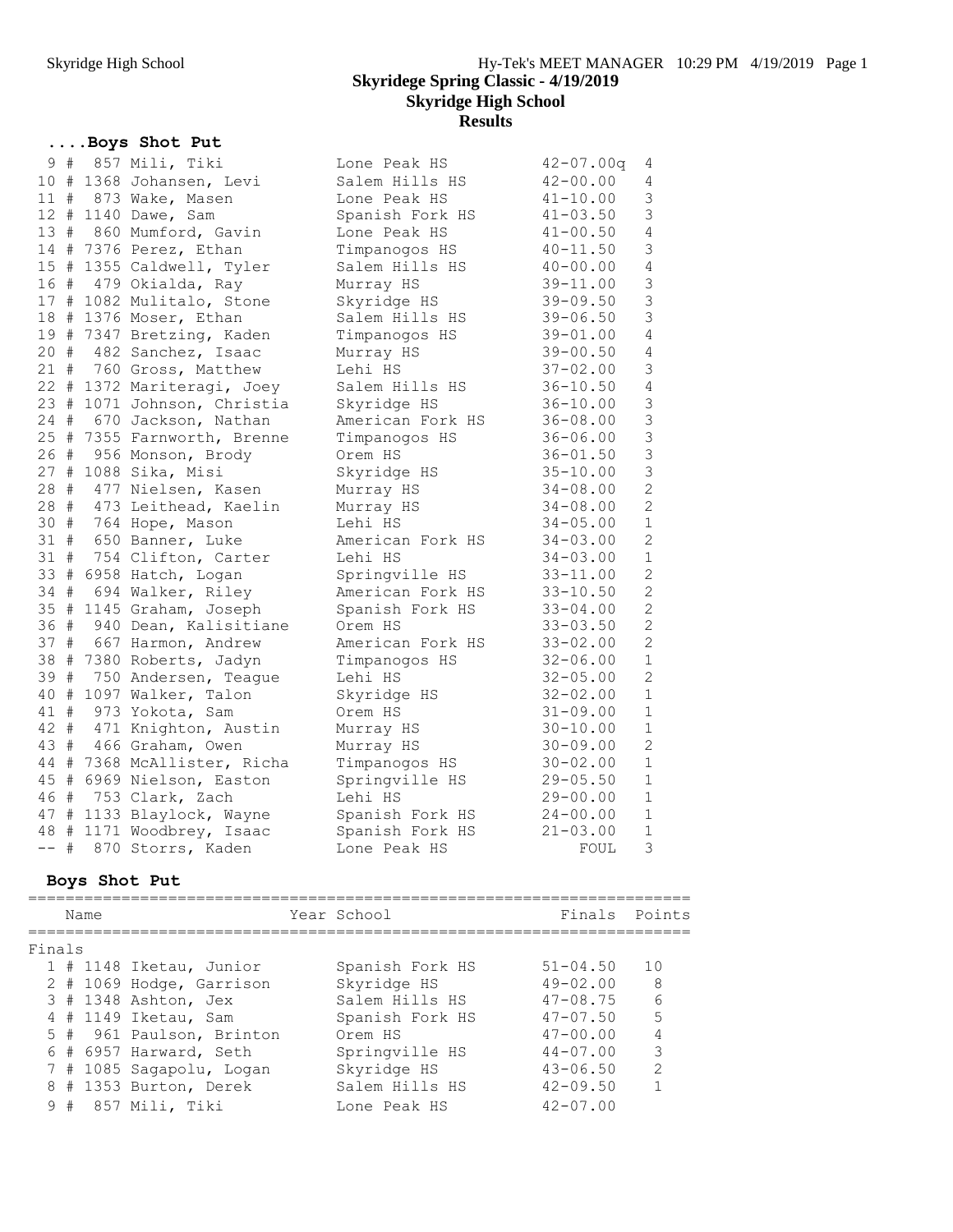# **Boys Discus Throw**

|                 |   | Name          |                             | Year School      | Prelims        | H#             |
|-----------------|---|---------------|-----------------------------|------------------|----------------|----------------|
|                 |   | Preliminaries |                             |                  |                |                |
|                 |   |               | 1 # 1071 Johnson, Christia  | Skyridge HS      | $148 - 02.50q$ | 4              |
|                 |   |               | 2 # 6957 Harward, Seth      | Springville HS   | $137 - 04.50q$ | 4              |
|                 |   |               | 3 # 1148 Iketau, Junior     | Spanish Fork HS  | $133 - 04q$    | 4              |
|                 |   |               | 4 # 1069 Hodge, Garrison    | Skyridge HS      | $132 - 03.50q$ | 4              |
| 5               |   |               | # 1348 Ashton, Jex          | Salem Hills HS   | 130-09.25q     | 4              |
| 6               |   |               | # 961 Paulson, Brinton      | Orem HS          | $127 - 10.50q$ | 4              |
| $7\overline{ }$ |   |               | # 954 Legas, Cooper         | Orem HS          | $125 - 10q$    | 4              |
| $\,8\,$         |   |               | # 1149 Iketau, Sam          | Spanish Fork HS  | $118 - 03q$    | 4              |
| $\mathsf 9$     |   |               | # 7376 Perez, Ethan         | Timpanogos HS    | $118 - 02.50q$ | 4              |
|                 |   |               | 10 # 6940 Anderson, Brighto | Springville HS   | $117 - 02$     | 4              |
|                 |   |               | 11 # 1353 Burton, Derek     | Salem Hills HS   | $113 - 02$     | 4              |
|                 |   |               | 12 # 860 Mumford, Gavin     | Lone Peak HS     | $105 - 09.50$  | 4              |
|                 |   |               | 13 # 1365 Hicks, Adam       | Salem Hills HS   | $105 - 08.75$  | 4              |
|                 |   |               | 14 # 1368 Johansen, Levi    | Salem Hills HS   | $105 - 06$     | $\mathsf 3$    |
|                 |   |               | 15 # 750 Andersen, Teague   | Lehi HS          | $104 - 07.50$  | $\mathfrak{Z}$ |
| 16 #            |   |               | 760 Gross, Matthew          | Lehi HS          | $104 - 03.50$  | $\mathcal{S}$  |
| 17#             |   |               | 870 Storrs, Kaden           | Lone Peak HS     | $104 - 01.75$  | $\mathsf 3$    |
|                 |   |               | 18 # 857 Mili, Tiki         | Lone Peak HS     | $103 - 01.50$  | $\mathfrak{Z}$ |
|                 |   |               | 19 # 670 Jackson, Nathan    | American Fork HS | $101 - 11$     | $\mathfrak{Z}$ |
|                 |   |               | 20 # 7347 Bretzing, Kaden   | Timpanogos HS    | $99 - 01$      | $\overline{c}$ |
|                 |   |               | 21 # 1055 Brandt, James     | Skyridge HS      | $98 - 02.50$   | $\sqrt{2}$     |
|                 |   |               | 22 # 1140 Dawe, Sam         | Spanish Fork HS  | $96 - 02$      | $\mathfrak{Z}$ |
|                 |   |               | 23 # 1366 Iverson, Mason    | Salem Hills HS   | $94 - 10$      | $\mathfrak{Z}$ |
|                 |   |               | 24 # 1097 Walker, Talon     | Skyridge HS      | $93 - 09.50$   | $\mathbf{2}$   |
| 25#             |   |               | 461 Bell, River             | Murray HS        | $93 - 03$      | $\mathfrak{Z}$ |
|                 |   |               | 26 # 1088 Sika, Misi        | Skyridge HS      | $92 - 07.50$   | $\mathfrak{Z}$ |
|                 |   |               | 27 # 482 Sanchez, Isaac     | Murray HS        | $92 - 06.50$   | $\mathfrak{Z}$ |
|                 |   |               | 28 # 471 Knighton, Austin   | Murray HS        | $91 - 03.25$   | $\overline{2}$ |
| 29 #            |   |               | 479 Okialda, Ray            | Murray HS        | 90-11          | $\mathbf{1}$   |
|                 |   |               | 30 # 6968 Nielsen, Isaac    | Springville HS   | $90 - 07$      | $\mathbf{2}$   |
| 31#             |   |               | 7355 Farnworth, Brenne      | Timpanogos HS    | $88 - 09$      | $\mathbf{2}$   |
|                 |   |               | 32 # 951 Kenny, Jaden       | Orem HS          | $88 - 08$      | 2              |
| $33 *$          |   |               | 869 Spencer, Jake           | Lone Peak HS     | $86 - 02.75$   | $\mathbf{2}$   |
| 34#             |   |               | 477 Nielsen, Kasen          | Murray HS        | $85 - 03$      | 2              |
| 35#             |   |               | 756 Cobabe, Nathan          | Lehi HS          | $80 - 03.50$   | 2              |
|                 |   |               | 36 # 764 Hope, Mason        | Lehi HS          | $80 - 02$      | $\mathbf{1}$   |
| 37              | # |               | 6981 Simkins, Dawson        | Springville HS   | $76 - 04$      | $\overline{2}$ |
| 38 #            |   |               | 650 Banner, Luke            | American Fork HS | $76 - 00$      | 1              |
|                 |   |               | 39 # 1162 Ramirez, Kanon    | Spanish Fork HS  | $70 - 07$      | 1              |
| 40 #            |   |               | 7381 Rowely, Justin         | Timpanogos HS    | $70 - 02$      | $\mathbf{1}$   |
| 41 #            |   |               | 667 Harmon, Andrew          | American Fork HS | $70 - 00$      | 2              |
| 42 #            |   |               | 7368 McAllister, Richa      | Timpanogos HS    | $69 - 10$      | 1              |
| 43              | # |               | 973 Yokota, Sam             | Orem HS          | $67 - 06$      | $\mathbf 1$    |
| 44#             |   |               | 466 Graham, Owen            | Murray HS        | $67 - 00$      | $\mathbf{1}$   |
|                 |   |               | 45 # 1171 Woodbrey, Isaac   | Spanish Fork HS  | $48 - 04$      | 1              |

#### **Boys Discus Throw**

|        |  | Name |                         |                            | Year School     | Finals     | Points |  |  |
|--------|--|------|-------------------------|----------------------------|-----------------|------------|--------|--|--|
| Finals |  |      |                         |                            |                 |            |        |  |  |
|        |  |      |                         | 1 # 1071 Johnson, Christia | Skyridge HS     | 148-02.50  | 1 O    |  |  |
|        |  |      | 2 # 6957 Harward, Seth  |                            | Springville HS  | $137 - 09$ | -8     |  |  |
|        |  |      | 3 # 1148 Iketau, Junior |                            | Spanish Fork HS | $133 - 04$ |        |  |  |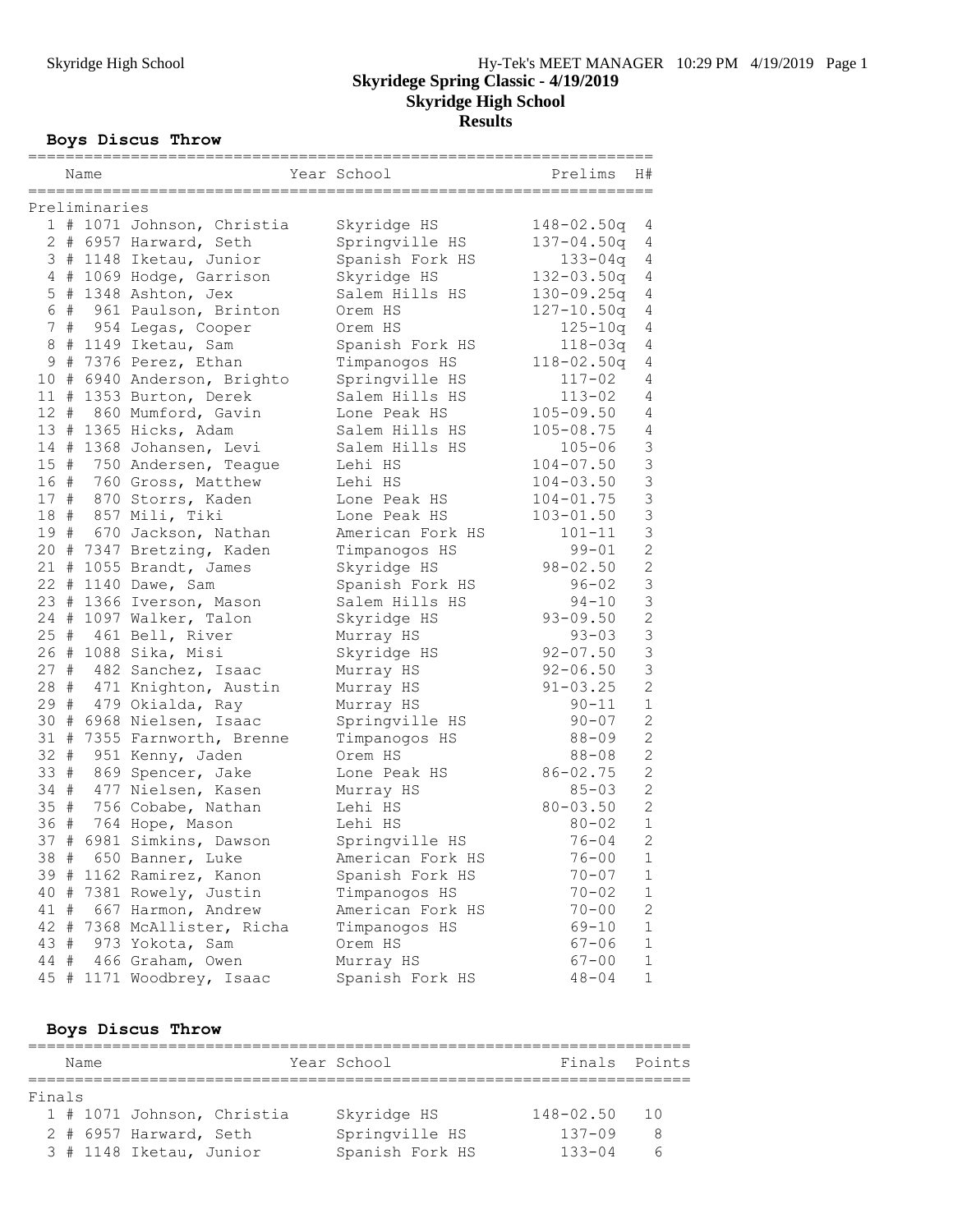# **Results**

| Boys Discus Throw        |                 |               |                |
|--------------------------|-----------------|---------------|----------------|
| 4 # 1348 Ashton, Jex     | Salem Hills HS  | $133 - 01$    | -5             |
| 5 # 1069 Hodge, Garrison | Skyridge HS     | $132 - 03.50$ | $\overline{4}$ |
| 6 # 961 Paulson, Brinton | Orem HS         | $127 - 10.50$ | -3             |
| 7 # 954 Legas, Cooper    | Orem HS         | $125 - 10$    | $\mathcal{L}$  |
| 8 # 1149 Iketau, Sam     | Spanish Fork HS | $118 - 03$    | $\mathbf{1}$   |
| 9 # 7376 Perez, Ethan    | Timpanogos HS   | $118 - 02.50$ |                |

#### **Boys Javelin Throw**

|                       | Name |               |                             |  | Year School      | Prelims     | H#             |
|-----------------------|------|---------------|-----------------------------|--|------------------|-------------|----------------|
|                       |      | Preliminaries |                             |  |                  |             |                |
|                       |      |               | 1 # 954 Legas, Cooper       |  | Orem HS          | $182 - 04q$ | 4              |
| $\mathbf{2}^{\prime}$ |      |               | # 1170 Trafny, Josh         |  | Spanish Fork HS  | $173 - 11q$ | 4              |
| 3                     |      |               | # 961 Paulson, Brinton      |  | Orem HS          | $172 - 08q$ | 4              |
|                       |      |               | 4 # 6948 Clement, Chase     |  | Springville HS   | $165 - 08q$ | 4              |
| 5                     |      |               | # 1160 Parry, Koby          |  | Spanish Fork HS  | 147-02q     | 4              |
|                       |      |               | 6 # 760 Gross, Matthew      |  | Lehi HS          | $146 - 05q$ | 3              |
| $7\phantom{.}$        |      |               | # 1388 Tarter, Nathan       |  | Salem Hills HS   | $145 - 05q$ | 4              |
| 8                     |      |               | # 956 Monson, Brody         |  | Orem HS          | $142 - 01q$ | 4              |
| 9                     |      |               | # 7361 Herrick, Bryce       |  | Timpanogos HS    | $140 - 02q$ | $\mathfrak{Z}$ |
|                       |      |               | 10 # 7387 Young, Thomas     |  | Timpanogos HS    | $139 - 08$  | 4              |
|                       |      |               | 11 # 1366 Iverson, Mason    |  | Salem Hills HS   | $137 - 09$  | 4              |
|                       |      |               | 12 # 6946 Caswell, Garrison |  | Springville HS   | $136 - 03$  | 4              |
|                       |      |               | 13 # 940 Dean, Kalisitiane  |  | Orem HS          | $134 - 02$  | 4              |
|                       |      |               | 14 # 933 Anderson, Jayson   |  | Orem HS          | $131 - 05$  | $\mathfrak{Z}$ |
|                       |      |               | 15 # 694 Walker, Riley      |  | American Fork HS | $125 - 08$  | $\mathsf 3$    |
|                       |      |               | 16 # 676 Lott, Austin       |  | American Fork HS | 124-06      | $\mathbf{2}$   |
|                       |      |               | 17 # 1369 Larsen, Ryan      |  | Salem Hills HS   | 123-04      | $\overline{4}$ |
|                       |      |               | 18 # 6960 Holloway, Tyler   |  | Springville HS   | $121 - 11$  | $\mathsf 3$    |
|                       |      |               | 19 # 1094 Taylor, Matt      |  | Skyridge HS      | $119 - 08$  | $\mathsf 3$    |
|                       |      |               | 20 # 1070 Holland, Brady    |  | Skyridge HS      | $119 - 00$  | $\mathsf 3$    |
|                       |      |               | 21 # 6984 Wright, Lincoln   |  | Springville HS   | $118 - 02$  | $\overline{c}$ |
|                       |      |               | 22 # 464 Ellis, Justin      |  | Murray HS        | $117 - 05$  | $\mathfrak{Z}$ |
|                       |      |               | 23 # 680 Merrill, Dillon    |  | American Fork HS | $114 - 01$  | $1\,$          |
|                       |      |               | 24 # 459 Atkin, Jared       |  | Murray HS        | $113 - 08$  | $\mathbf{2}$   |
|                       |      |               | 25 # 1091 Talley, Cole      |  | Skyridge HS      | $112 - 04$  | $\mathsf 3$    |
|                       |      |               | 26 # 7367 Mace, Nate        |  | Timpanogos HS    | $111 - 07$  | $\overline{c}$ |
|                       |      |               | 27 # 973 Yokota, Sam        |  | Orem HS          | 107-09      | $\mathsf 3$    |
|                       |      |               | 28 # 1145 Graham, Joseph    |  | Spanish Fork HS  | $105 - 02$  | $\mathsf 3$    |
|                       |      |               | 29 # 479 Okialda, Ray       |  | Murray HS        | $105 - 01$  | $\overline{c}$ |
| 30 #                  |      |               | 860 Mumford, Gavin          |  | Lone Peak HS     | $104 - 00$  | 3              |
|                       |      |               | 31 # 674 Lawrence, Zachary  |  | American Fork HS | $103 - 08$  | $\overline{2}$ |
|                       |      |               | 32 # 685 Pavich, Zachary    |  | American Fork HS | $103 - 04$  | $\overline{2}$ |
|                       |      |               | 33 # 756 Cobabe, Nathan     |  | Lehi HS          | $101 - 09$  | $\overline{2}$ |
|                       |      |               | 34 # 1056 Brannum, Nic      |  | Skyridge HS      | $101 - 07$  | $\mathbf{2}$   |
|                       |      |               | 35 # 465 Githuka, Isaiah    |  | Murray HS        | $100 - 08$  | $\mathbf{2}$   |
|                       |      |               | 36 # 7374 Paulsen, Jarom    |  | Timpanogos HS    | 99-04       | 2              |
| 37                    | #    |               | 480 Palmer, Makai           |  | Murray HS        | $93 - 05$   | 1              |
|                       |      |               | 38 # 7386 Walker, Nate      |  | Timpanogos HS    | $89 - 03$   | ı,             |
| 39 #                  |      |               | 679 McCallister, Cars       |  | American Fork HS | $86 - 10$   | $\mathbf{2}$   |
|                       |      |               | 40 # 1362 Goodman, Zeke     |  | Salem Hills HS   | $86 - 04$   | 2              |
|                       |      |               | 41 # 1088 Sika, Misi        |  | Skyridge HS      | $82 - 02$   | $\mathbf{1}$   |
|                       |      |               | 42 # 1147 Huntsman, Bruce   |  | Spanish Fork HS  | $78 - 04$   | 1              |
| 43 #                  |      |               | 469 Jones, Logan            |  | Murray HS        | $75 - 11$   | $\mathbf{1}$   |
|                       |      |               | 44 # 1142 Evans, Jack       |  | Spanish Fork HS  | $70 - 11$   | $\mathbf{1}$   |
|                       |      |               | 45 # 1347 Ashcraft, Spencer |  | Salem Hills HS   | $59 - 07$   | 1              |
| $--$                  | #    |               | 1053 Barlow, Nathan         |  | Skyridge HS      | ΝD          | 4              |